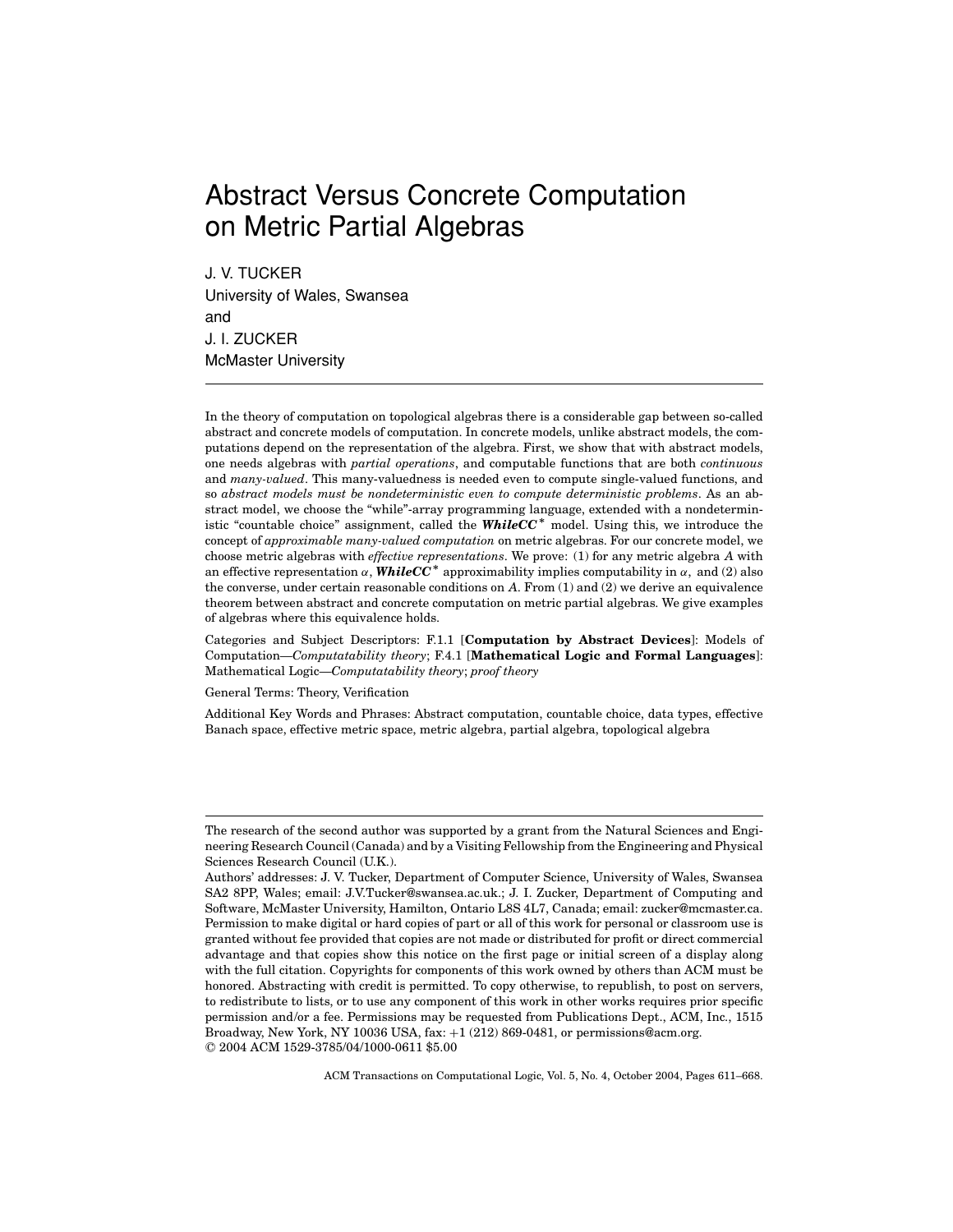# 1. INTRODUCTION

The theory of data in computer science is based on many sorted algebras and homomorphisms. The theory originated in the 1960s, and has developed a wealth of theoretical concepts, methods, and techniques for the specification, construction, and verification of software and hardware systems. It is a significant achievement in computer science and has exerted a profound influence on programming [Goguen et al. 1978; Meseguer and Goguen 1985; Wirsing 1991]. However, given the absolutely fundamental nature of its subject matter data—there are many fascinating and significant open problems. An important general problem is:

*To develop a comprehensive theory of specification, computation, and reasoning with infinite data.*

By infinite data we mean real numbers, spaces of functions, streams of bits or reals, waveforms, multidimensional graphics objects, video, and analogue and digital interfaces. The application areas are obvious: scientific modeling and simulation, embedded systems, graphics, and multimedia communications.

Data types of infinite data are modeled by topological many-sorted algebras. In this article we consider computability theory on topological algebras and investigate the problem

*To compare and integrate high-level, representation independent, abstract models of computation with low-level, representation dependent, concrete models of computation in topological algebras.*

Computability theory lies at the technical heart of theories of both specification and reasoning about such systems. There are many disparate ways of defining computable functions on topological algebras and some have (different) significant mathematical theories. In the case of the real numbers one can contrast the approaches in books such as Aberth [1980, 2001], Pour-El and Richards [1989], Weihrauch [2000], and Blum et al. [1998].

Generally speaking, the models of computation for an algebra can be divided into two kinds: the *abstract* and *concrete*.

With an *abstract model of computation* for an algebra, the programs and algorithms do not depend on any representation of the algebra and are invariant under isomorphisms. Abstract models originated in the late 1950s in formalizing flowcharts, and include program schemes and many languages that have been used in the study of program semantics [de Bakker 1980; Apt and Olderog 1991]. Examples of such models are the *While* programming language over any algebra and the Blum-Cucker-Shub-Smale (BCSS) model [Blum et al. 1989; Blum et al. 1998] over the rings of real or complex numbers. The theory of abstract models is stable: there are many models of computation and the conditions under which they are equivalent are largely known [Tucker and Zucker 1988, 2000]. For example, " while" programs, flow charts, register machines, Kleene schemes, etc., are equivalent on *any* algebra; the BCSS models are simply instances obtained by choosing the algebra to be a ring or ordered ring.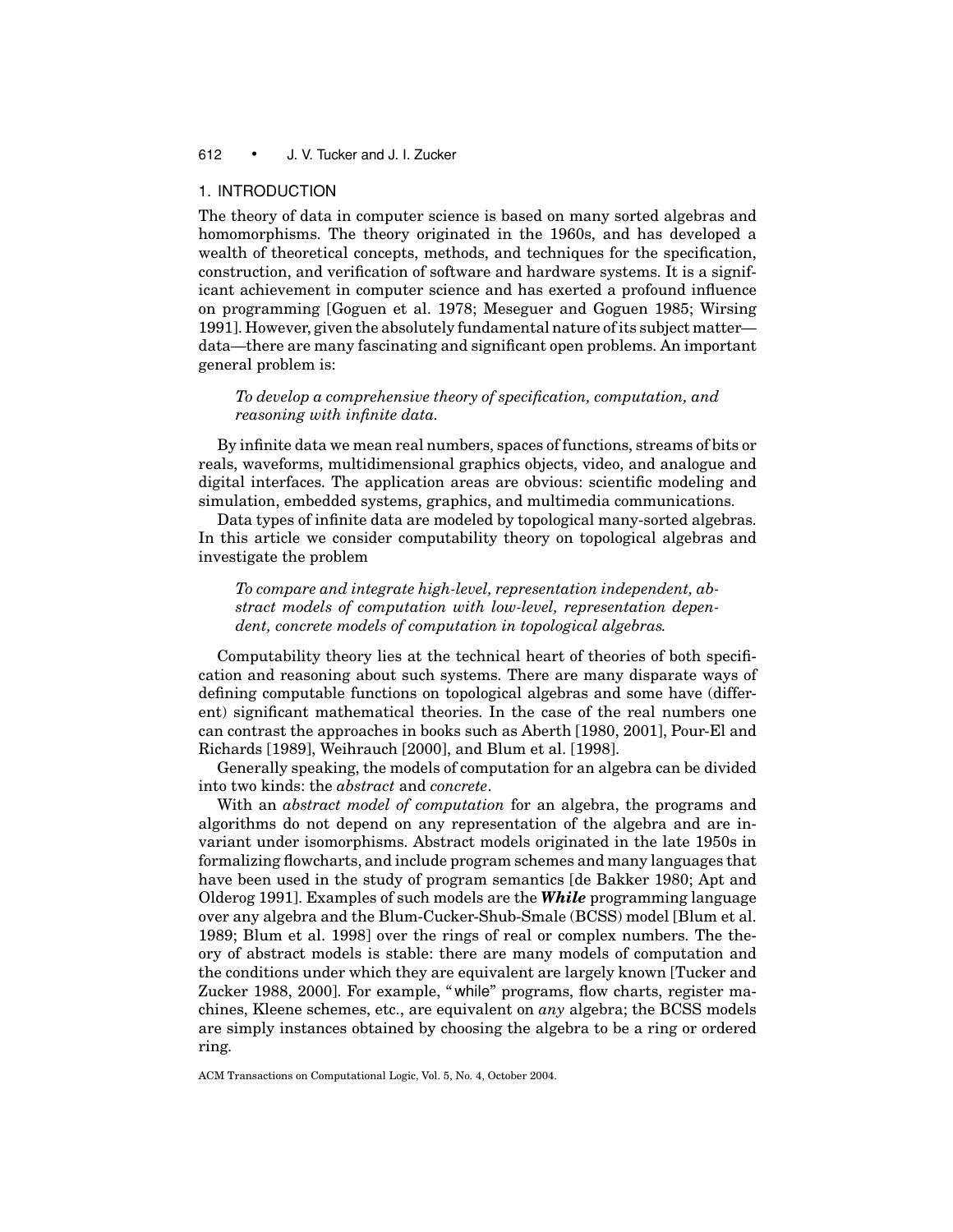#### Abstract Versus Concrete Computation • 613

With a *concrete model of computation* for an algebra the programs and computations are not invariant under isomorphisms, but depend on the choice of a representation of the algebra. To understand invariance requires a study of reductions and equivalences between "computable" representations. Complications arise in relating different concrete representations. Usually, the representations are made from the set  $\mathbb N$  of natural numbers, and computability on an algebra is reduced to classical computability on N. Concrete models originated in the 1950s, in formalizing the computable functions on real numbers [Grzegorczyk 1955, 1957; Lacombe 1955]. Examples of concrete models are computability via

- —effective metric spaces [Moschovakis 1964],
- —computable sequence structures [Pour-El and Richards 1989],
- —domain representations [Stoltenberg-Hansen and Tucker 1988, 1995; Edalat 1995, 1997],
- —type two enumerability [Weihrauch 2000], and
- —numbered topological spaces [Spreen 1998, 2001].

The theory of concrete models is not stable, though it seems to be converging: the above models are known to be equivalent under conditions satisfied by many (though not all) important spaces (see Stoltenberg-Hansen and Tucker [1999] for equivalence results; also Weihrauch [2000], §9, for counterexamples). In the case of the real numbers, the above concrete models (and others) are all known to be equivalent to Grzegorczyk-Lacombe (GL) computability.

In the theory of computation on algebras, abstract models are implemented by concrete models. Thus, the gap between the models is the gap between highlevel programming abstractions and low-level implementations, and can be explored in terms of the following concepts:

- —*Soundness of abstract model*: the functions computable in the abstract model are also computable in the concrete model.
- —*Adequacy of abstract model*: the functions computable in the concrete model are computable in the abstract model.
- —*Completeness of abstract model*: functions are computable in the abstract model if, and only if, they are computable in the concrete model.

However, there is a considerable gap between abstract and concrete models of computation, especially over topological data types. For example, the popular abstract model in Blum et al. [1998] is *not* sound for the main concrete models because of its assumptions about the total computability of relations such as equality. Equality on the real numbers is not everywhere continuous, but in all the concrete models computable functions are continuous (cf. Ceitin's Theorem [Ceitin 1959; Moschovakis 1964]). The connection between abstract and concrete models of computation on the real numbers is examined in Tucker and Zucker [1999], where *approximation* by " while" programs over a *particular* algebra was shown to be equivalent to the standard concrete model of GL computability over the unit interval.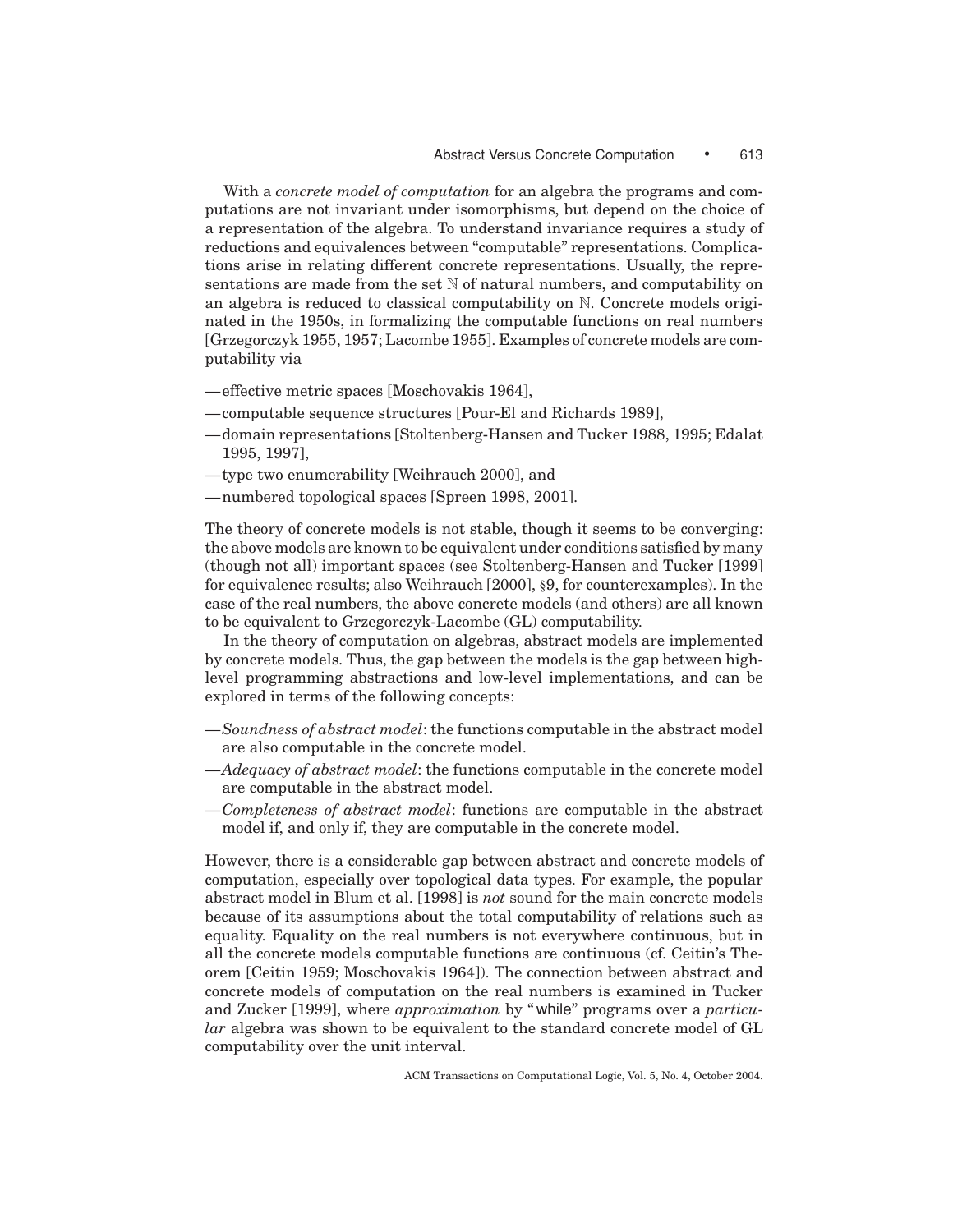First attempts at bridging the gap for all topological algebras in general have been made in Brattka [1996, 1999], using a generalization of recursion schemes (abstract computability) and Weihrauch's type two enumerability (concrete computability). Here we investigate further the problems in comparing the two classes of models and in establishing a unified and stable theory of computation on topological algebras. We prove new theorems that bridge the gap in the case of computations on metric algebras with partial operations.

By reflecting on a series of examples, we show that to compute functions on topological algebras, it is necessary to consider

- (*i*) algebras with partial operations,
- (*ii*) computable functions that are both continuous and many-valued, and
- (*iii*) approximations by abstract programs.

In particular, *many-valued functions are needed in the abstract model, even to compute single-valued functions*. Thus, to prove an equivalence between abstract and concrete models we must include a nondeterministic construct to define many-valued functions, and in this way use nondeterministic abstract models even to compute deterministic problems. We find that

*imperative and other abstract programming models must be nondeterministic to express even simple programs on topological data types.*

We choose the **While** programming language as an abstract model for computing on any data type, and extend it with the *nondeterministic assignment of countable choice*

$$
x := choose z : b(z, x, y),
$$

where z is a natural number variable and *b* is a Boolean-valued operation. This new model is called *WhileCC*<sup>∗</sup> computability ("*CC*<sup></sup>" for "countable choice," "∗" for array variables.) In particular, we introduce a notion of *approximable manyvalued computation*, and formulate and prove the continuity of their semantics. We thus have the partial many-valued functions approximable by a *WhileCC<sup>∗</sup>* program on *A*.

As a concrete model, we choose *effective metric spaces*; this is known to be equivalent with several other concrete models. It is an elegant approach, we feel, suitable for theoretical investigation and comparison with other models of computability; some other choices of concrete model (among those listed above) may be closer to practical techniques for exact computation with reals (say).

In computation with effective metric spaces  $A$  we pick an enumeration  $\alpha$  of a subspace *X* of *A*, and construct the subspace  $C_{\alpha}(X)$  of  $\alpha$ -computable elements of *A*, enumerated by  $\overline{\alpha}$ . We thus have the partial functions computable on  $C_{\alpha}(X)$ in the representation  $\bar{\alpha}$ .

We then prove two theorems that can be summarized (a little loosely) as follows:

SOUNDNESS THEOREM: *Let A be any metric partial algebra with an effective representation*  $\alpha$ *. Suppose*  $C_{\alpha}(X)$  *is a subalgebra of* A, effective under  $\overline{\alpha}$ *. Then*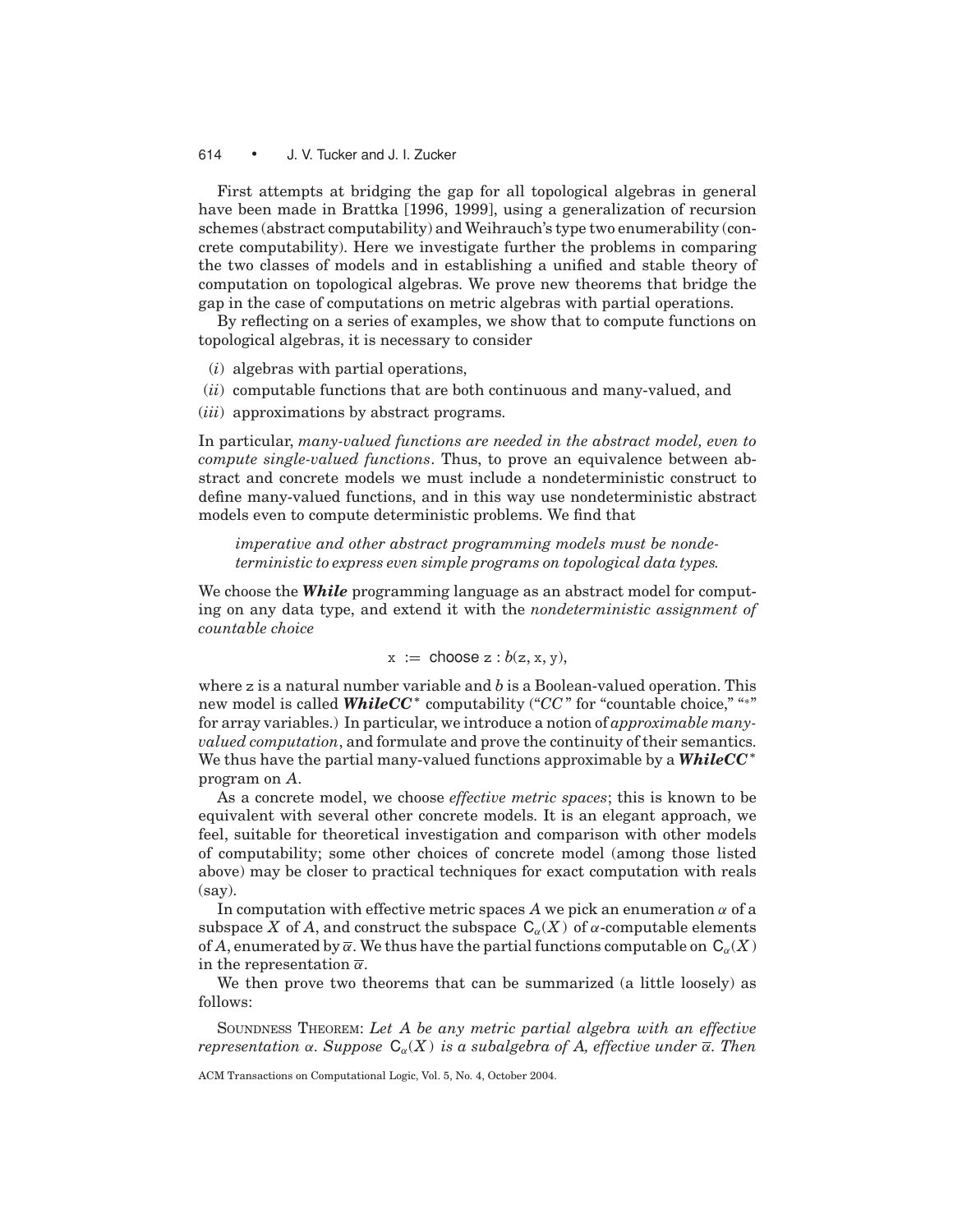*any function F on A that is WhileCC<sup>∗</sup> approximable over A is computable on*  $C_{\alpha}(X)$  *in*  $\overline{\alpha}$ *.* 

This theorem is technically involved but quite general, and gives new insight into the semantics of imperative programs applied to topological data types. The converse theorem is more restricted in its data types:

ADEQUACY THEOREM: *Let A be any metric partial algebra with an effective representation* α*. Suppose the representation* α *is WhileCC<sup>∗</sup> -computable and dense. Then any function*  $F: A \rightarrow A$  *that is computable on*  $C_{\alpha}(X)$  *in*  $\overline{\alpha}$  *and effectively locally uniformly continuous in* α *is WhileCC<sup>∗</sup> -approximable over A.*

These are combined into a *Completeness Theorem*. The proper statements of these three theorems are given as Theorems A, B, and C (in Sections 8, 9, and 10). Some interesting applications to algebras of real numbers and to Banach spaces are studied.

Here is the structure of the article. We begin, in Section 2, by explaining the role of partiality, continuity, and many-valuedness in computation, using simple examples on the real numbers. In Section 3 we describe topological and metric partial algebras. In Section 4 we introduce the *WhileCC<sup>∗</sup>* language, give it an algebraic semantics, and define approximable *WhileCC<sup>∗</sup>* computability. Section 5 is devoted to examples. In Section 6 we prove the continuity of *WhileCC<sup>∗</sup>* computable many-valued functions. In Section 7 we introduce our concrete model, effective metric spaces, and prove a Soundness Theorem (Theorem *A*0) for the special case of surjective enumerations of countable (not necessarly metric) algebras. In Section 8 we define the subspace of elements computable in a metric algebra, and then prove the more general Soundness Theorem (Theorem A) and, in Section 9, the Adequacy Theorem (Theorem B). These are combined into a Completeness Theorem (Theorem C) in Section 10. Concluding remarks are made in Section 11.

This work is part of a research program—starting in Tucker and Zucker [1988] and most recently surveyed in Tucker and Zucker [2000]—on the theory of computability on algebras, and its applications. Specifically, it has developed from our studies of real and complex number computation in Tucker and Zucker [1992a, 1999, 2000], stream algebras in Tucker and Zucker [1992b, 1994], and metric algebras in Tucker and Zucker [2002a].

# 2. PARTIALITY, CONTINUITY, MANY-VALUEDNESS, AND EXTENSIONALITY

When one considers the relation between abstract and concrete models, a number of intriguing problems appear. We explain them by considering a series of examples. Then we formulate our strategy for solving these problems.

Our chosen abstract and concrete models are introduced later (in Sections 4 and 6, respectively), so we must explain the problems of computing on the real number data type in general terms. First, we sketch the abstract and concrete forms of the real number data type. The picture for topological algebras in general will be clear from the examples.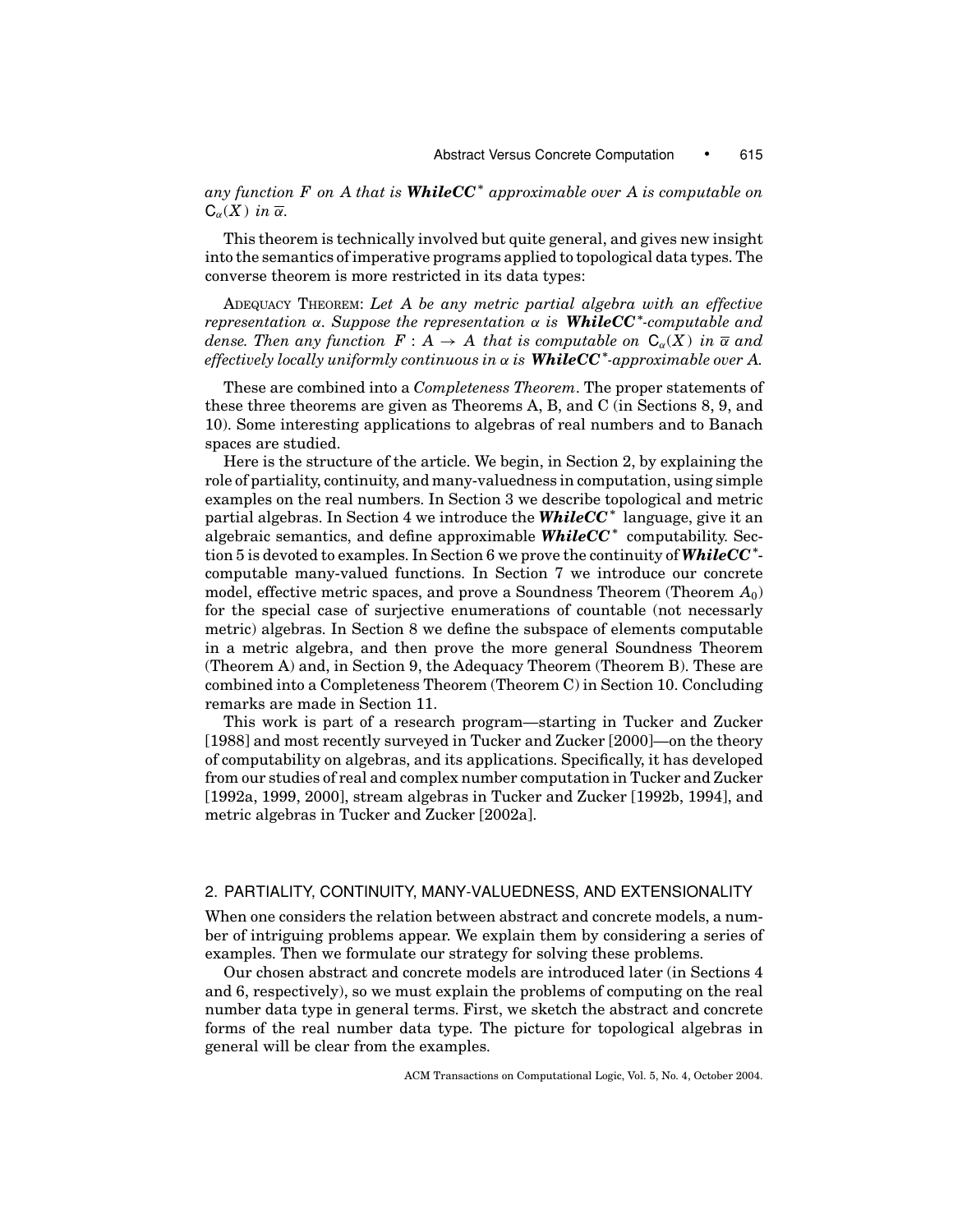#### 2.1 Abstract Versus Concrete Data Types of Reals; Continuity; Partiality

2.1.1 *Abstract and Concrete Data Types of Reals.* To compute on the set  $\mathbb R$  of real numbers with an abstract model of computation, we have only to select an algebra  $A$  in which  $\mathbb R$  is a carrier set. Abstract computability on an algebra *A* is computability *relative to A*: a function is computable over *A* if it can be programmed from the operations of *A* using the programming constructs of the abstract model. Clearly, there are infinitely many choices of operations with which to make an algebra *A*, and hence there are infinitely many choices of classes of abstractly computable functions. All the classes of abstractly computable functions on  $\mathbb R$  have decent mathematical theories, resembling the theory of the computable functions on the natural numbers thanks to the general theory of computable functions on many-sorted algebras [Tucker and Zucker 2000].

In contrast, to compute on R with a concrete model of computation, we choose a representation map  $\alpha: C \to \mathbb{R}$  from a structure *C* (typically a subset of the naturals  $\mathbb N$  or Baire space  $\mathbb N^{\mathbb N}$ ) based on the fact that the reals can be built from the rationals, and hence the naturals, in a variety of equivalent ways (Cauchy sequences, decimal expansions, etc.). Computability of functions on the reals is investigated using the theory of computable functions on C, applied to  $\mathbb R$ via α.

To compare concrete with abstract models, we choose an algebra *A* in which R is a carrier set and the operations of A are computable with respect to  $\alpha$ . For example, multiplication by 3 is not computable in the decimal representation, but the field operations on  $\mathbb R$  are computable in the Cauchy sequence representation.

In the examples in Section 2.2 below, we will take as our concrete model the set  $\text{CS} \subseteq \mathbb{N}^{\mathbb{N}}$  of fast Cauchy sequences, that is, sequences  $(k_n)$  of naturals such that for all *n* and all  $m > n$ ,  $|r_{k_m} - r_{k_n}| < 2^{-n}$ , where  $r_0, r_1, r_2, \ldots$  is some standard enumeration of the rationals. Note that the canonical map  $\alpha : \mathbf{CS} \to \mathbb{R}$ is continuous and onto.

2.1.2 *Continuity.* Computations with real numbers involve infinite data. The topology of  $\mathbb R$  defines a process of approximation for infinite data; the functions on the data that are continuous in the topology are exactly the functions that can be approximated to any desired degree of precision.

For abstract models, we assume the algebra A that contains  $\mathbb R$  is a topological algebra, that is, one in which the basic operations are continuous in its topologies. We expect further that all the computable functions will be continuous. However, the class of functions that can be abstractly computed exactly turns out to be quite limited; *approximate computations* are found to be necessary in abstract models [Tucker and Zucker 1999].

In the concrete models, moreover, it follows from Ceitin's Theorem [Moschovakis 1964] that computable functions are continuous.

Thus, in both abstract and concrete approaches, an analysis of basic concepts shows that computability implies continuity.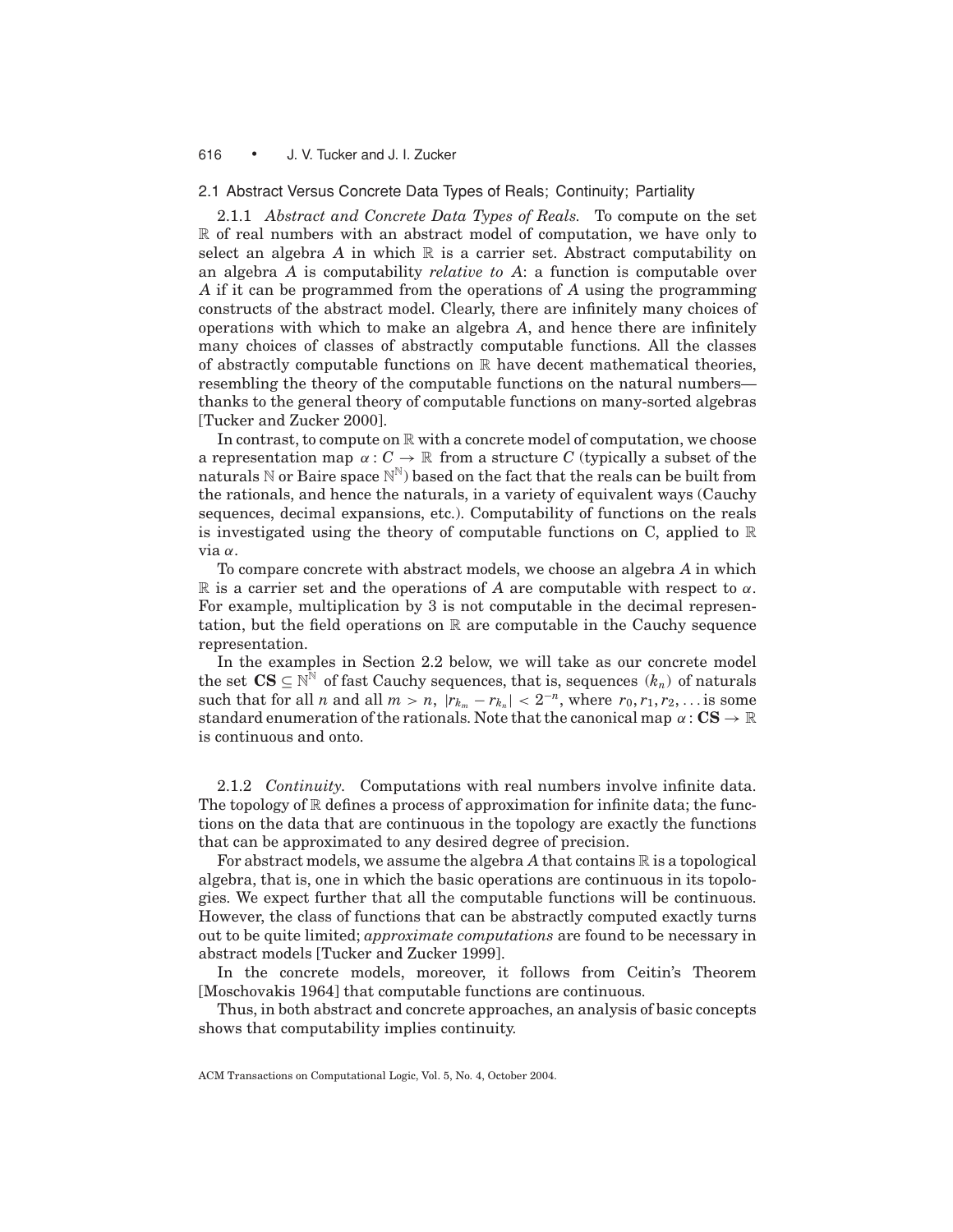2.1.3 *Partiality.* In computing with an abstract model on *A*, we assume *A* has some Boolean-valued functions to test data. For example, in computing on R we need the functions

$$
=_R:\mathbb{R}^2\;\rightarrow\;\mathbb{B}\quad\text{and}\quad<_R:\mathbb{R}^2\;\rightarrow\;\mathbb{B},
$$

where  $\mathbb{B} = \{\mathbf{t}, \mathbf{f}\}\$ is the set of Booleans. This presents a problem, since total continuous Boolean-valued functions on the reals must be constant. Further, as was shown in Tucker and Zucker [1999], the " while" and " while"-array computable functions on connected total topological algebras are precisely the functions explicitly definable by terms over the algebra.

To study the full range of real number computations, we must therefore redefine these tests as *partial* Boolean-valued functions, where the undefinedness corresponds intuitively to "divergence" or nontermination of the relevant algorithm. Computation with partial algebras has interesting effects on the theory of computable functions, as indicated in Tucker and Zucker [1999].

On the basis of these preliminary remarks, we turn to the examples.

2.2 Examples of Nondeterminism and Many-Valuedness

We look at three examples of computing functions on R.

*Example* 2.2.1 (*Pivot Function*)*.* Define the function

$$
\text{piv}: \mathbb{R}^n \to \{1, \ldots, n\}
$$

by

$$
\text{piv}(x_1, \dots, x_n) = \begin{cases} \text{some } i : x_i \neq 0 & \text{if such an } i \text{ exists,} \\ \uparrow & \text{otherwise,} \end{cases}
$$
 (1)

where "↑" denotes "divergence" or undefinedness.

Computation of the pivot is a crucial step in the Gaussian elimination algorithm for inverting matrices.

Note that (depending on the precise semantics for the phrase "some *i*" in (1)) piv is *nondeterministic* or (alternatively) *many-valued* on  $dom$ (piv) =  $\mathbb{R}^n \setminus \{0\}$ . Further:

- (*a*) There is no *single-valued* function which satisfies the definition (1) and is *continuous* on  $\mathbb{R}^n$ . For such a function, being continuous and integervalued, would have to be constant on its domain  $\mathbb{R}^n\setminus\{0\}$ , with constant value (say)  $j \in \{1, \ldots, n\}$ . But its value on the  $x_j$ -axis would have to be different from *j*, leading to a contradiction.
- (*b*) However there *is* a computable (and hence continuous!) single-valued function

$$
\text{piv}_0 \colon \mathbf{CS}^n \to \{1, \dots, n\} \tag{2}
$$

with a simple algorithm. (The space **CS** was defined in Section 2.1.1.) Note, however, that piv<sub>0</sub> is *not extensional* on  $\mathbb{CS}^n$  (i.e., not well defined on  $\mathbb{R}^n$ ),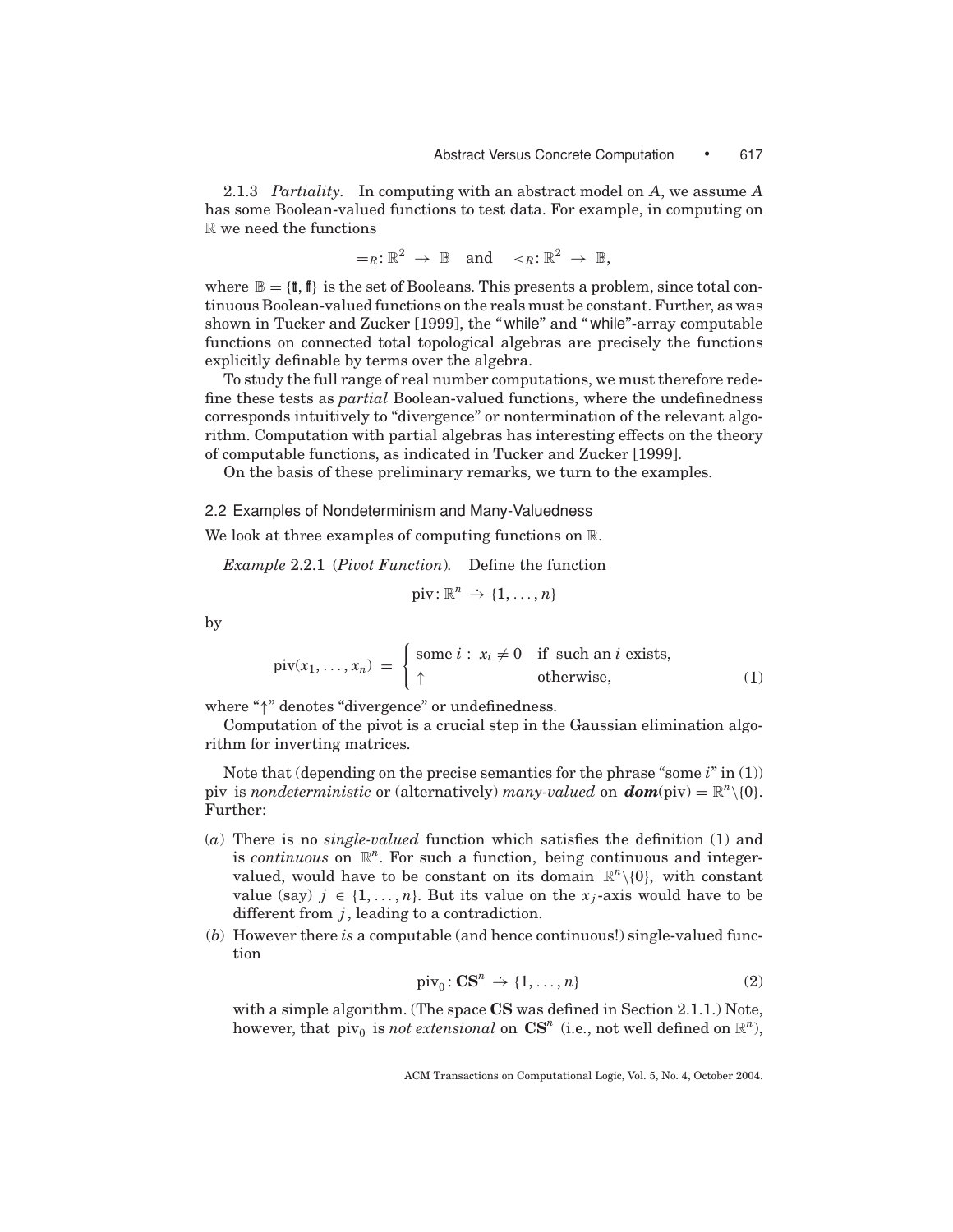or (equivalently) the map (2) cannot be factored through  $\mathbb{R}^n$ :



In effect, we can regain continuity (for a single-valued function) by foregoing extensionality.

(*c*) Alternatively, we can maintain continuity *and* extensionality by giving up single-valuedness. For the many-valued function

$$
\mathrm{piv}_{\omega} \colon \mathbb{R}^n \ \to \ \mathcal{P}_{\omega}(\{1,\ldots,n\})
$$

(where  $\mathcal{P}_{\omega}(\ldots)$  denotes the set of countable subsets of  $\ldots$ ) defined by

 $k \in \text{piv}_{\omega}(x_1, \ldots, x_n) \iff x_k \neq 0 \quad k = 1, \ldots, n$ 

is *extensional* and *continuous*, where a function  $f : A \rightarrow \mathcal{P}_{\omega}(B)$  is defined to be continuous iff for all open  $Y \subseteq B$ ,  $f^{-1}[Y] =_{df} {x \in A | f(x) \cap Y \neq \emptyset}$ is open in *A*. (We will consider continuity of many-valued functions systematically in Section 6.)

*Remarks* 2.2.2. (*a*) The many-valued function  $\pi_{\omega}$  is "tracked" (in a sense to be elucidated in Section 7) by (any implementation of)  $\pi_{0}$ . (*b*) We could only recover continuity of the piv function by giving up either extensionality (as in (*b*) above) or single-valuedness (as in (*c*)). (*c*) Note, however, that the complete Gaussian algorithm for inverting matrices is *continuous* and *deterministic* (hence *single-valued*) and *extensional*, even though it contains  $piv_0$  as an essential component!

*Example* 2.2.3 (*"Choose" a Rational Arbitrarily Near a Real*)*.* Define a function  $F: \mathbb{R} \times \mathbb{N} \rightarrow \mathbb{N}$ 

by

$$
F(x, n) = "some" k : d(x, r_k) < 2^{-n}, \tag{3}
$$

where (as before)  $r_0, r_1, r_2, \ldots$  is some standard enumeration of the rationals. Note again:

- (*a*) There is no *single-valued, continuous* function *F* satisfying (3), since such a function, being continuous with discrete range space, would have to be constant in the first argument.
- (*b*) But there *is* a single-valued computable (and continuous) function

$$
F_0\colon\mathbf{CS}\times\mathbb{N}\ \to\ \mathbb{N}
$$

trivially—just define

$$
F_0(\xi,n) = \xi_n.
$$

This is, again, *nonextensional* on R.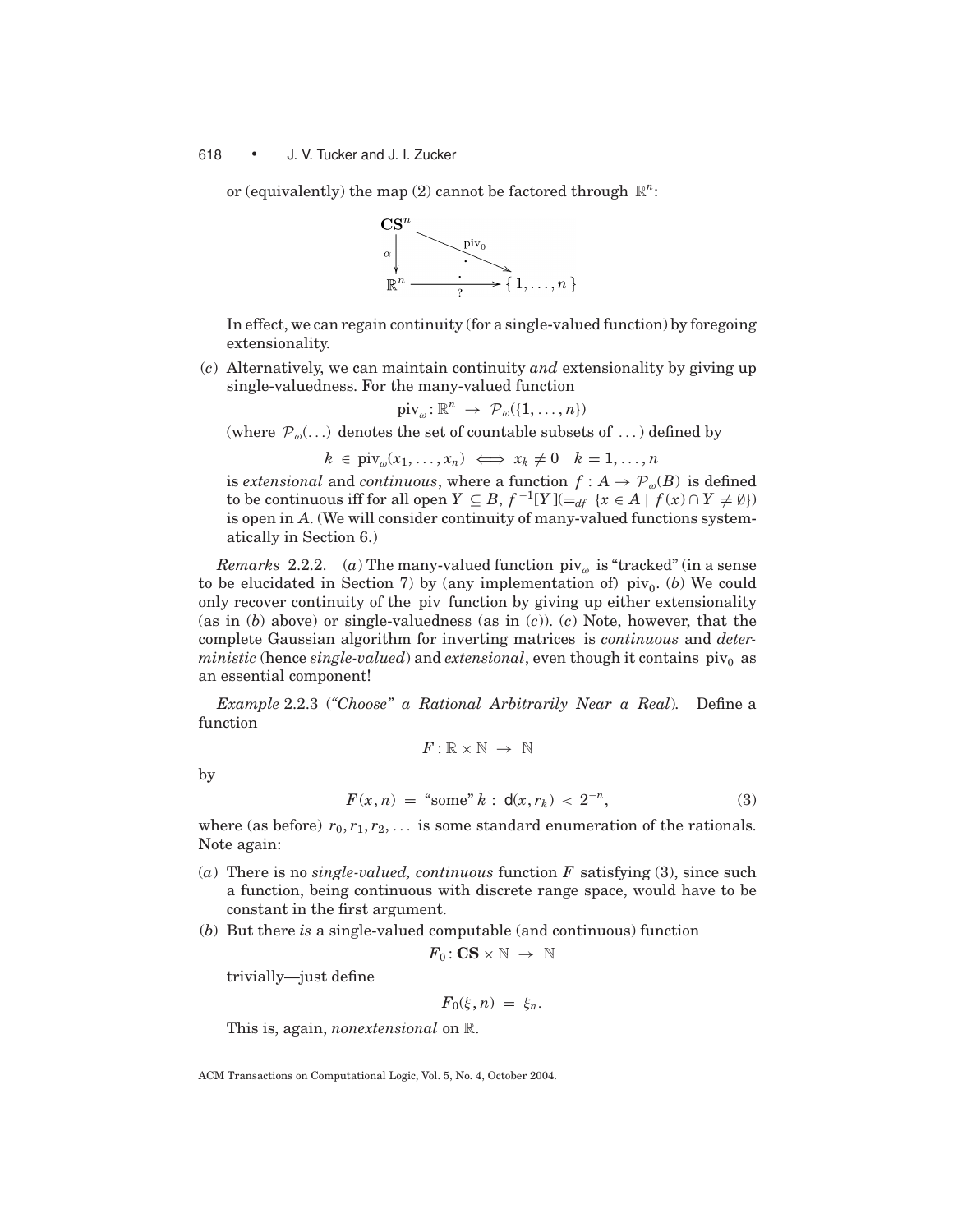

(*c*) Further, there is a *many-valued, continuous, extensional* function satisfying (3):

$$
F_{\omega} \colon \mathbb{R} \times \mathbb{N} \to \mathcal{P}_{\omega}(\mathbb{N}),
$$

where

$$
F_{\omega}(x, n) = \{k \mid d(x, r_k) < 2^{-n}\}.
$$

*Example* 2.2.4 (*Finding the Root of a Function*)*.* (Adapted from [Weihrauch 2000].) Consider the function  $f_a$  shown in Figure 1, where  $a$  is a real parameter. It is defined by

$$
f_a(x) = \begin{cases} x + a + 2 & \text{if } x \le -1, \\ a - x & \text{if } -1 \le x \le 1, \\ x + a - 2 & \text{if } 1 \le x. \end{cases}
$$

This function has either one or three roots, depending on the size of *a*. For  $a < -1$ ,  $f_a$  has a single (large positive) root; for  $a > 1$ ,  $f_a$  has a single (large negative) root; and for −1 < *a* < 1, *fa* has three roots, two of which become equal when  $a = \pm 1$ .

Let  $g$  be the (many-valued) function, such that  $g(a)$  gives all the nonrepeated roots of *fa*. This is shown in Figure 2. Again we have the situation of the previous examples:

- (*a*) We cannot choose a (single) root of  $f_a$  continuously as a function of  $a$ .
- $(b)$  However, one can easily choose and compute a root of  $f_a$  continuously as a function of a *Cauchy sequence representation* of *a*, that is, nonextensionally in *a*.
- (*c*) Finally, *g*(*a*), as a *many-valued* function of *a*, is continuous. (Note that in order to have continuity, we must exclude the repeated roots of  $f_a$ , at  $a = \pm 1.$

Note that other examples of a similar nature abound, and can be handled similarly—for example, the problem of finding, for a given real number *x*, an integer  $n > x$ .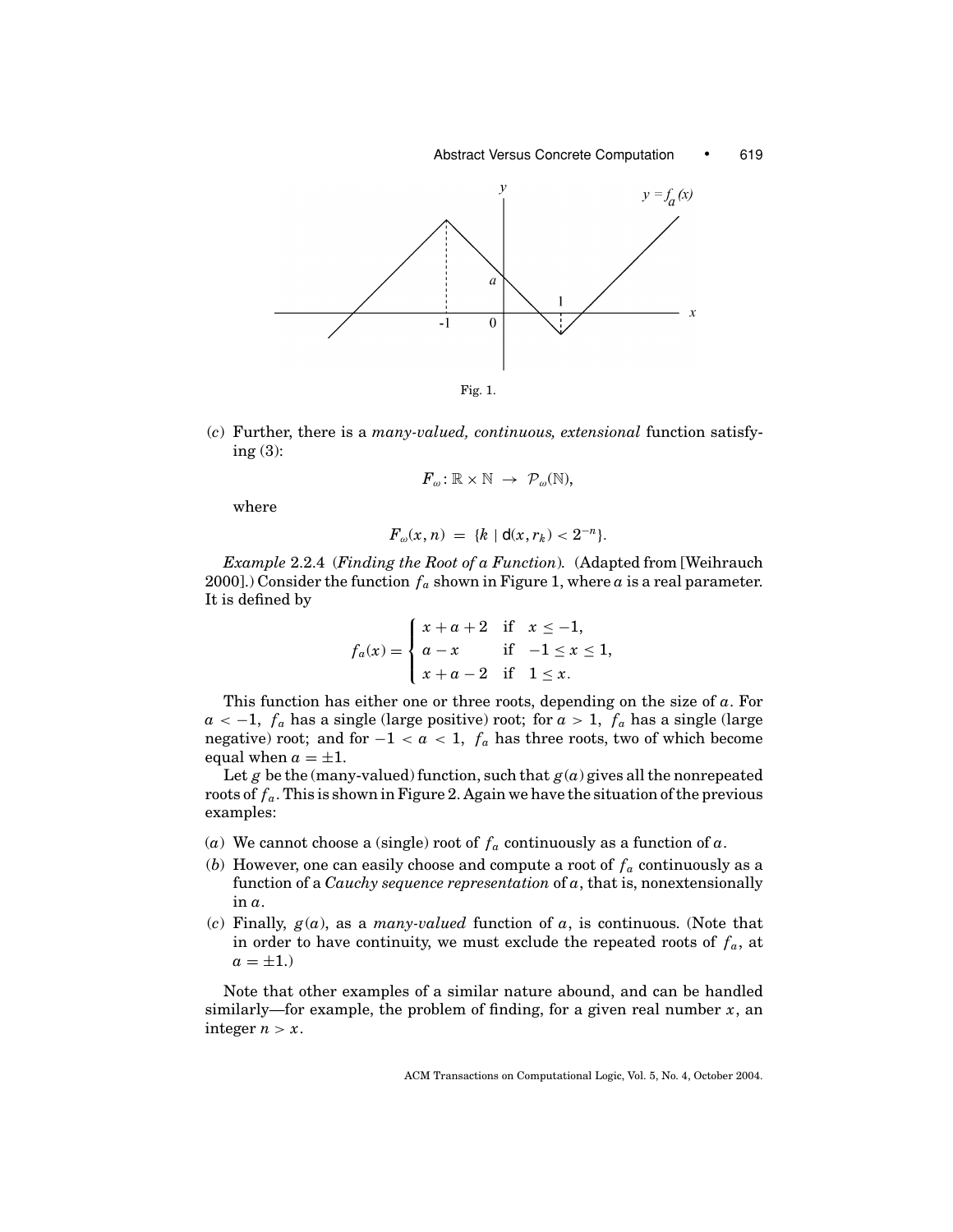

## 2.3 Solutions for the Abstract Model

In the above three examples we have presented a number of single-valued functions  $f: \mathbb{R}^n \to \mathbb{R}$  that we want to compute, and argued that

- (*i*) they are not continuous; and hence
- (*ii*) they cannot be abstractly computed on the abstract data type containing R;
- (*iii*) however they can be computed in the concrete data type **CS**;
- $(iv)$  they are selection functions for many-valued functions on  $\mathbb R$  that *are* continuous.

At the level of *concrete models* of computation, there is no real problem with the issues raised by these examples, since concrete models work only by computations on *representations* of the reals (say by Cauchy sequences), to be described in Sections 6 and 8.

The real problem arises with the construction of *abstract models* of computation on the reals which should model the phenomena illustrated by these examples, and should, moreover, correspond, in some sense, to the concrete models. Thus we have the questions:

*Can such continuous many-valued functions be computed on the abstract data type A containing* R *using new abstract models of computation? If they can, are the concrete and abstract models then equivalent?*

The rest of this article deals with these issues. We answer the above question more generally, over many-sorted metric partial algebras *A*.

The solution presented in this paper is to extend the *While<sup>∗</sup>* programming language over *A* [Tucker and Zucker 2000] with a nondeterministic "countable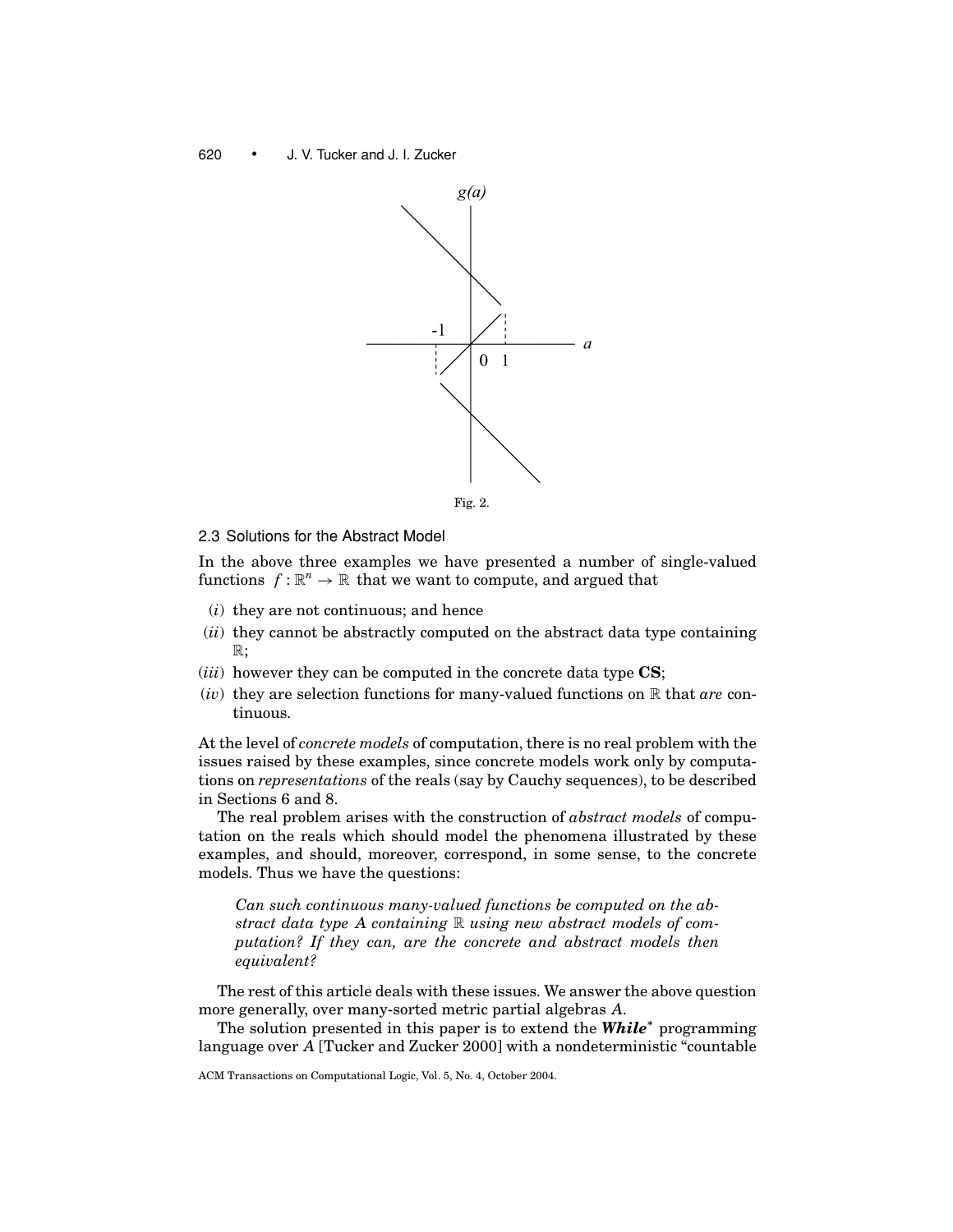choice" programming construct, so that, in the rules of program term formation,

choose z : *b*

is a new term of type nat, where z is a variable of type nat and *b* is a term of type bool. We will revisit the examples after giving the language definition in Section 4.

Alternatively (and equivalently), one could use other abstract models; for example, modify the  $\mu$ PR<sup>∗</sup> function schemes [Tucker and Zucker 2000, Section 9.1] by replacing the constructive least number ( $\mu$ ) operator,  $f(x) \simeq$  $\mu z \in \mathbb{N}[g(x, z) = \mathbf{t}]$  (where *g* is Boolean-valued) by a nondeterministic choice operator  $f(x) \simeq$  choose  $z \in \mathbb{N}[g(x, z) = \mathbf{t}].$ 

In Brattka [1999], a more elaborate set of recursive schemes over manysorted algebras, with many-valued operations, was presented.

# 3. TOPOLOGICAL PARTIAL ALGEBRAS AND CONTINUITY

We define some basic notions concerning topological and metric many-sorted partial algebras. Much of this information is in Tucker and Zucker [2000], but we introduce here the concept of *partial algebra*, with examples which are important for later.

#### 3.1 Basic Algebraic Definitions

A *signature*  $\Sigma$  (for a many-sorted partial algebra) is a pair consisting of *(i)* a finite set *Sort*( $\Sigma$ ) of *sorts*, and (*ii*) a finite set *Func*( $\Sigma$ ) of *typed function symbols*  $F: u \to s$ , where *u* is a  $\Sigma$ -*product type*  $s_1 \times \cdots \times s_m$  ( $m \ge 0$ ), with  $s_1, \ldots, s_m, s \in$  *Sort*( $\Sigma$ ). (The case  $m = 0$  corresponds to *constant symbols*.) We write  $u, v, \ldots$  for  $\Sigma$ -product types.

A partial  $\Sigma$ -algebra A has, for each sort *s* of  $\Sigma$ , a nonempty *carrier set*  $A_s$ of sort *s*, and, for each  $\Sigma$ -function symbol  $F: u \to s$ , a partial function  $F^A$ :  $A^u \rightarrow A_s$ , where we write  $A^u =_{df} A_{s_1} \times \cdots \times A_{s_m}$  if  $u = s_1 \times \cdots \times s_m$ . (The notation  $f: X \to Y$  refers to a partial function from X to Y.) We also write  $\Sigma(A)$  for the signature of A.

The algebra *A* is *total* if  $F^A$  is total for each  $\Sigma$ -function symbol *F*. Without such a totality assumption, *A* is called *partial*.

In this article we deal mainly with partial algebras. *The default assumption is that "algebra" refers to partial algebra.* We will, nevertheless, for the sake of emphasis, often speak explicitly of "partial algebras."

*Examples* 3.1.1. (*a*) The algebra of *Booleans* has the carrier  $\mathbb{B} = \{\mathbf{t}, \mathbf{f}\}\$  of sort bool. The signature  $\Sigma(\mathcal{B})$  and algebra  $\mathcal{B}$ , respectively, can be displayed as follows:



ACM Transactions on Computational Logic, Vol. 5, No. 4, October 2004.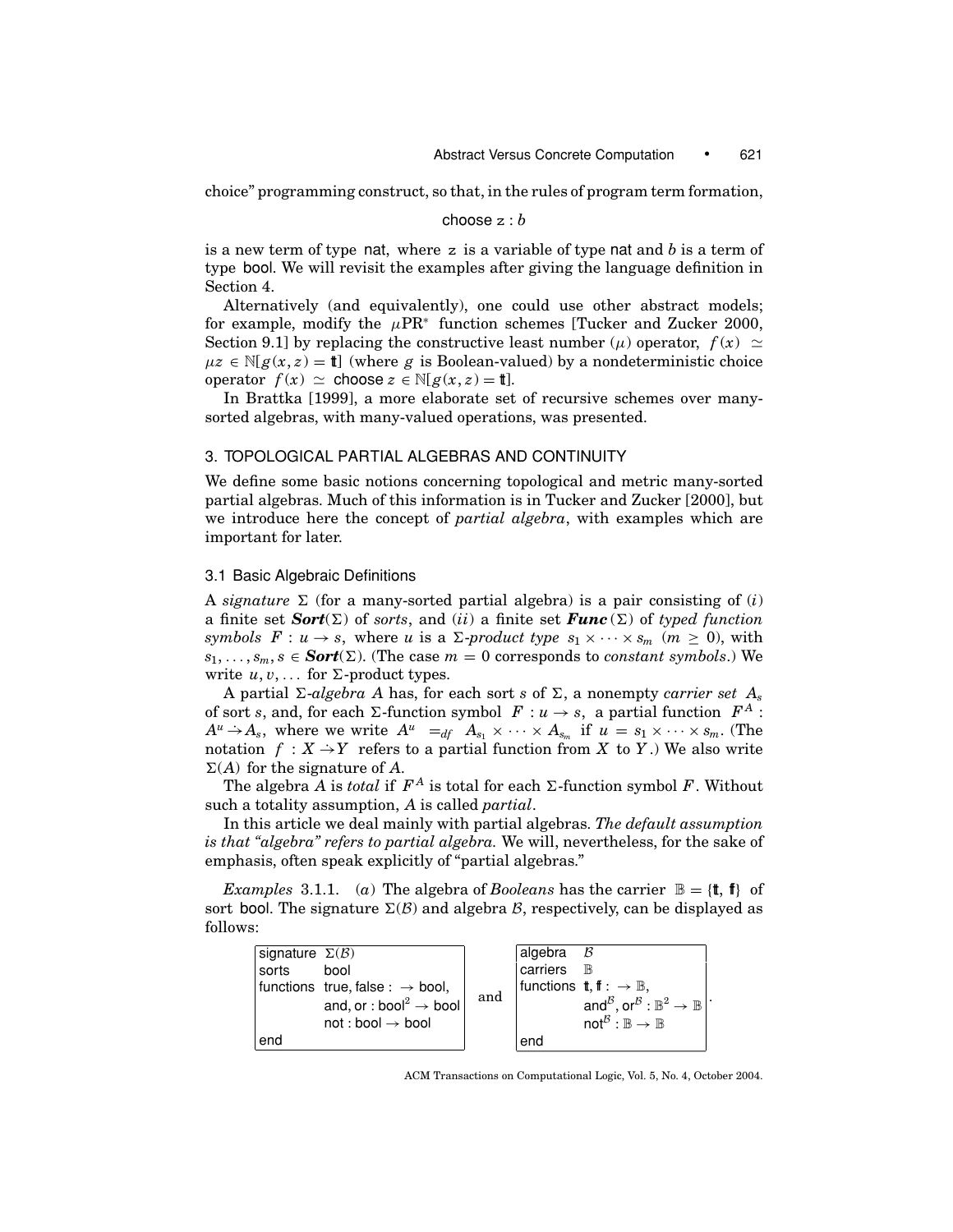Note that the signature can essentially be inferred from the algebra; indeed from now on we will not define the signature where no confusion will arise. Further, for notational simplicity, we will not always distinguish between function names in the signature (true, etc.) and their intended interpretations  $(\mathsf{true}^{\mathcal{B}} = \mathsf{t}, \, \text{etc.})$ 

(*b*) The algebra  $\mathcal{N}_0$  of naturals has a carrier  $\mathbb N$  of sort nat, together with the zero constant and successor function:

```
algebra \mathcal{N}_0carriers \mathbb Nfunctions 0: \rightarrow \mathbb{N},
                 S : \mathbb{N} \to \mathbb{N}end
                                       .
```
(*c*) The ring  $\mathcal{R}_0$  of reals has a carrier  $\mathbb R$  of sort real:

```
algebra \mathcal{R}_0carriers \mathbb Rfunctions 0, 1: \rightarrow \mathbb{R},
                    +,\times:\mathbb{R}^{2}\rightarrow\mathbb{R},-:\mathbb{R}\to\mathbb{R}end
                                                    .
```
( $d$ ) The field  $\mathcal{R}_1$  of reals is formed by adding the multiplicative inverse to the ring  $\mathcal{R}_0$ :

| algebra   | $\mathcal{R}_1$                                                       |
|-----------|-----------------------------------------------------------------------|
| import    | $\mathcal{R}_0$                                                       |
| functions | inv <sup><math>\mathcal{R}</math></sup> : $\mathbb{R} \to \mathbb{R}$ |
| end       |                                                                       |

where

$$
inv^{\mathcal{R}}(x) = \begin{cases} 1/x & \text{if } x \neq 0, \\ \uparrow & \text{otherwise.} \end{cases}
$$

This is an example of a partial algebra. Other examples will be given later.

Throughout this work we make the following assumption about the signatures  $\Sigma$ .

Assumption 3.1.2 (*Instantiation Assumption*). For every sort *s* of  $\Sigma$ , there is a closed term of that sort, called the default term  $\delta^s$  of that sort.

This guarantees the presence of *default values*  $\delta_A^s$  in a  $\Sigma$ -algebra *A* at all  $s$  sorts *s*, and *default tuples*  $\delta^u_A$  at all product types *u*.

# 3.2 Adding Booleans: Standard Signatures and Algebras

The algebra B of Booleans (Example 3.1.1 $(a)$ ) plays an essential role in computation. This motivates the following definition.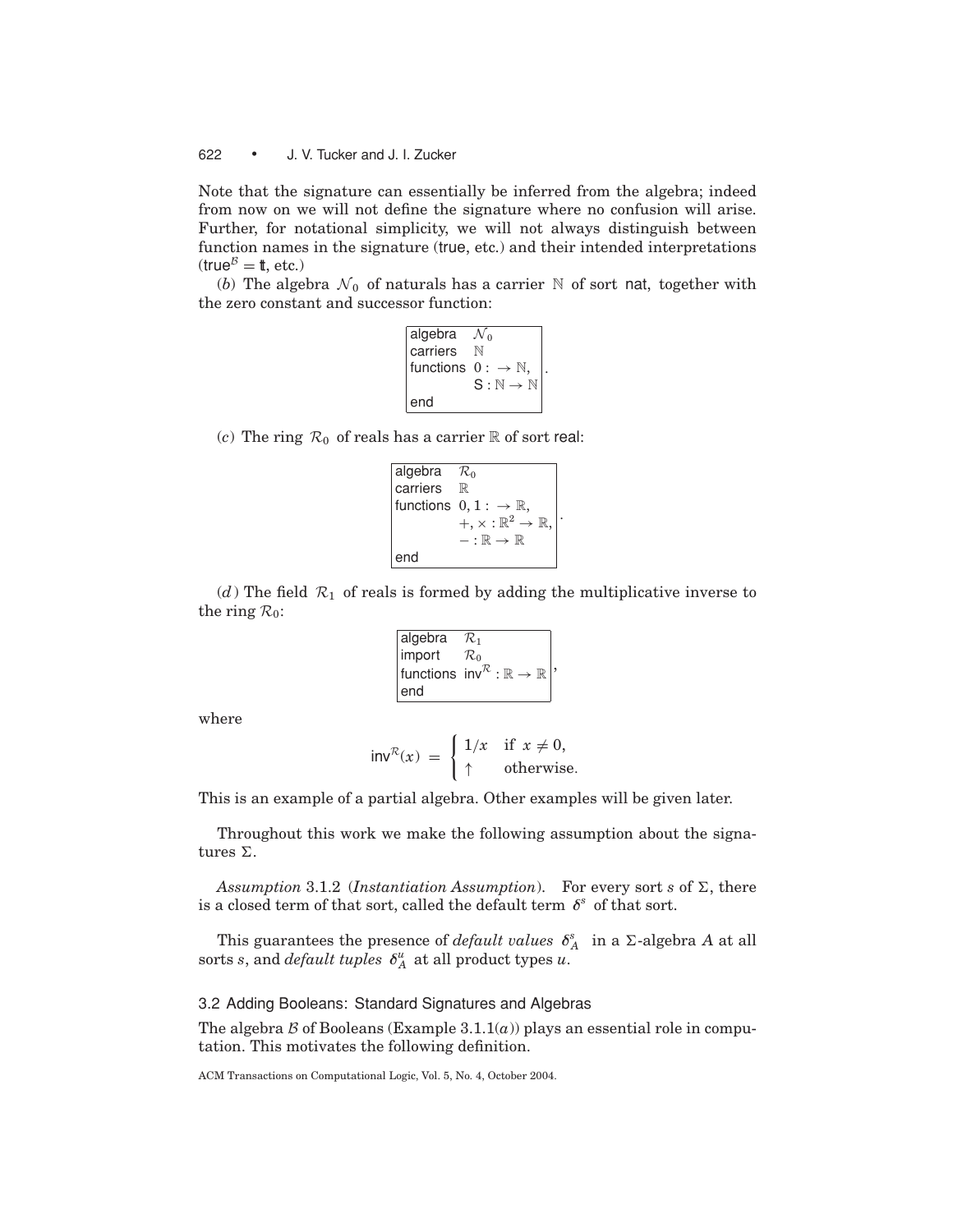*Definition* 3.2.1 (*Standard Signature*). A signature  $\Sigma$  is *standard* if *(i)* it is an expansion<sup>1</sup> of  $\Sigma(\mathcal{B})$ , and *(ii)* the function symbols of  $\Sigma$  include a *conditional* 

$$
\mathsf{if}_s: \mathsf{bool} \times s^2 \to s
$$

for all sorts  $s$  of  $\Sigma$  other than bool.

For a standard  $\Sigma$ , a  $\Sigma$ -sort *s* is called an *equality sort* if  $\Sigma$  includes an *equality operator*

$$
\operatorname{\sf eq}_s:s^2\to \text{\sf bool}.
$$

*Definition* 3.2.2 (*Standard Algebra*). Given a standard signature  $\Sigma$ , a  $\Sigma$ algebra A is a *standard* if (*i*) it is an expansion of  $\mathcal{B}$ ; (*ii*) the conditional operator on each sort *s* has its standard interpretation in *A* (i.e., for  $b \in \mathbb{B}$  and  $x, y \in A_s$ )

$$
if_s^A(b, x, y) = \begin{cases} x & \text{if } b = t, \\ y & \text{if } b = f; \end{cases}
$$

and (*iii*) the operator eq*<sup>s</sup>* is interpreted as a *partial identity* on each equality sort *s*, that is, for any two elements of *As*, if they are identical, then the operator at these arguments either returns  $t$  or diverges, and if they are not identical, then it either returns ff or diverges.

*Remarks* 3.2.3. (*a*) In practice, part (*iii*) of the above definition occurs as one of three cases. First, the case

$$
eq_s^A(x, y) = \begin{cases} \n\mathbf{t} & \text{if } x = y, \\ \n\mathbf{f} & \text{otherwise,} \n\end{cases}
$$

that is, total equality, represents the situation where equality is "decidable" or "computable" at sort *s*, for example, when *s* = nat. Second, the case

$$
eq_s^A(x, y) = \begin{cases} \n\mathbf{t} & \text{if } x = y, \\ \n\uparrow & \text{otherwise} \n\end{cases}
$$

represents typically the situation where equality is "semidecidable." An example is given by the initial *term algebra* of an recursively enumerable equational theory. Third, the case

$$
eq_s^A(x, y) = \begin{cases} \uparrow & \text{if } x = y, \\ \mathbf{f} & \text{otherwise,} \end{cases}
$$

represents typically the situation where equality is "co-semidecidable." Examples are given by the data types of *streams* and *reals* (cf. the discussion in Section 2.1.3 and Example 3.2.4(*c*)).

(*b*) Any many-sorted signature  $\Sigma$  can be *standardized* to a signature  $\Sigma^{\beta}$  by adjoining the sort bool together with the standard Boolean operations; and, correspondingly, any algebra A can be standardised to an algebra  $A^B$  by adjoining the algebra  $\beta$  as well as the conditional and equality operators.

 ${}^{1}$ Expansions of signatures and algebras are defined in Tucker and Zucker [2000], Definition 2.6.

ACM Transactions on Computational Logic, Vol. 5, No. 4, October 2004.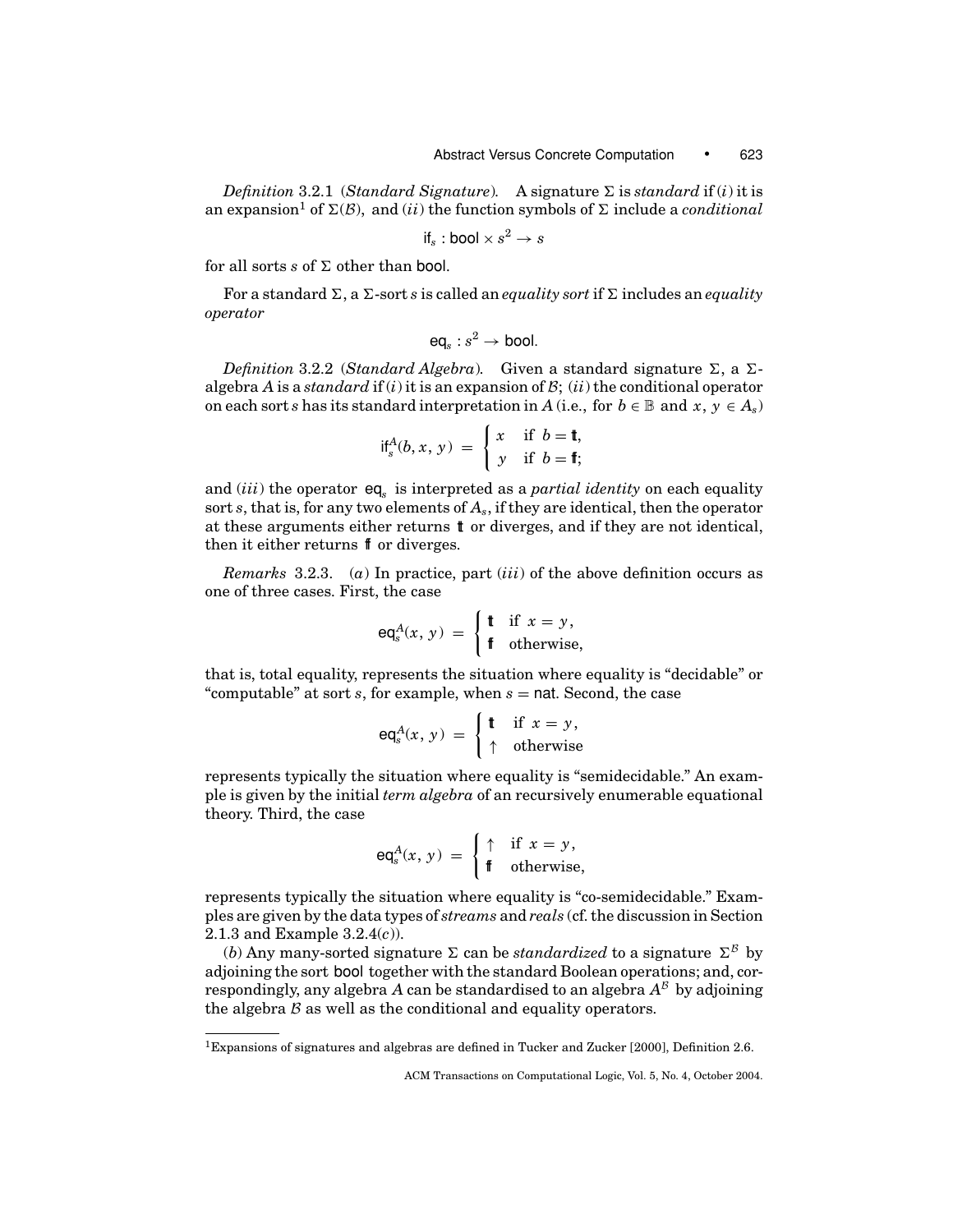*Example* 3.2.4 (*Standard Algebras*)*.* (*a*) The simplest standard algebra is the algebra  $\beta$  of the Booleans (Example 3.1.1(*a*)).

 $(b)$  A *standard algebra of naturals*  $N$  is formed by standardizing the algebra  $\mathcal{N}_0$  (Example 3.1.1(*b*)), with (total) equality and order operations on N:

```
algebra
import \mathcal{N}_0, \mathcal{B}functions if_{\mathsf{nat}}^{\mathcal{N}}: \mathbb{B} \times \mathbb{N}^2 \to \mathbb{N},
                               eq_{\mathsf{nat}}^\mathcal{N}, \, \mathsf{Is}_{\mathsf{nat}}^\mathcal{N} : \mathbb{N}^2 \to \mathbb{B}end
                                                                                                 .
```
 $(c)$  *A standard partial algebra*  $\mathcal{R}_p$  *on the reals* is formed similarly by standardizing the field  $\mathcal{R}_1$  (Example 3.1.1( $d$ )), with partial equality and order operations on R:

| algebra                             | $\bar{R}$                                                                                                                                                                                                                                                                                                          |  |
|-------------------------------------|--------------------------------------------------------------------------------------------------------------------------------------------------------------------------------------------------------------------------------------------------------------------------------------------------------------------|--|
| import $\mathcal{R}_1, \mathcal{B}$ |                                                                                                                                                                                                                                                                                                                    |  |
|                                     | functions if $_{\text{real}}^{\mathcal{R}}$ : $\mathbb{B} \times \mathbb{R}^2 \rightarrow \mathbb{R}$ ,<br>$\operatorname{\sf eq}^{\mathcal R}_{\operatorname{\sf real}}, \, \operatorname{\sf Is}^{\mathcal R}_{\operatorname{\sf real}}: \mathbb R^2 \mathop{\stackrel{\scriptscriptstyle\circ}{\to}} \mathbb B$ |  |
| end                                 |                                                                                                                                                                                                                                                                                                                    |  |

where

$$
\operatorname{\textsf{eq}}_{\operatorname{\textsf{real}}}^{\mathcal R}(x,\,y)\,=\,\begin{cases} \uparrow\quad \text{if}\ \ x=y,\\ \mathfrak f\quad \text{if}\ \ x\neq y,\end{cases}\quad \text{and}\quad \operatorname{\textsf{ls}}_{\operatorname{\textsf{real}}}^{\mathcal R}(x,\,y)\,=\,\begin{cases} \mathfrak k\quad \text{if}\ \ x
$$

*Discussion* 3.2.5 (*Semicomputability and Co-Semicomputability*). The significance of the partial equality and order operations in Example (*c*) above, in connection with computability and continuity, has been touched on in Section 2.1(*c*). The *continuity* of partial functions will be discussed in Section 3.5 (and see in particular Example 3.5.4(*b*)). Regarding *computability*, these definitions are intended to capture the intuition of the "*semicomputability*" of order and "*co-semicomputability*" of equality on (a concrete model of) the reals. For given two reals *x* and *y*, represented (say) by their infinite decimal expansions, suppose their decimal digits are being read systematically, the *n*th digit of both at step *n*. Then if  $x \neq y$  or  $x < y$ , this will become apparent after finitely many steps, but no finite number of steps can confirm that  $x = y$ .

Throughout this article, we will assume the following:

Assumption 3.2.6 (*Standardness Assumption*). The signature  $\Sigma$  and  $\Sigma$ algebra *A* are standard.

# 3.3 Adding Counters: *N*-Standard Signatures and Algebras

The standard algebra  $\mathcal N$  of naturals (Example 3.2.4(*b*)) plays, like  $\mathcal B$ , an essential role in computation. This motivates the following definitions:

*Definition* 3.3.1 (*N-Standard Signature*)*.* A signature is *N-standard* if (*i*) it is standard, and *(ii)* it is an expansion of  $\Sigma(\mathcal{N})$ .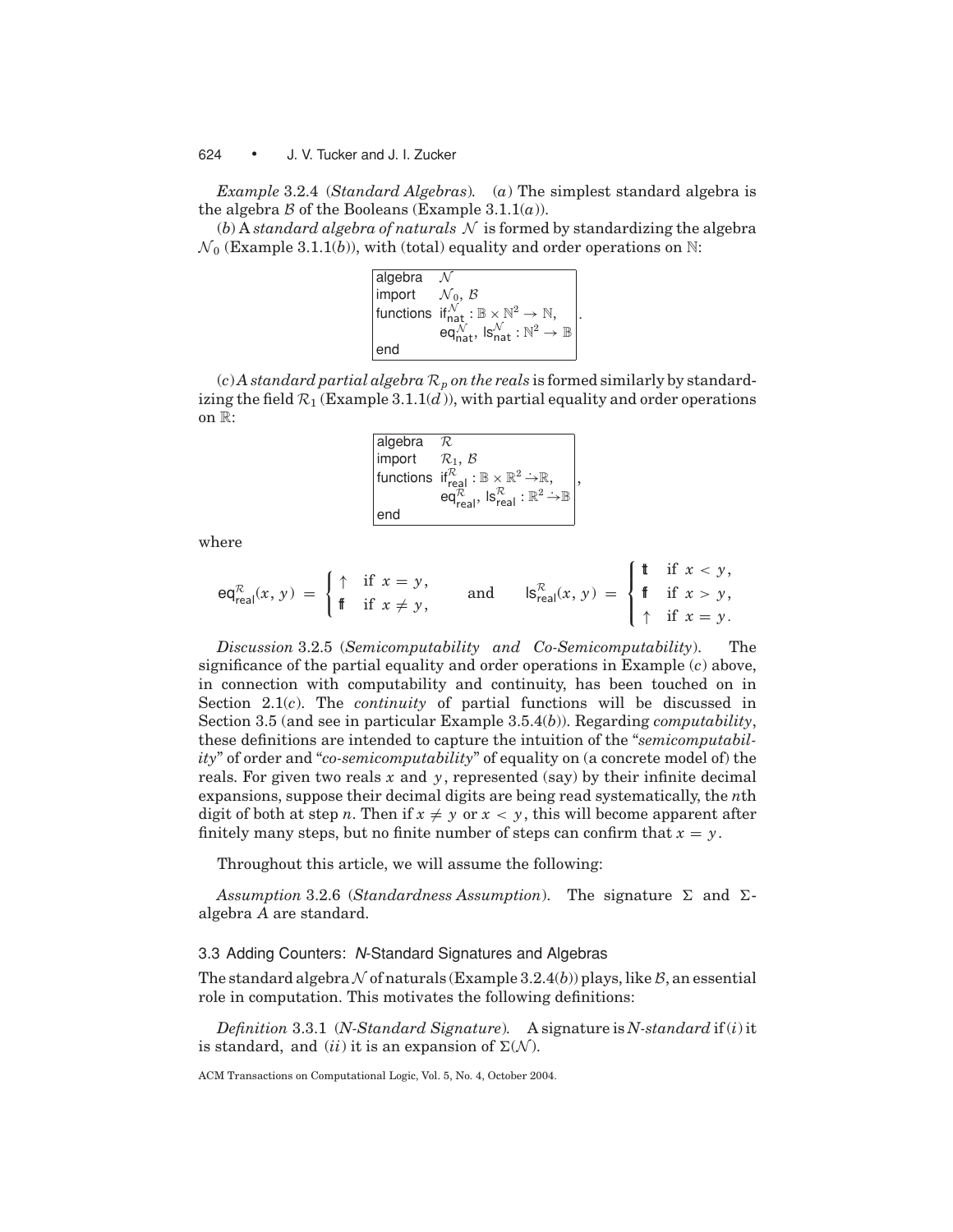*Definition* 3.3.2 (*N-Standard Algebra*). Given an *N*-standard signature  $\Sigma$ , a corresponding  $\Sigma$ -algebra *A* is *N-standard* if it is an expansion of N.

Note that any standard signature  $\Sigma$  can be N-*standardized* to a signature  $\Sigma^N$ by adjoining the sort nat, and the operations 0, S,  $eq_{nat}$ ,  $ls_{nat}$ , and if<sub>nat</sub>. Correspondingly, any standard  $\Sigma$ -algebra *A* can be *N*-*standardized* to an algebra  $A^N$ by adjoining the carrier  $N$  together with the corresponding standard functions.

*Examples* 3.3.3 (*N-Standard Algebras*). The simplest *N*-standard algebra is the algebra N (Example 3.2.4(*b*)). We can *N*-standardize the algebra  $\mathcal{R}_p$ (Example 3.2.4 $(c)$ ) to form the algebra  $\mathcal{R}_p^N$ .

#### 3.4 Adding Arrays: Algebras A<sup>\*</sup> of Signature Σ<sup>\*</sup>

A standard signature  $\Sigma$ , and standard  $\Sigma$ -algebra *A*, can be expanded in two stages:

- (1<sup>o</sup>) *N*-standardize these to form  $\Sigma^N$  and  $A^N$ , as in Section 3.3.
- (2<sup>°</sup>) Define, for each sort *s* of Σ, the carrier  $A^*_{s}$  to be the set of *finite sequences* or *arrays a*<sup>∗</sup> over *As*, of "starred sort" *s*<sup>∗</sup>.

The resulting algebras  $A^*$  have signature  $\Sigma^*$ , which extends  $\Sigma^N$  by including, for each sort *s* of  $\Sigma$ , the new starred sorts *s*<sup>\*</sup>, and certain new function symbols. Details are given in Tucker and Zucker [2000], Section 2.7 and (an equivalent but simpler version) in Tucker and Zucker [1999], Section 2.4.

The significance of arrays for computation is that they provide *finite but unbounded memory*. The reason for introducing starred sorts is the lack of effective coding of finite sequences within abstract algebras in general (unlike the case with N).

## 3.5 Topological Partial Algebras

We now add topologies to our partial algebras, with the requirement of continuity for the basic partial functions.

*Definition* 3.5.1*.* Given two topological spaces *X* and *Y* , a partial function *f* : *X* → *Y* is *continuous* iff for every open  $V ⊆ Y$ ,  $f^{-1}[V]$  is open in *X*, where

$$
f^{-1}[V] =_{df} \{x \in X \mid x \in \text{dom}(f) \text{ and } f(x) \in Y\}.
$$

*Remark* 3.5.2. For later use, we recast this definition in the language of metric spaces. Given two metric spaces *X* and *Y*, a partial function  $f: X \rightarrow Y$ is *continuous* iff

 $∀a ∈ dom(f) ∀ ∈ > 0 ∃ δ > 0 ∀x ∈ B(a, δ)(x ∈ dom(f) ∧ f(x) ∈ B(f(a), ε)).$ 

*Definition* 3.5.3. (*a*) A *topological partial*  $\Sigma$ -*algebra* is a partial  $\Sigma$ -algebra with topologies on the carriers such that each of the basic  $\Sigma$ -functions is continuous.

(*b*) An (*N*-)*standard topological partial algebra* is a topological partial algebra which is also  $(N-)$ standard, such that the carriers  $\mathbb B$  (and N) have the discrete topology.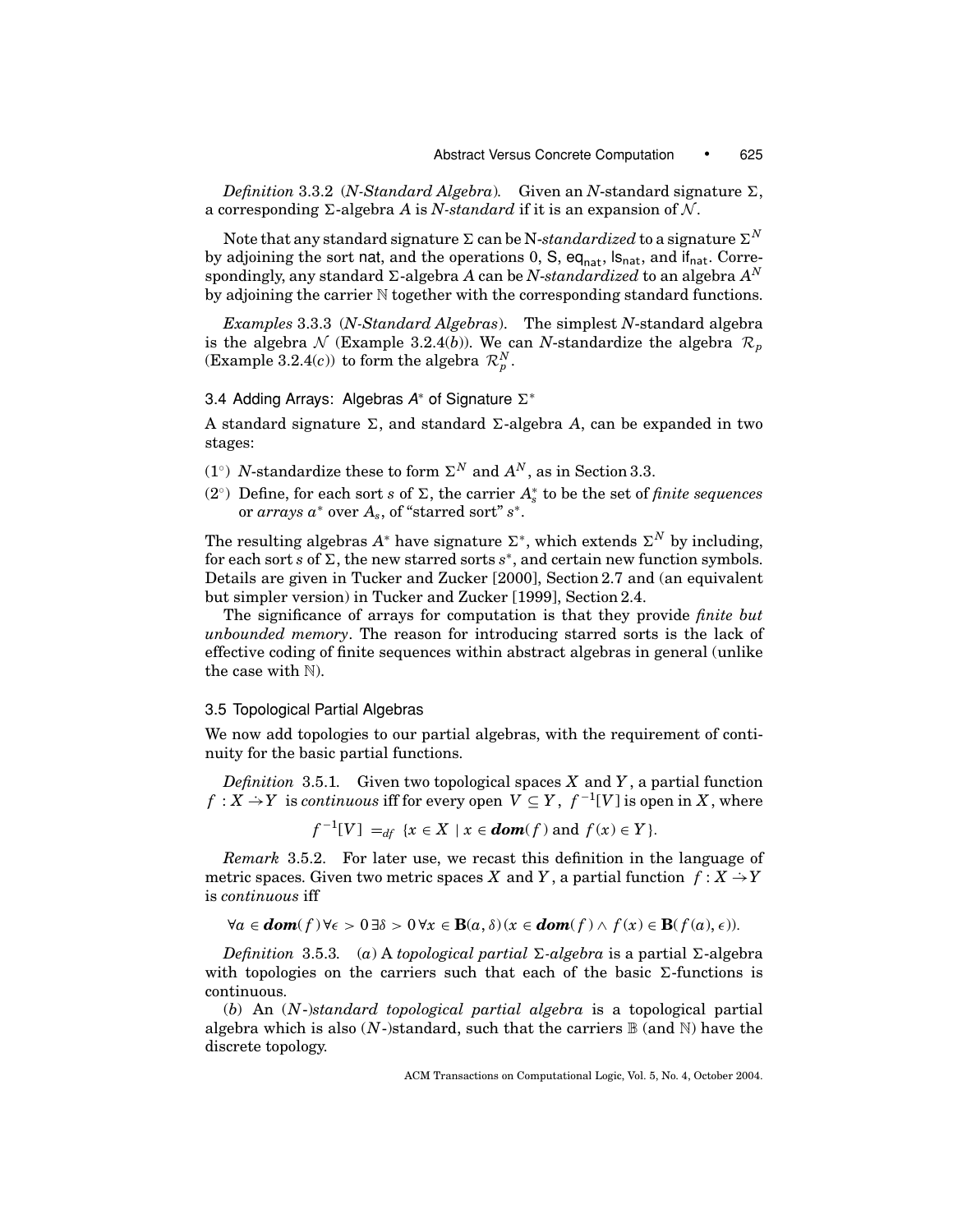*Examples* 3.5.4. (*a*) *Discrete algebras:* The standard algebras  $\beta$  and  $\mathcal{N}$ of Booleans and naturals respectively, Sections 3.1 and 3.3, are topological (total) algebras under the discrete topology. All functions on them are trivially continuous, since the carriers are discrete.

(*b*) The *partial real algebra*  $\mathcal{R}_p$  (Example 3.2.4(*c*)) and its *N*-standardized version  $\mathcal{R}_p^N$  (Example 3.3.3(*b*)) can be construed as topological algebras, where  $\mathbb R$  has its usual topology, and  $\mathbb B$  and  $\mathbb N$  the discrete topology. Note that the partial operations  $eq_{\text{real}}^{\mathcal{R}}$  and  $ls_{\text{real}}^{\mathcal{R}}$  are continuous. (Recall the discussion in Subsection 2.1(*c*).)

(*c*) *Partial interval algebras* on the closed interval [0, 1] have the form

algebra  ${\cal I}_p$ import R*<sup>p</sup>* carriers *I* functions  $i_I: I \to \mathbb{R}$ ,  $F_1: I^{m_1} \to I$ , ...  $F_k: I^{m_k} \to I$ end ,

where  $I = [0, 1]$  (with its usual topology), i<sub>l</sub> is the embedding of *I* into R, and  $F_i: I^{m_i} \to I$  are continuous partial functions. There are also *N*-standard versions:

| algebra   | $\mathcal{I}_p^N$                  |
|-----------|------------------------------------|
| import    | $\mathcal{R}_p^N$                  |
| carriers  | $I$                                |
| functions | $i_I : I \rightarrow \mathbb{R}$ , |
| ...       |                                    |
| end       |                                    |

 $(d)$  The *N-standard total real algebra*  $\mathcal{R}_t^N$  is defined by

| algebra           | $\mathcal{R}_t^N$                                                                        |
|-------------------|------------------------------------------------------------------------------------------|
| import            | $\mathcal{R}_0, \mathcal{N}, \mathcal{B}$                                                |
| functions         | $\text{if}_{\text{real}}^{\mathcal{R}} : \mathbb{B} \times \mathbb{R}^2 \to \mathbb{R},$ |
| div $\text{flat}$ | $\mathbb{R} \times \mathbb{N} \to \mathbb{R},$                                           |
| end               |                                                                                          |

Here  $\mathcal{R}_0$  is the ring of reals (Example 3.1.1(*c*)), N is the standard algebra of naturals  $(3.2.4(b))$ , and div<sub>nat</sub> is division of reals by naturals (total and continuous! just let div<sub>nat</sub> $(x^{\text{real}}, 0^{\text{nat}}) =_{df} 0^{\text{real}}$ .

Note that  $\mathcal{R}_t^N$  does not contain (total) Boolean-valued functions  $\langle$  or  $=$  on the reals, since they are not continuous (cf. the partial functions  $eq_{real}$  and  $ls_{real}$ of  $\mathcal{R}_p$ ).

*Definition* 3.5.5 (*Extensions of Topology to*  $A^N$  *and*  $A^*$ ). The various algebraic expansions of *A* detailed in Sections 3.3 and 3.4 induce corresponding topological expansions.

(*a*) The topological *N*-standardization  $A^N$ , of signature  $\Sigma^N$ , is constructed from A by giving the new carrier  $\mathbb N$  the discrete topology.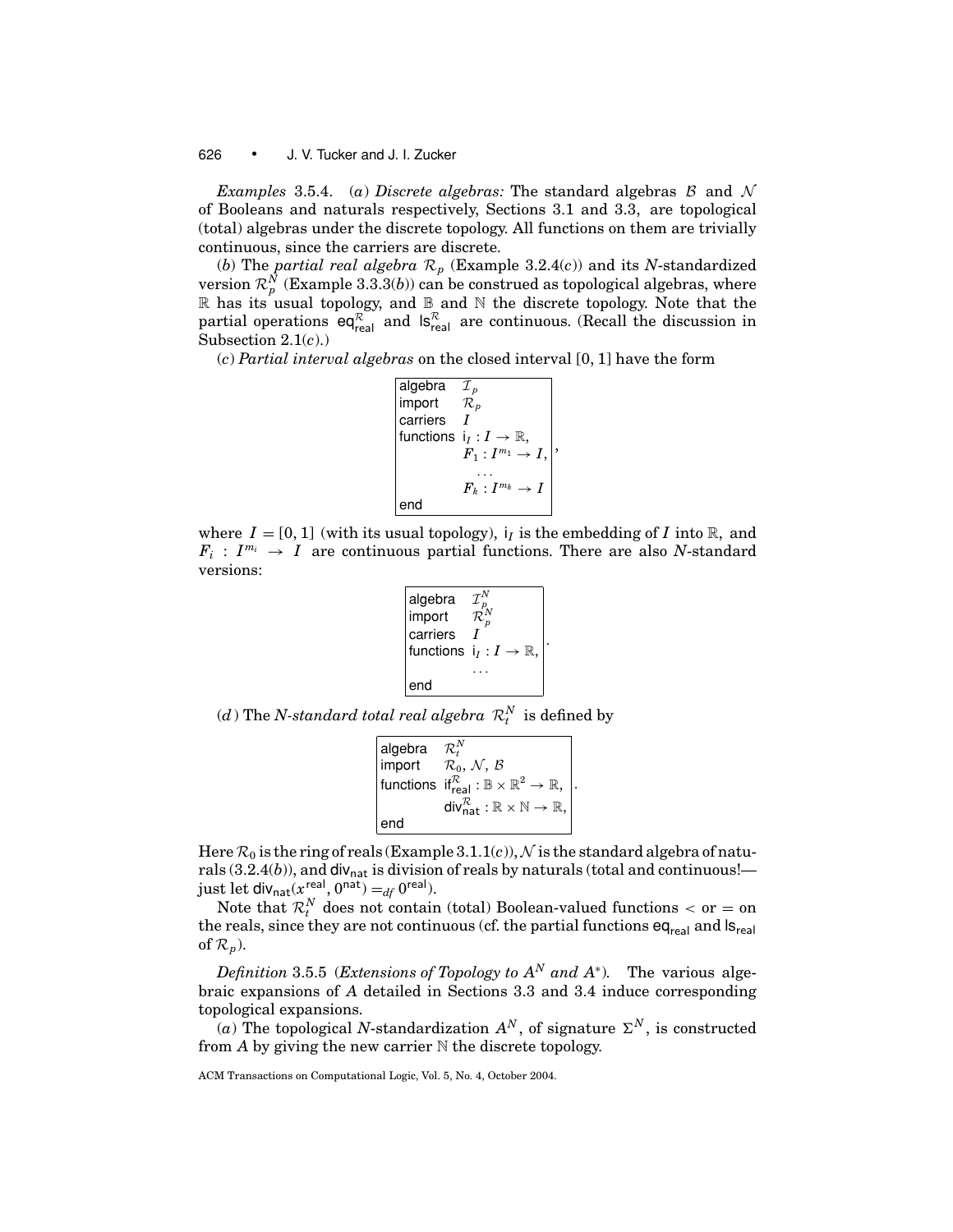(*b*) The topological array algebra  $A^*$ , of signature  $\Sigma^*$ , is constructed from  $A^N$ by giving  $A_s^*$  the disjoint union topology of the sets  $(A_s)^n$  of arrays of length *n*, for all  $n \geq 0$ , where each set  $(A_s)^n$  is given the product topology of the sets  $A_s$ .

It can be seen that this is the topology on *A*<sup>∗</sup> generated by the new functions, that is, the weakest topology which makes them continuous. It can also be described as follows. The *basic open sets* in *A*<sup>∗</sup> *<sup>s</sup>* have the form

$$
{a^* \in A_s^* | \text{Lgth}(a^*) = n \text{ and } a^*[i_1] \in U_1, ..., a^*[i_k] \in U_k}
$$

for some  $n, k, i_1, \ldots, i_k$ , where  $0 \leq k < n$  and  $0 \leq i_1 < \cdots < i_k < n$ , and for some open sets  $U_1, \ldots, U_k \subseteq A_s$ .

# 3.6 Metric Algebra

A particular type of topological algebra is a *metric partial algebra*. This is a many-sorted standard partial algebra with an associated metric:

```
algebra A
import B, R_pcarriers A_1, \ldots, A_r,functions F_1^A: A^{u_1} \rightarrow A_{s_1},
                     ...
                 F_k^A: A^{u_k} \rightarrow A_{s_k},\mathsf{d}_1^A:A_1^2\to\mathbb{R},...
                 \mathsf{d}^A_r: A_r^2 \to \mathbb{R}end
                                              ,
```
where  $\beta$  and  $\mathcal{R}_p$  are, respectively, the algebras of Booleans and reals (Examples 3.1.1(*a*), 3.2.4(*c*)), the carriers  $A_1, \ldots, A_r$  are metric spaces with  $\mathsf{metrics}\ \ \mathsf{d}_1^A,\ldots,\mathsf{d}_r^A,\ \text{respectively},\ F_1,\ldots,F_k\ \ \text{are the $\Sigma$-function symbols other}$ than  $d_1, \ldots, d_r$ , and the (partial) functions  $F_i^A$  are all continuous with respect to these metrics (cf. Definition 3.5.1).

Note that the carrier B (as well as N, if present) has the *discrete metric*, defined by

$$
d(x, y) = \begin{cases} 0 & \text{if } x = y, \\ 1 & \text{if } x \neq y, \end{cases}
$$

which induces the discrete topology.

We will often speak of a "metric algebra *A*," without stating the metric explicitly.

*Example* 3.6.1*.* Clearly, metric partial algebras can be viewed as special cases of topological partial algebras. Thus the partial and total real algebras  $\mathcal{R}_p, \mathcal{R}^N_p,$  and  $\mathcal{R}^N_t$  (Examples 3.5.4) can be recast as metric algebras in an obvious way.

*Remark* 3.6.2 (*Extension of Metric to A*<sup>∗</sup>). A metric algebra *A* can be expanded to a metric algebra *A*<sup>∗</sup> of arrays over *A*. Namely, given a metric d*<sup>s</sup>* on  $A_s$ , we define a (bounded) metric  $d_s^*$  on  $A_s^*$  as follows: for  $a^* = (a_1, \ldots, a_k)$ ,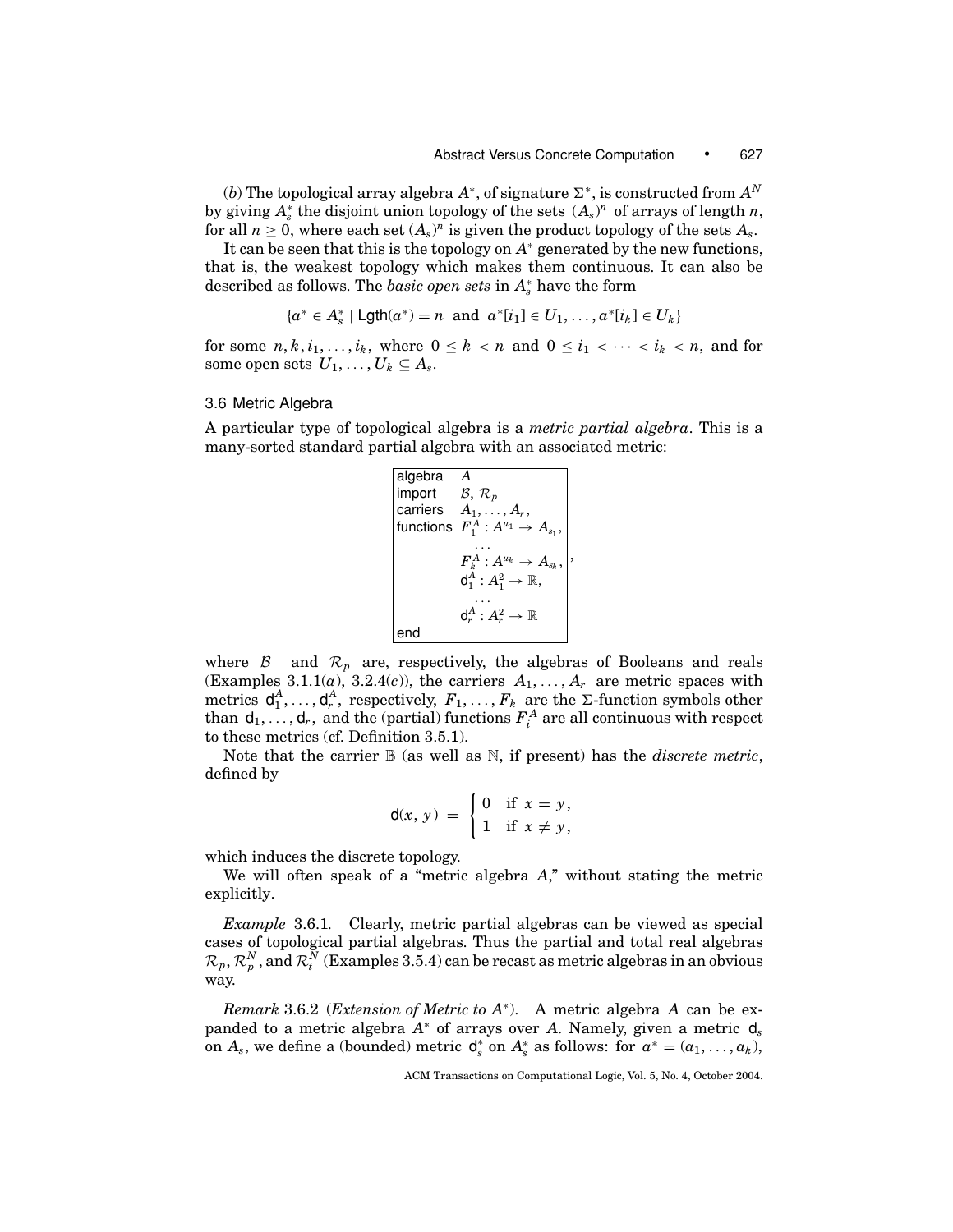$$
b^* = (b_1, ..., b_l) \in A_s^*:
$$
  
\n
$$
d_s^*(a^*, b^*) = \begin{cases} 1 & \text{if } k \neq l, \\ \min(1, \max_{i=0}^{k-1} d_s(a^*[i], b^*[i])) & \text{otherwise.} \end{cases}
$$

This gives the topology on  $A^*$  induced by the topology on  $A$  (Definition 3.5.5) [Engelking 1989].

*Remark* 3.6.3 (*Product Metric on A*). If *A* is a  $\Sigma$ -metric algebra, then for each  $\Sigma$ -product sort  $u = s_1 \times \cdots \times s_m$ , we can define a metric  $d_u$  on  $A^u$  by

$$
d_u((x_1,\ldots,x_m),(y_1,\ldots,y_m)) = \max_{i=1}^m (d_{s_i}(x_i,y_i))
$$

or more generally, by the  $\ell_p$  metric

$$
d_u((x_1,\ldots,x_m),(y_1,\ldots,y_m)) = \left(\sum_{i=1}^m (d_{s_i}(x_i,y_i))^p\right)^{1/p} \quad (1 \leq p \leq \infty),
$$

where  $p = \infty$  corresponds to the "max" metric. This induces the product topology on  $A^u$ .

*Remark* 3.6.4 (*W-Continuity*). An alternative notion of continuity of partial functions, used by Weihrauch and others [Weihrauch 2000; Brattka 1996], is discussed in Electronic Appendix A.

#### 4. "*While*" PROGRAMMING WITH COUNTABLE CHOICE

The programming language *WhileCC* = *WhileCC*( $\Sigma$ ) is an extension of *While*( $\Sigma$ ) [Tucker and Zucker 2000, Section 3] with an extra "choose" rule of term formation. We give the complete definition of its syntax and semantics, using the *algebraic operational semantics* of Tucker and Zucker [2000].

Assume  $\Sigma$  is an *N*-standard signature, and *A* is an *N*-standard  $\Sigma$ -algebra.

# 4.1 Syntax of **WhileCC**( $\Sigma$ )

We define four syntactic classes: *variables*, *terms*, *statements*, and *procedures*:

- (*a*)  $Var = Var(\Sigma)$  is the class of  $\Sigma$ -program variables, and, for each  $\Sigma$ -sort *s*,  $Var_s$  is the class of program variables of sort *s*:  $a^s, b^s, \ldots, x^s, y^s, \ldots$
- (*b*) **PTerm** = **PTerm**( $\Sigma$ ) is the class of  $\Sigma$ -program terms t,..., and, for each  $\Sigma$ -sort *s*, *PTerm*<sub>*s*</sub> is the class of program terms of sort *s*. These are generated by the rules

 $t$  ::=  $x^s$  |  $F(t_1, \ldots, t_n)$  | choose  $z^{\text{nat}}$  : *b*,

where  $s, s_1, \ldots, s_n$  are  $\Sigma$ -sorts,  $F : s_1 \times \cdots \times s_n \to s$  is a  $\Sigma$ -function symbol,  $t_i \in \textbf{PTerm}_{s_i}$  for  $i = 1, ..., n \ (n \geq 0)$ , and *b* is a Boolean term, that is, a term of sort bool.

The "choose" term has sort nat. Think of "choose" as a generalization of the *constructive least number operator* least z : *b* which has the value *k* in case  $b[z/k]$  is true and  $b[z/i]$  is defined and false for all  $i < k$ , and is undefined in case no such *k* exists.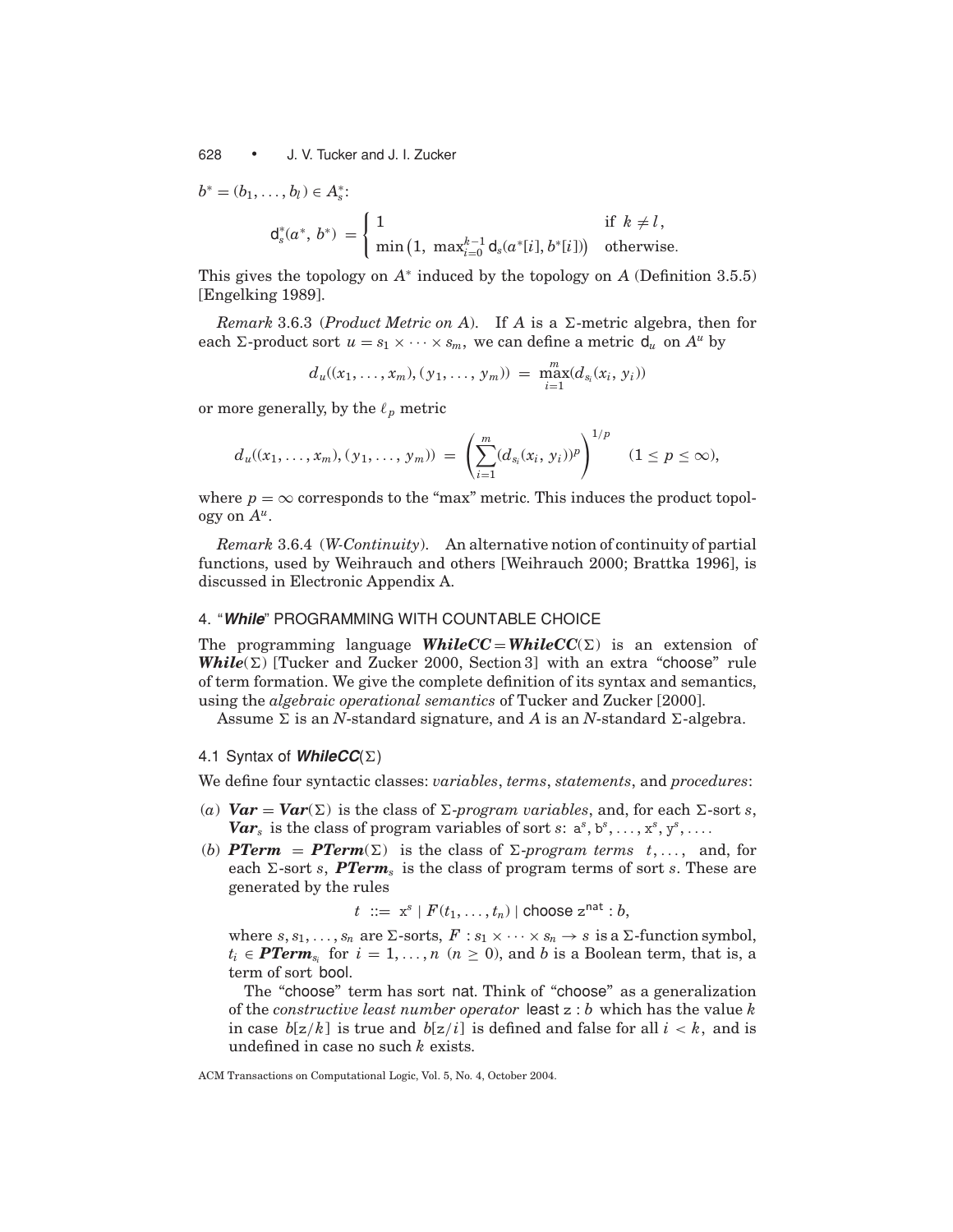Here "choose  $z : b$ " selects *some* value *k* such that  $b[z/k]$  is true, if any such *k* exists (and is undefined otherwise). In our abstract semantics, we will give the meaning as the set of *all possible k's* (hence "countable choice"). Any concrete model will select a particular *k*, according to the implementation.

Note that the program terms extend the algebraic terms (i.e., the terms over the signature  $\Sigma$ ) by including in their construction the "choose" operator, which is not an operation of  $\Sigma$ . An alternative formulation would have "choose" *not* as part of the term construction, but rather as a new atomic program statement: "choose z : *b*". We prefer the present treatment, as it leads to the construction of *many-valued term semantics* (as we will see), which is interesting in itself, and which we would have to deal with anyway if we were to extend our syntax to include (many-valued) function procedure calls in our term construction.

We write *t* : *s* to indicate that  $t \in \mathbf{PTerm}_s$ , and for  $u = s_1 \times \cdots \times s_m$ , we write *t* : *u* to indicate that *t* is a *u*-*tuple* of program terms, that is, a tuple of program terms of sorts  $s_1, \ldots, s_m$ . We also use the notation  $b, \ldots$ for Boolean terms.

(*c*)  $AtSt = AtSt(\Sigma)$  is the class of *atomic statements*  $S_{at}$ , ... defined by

$$
S_{\sf at} \ ::= \ \mathsf{skip} \ | \ \mathsf{div} \ | \ \mathsf{x} := t,
$$

where "div" stands for "divergence" (nontermination), and  $x := t$  is a *concurrent assignment*, where for some product type *u*, *t* : *u* and x is a *u*-tuple of *distinct* variables.

(*d*) **Stmt** = **Stmt**( $\Sigma$ ) is the class of statements *S*, ..., generated by the rules

 $S$  ::=  $S_{at}$  |  $S_1$ ;  $S_2$  | if *b* then  $S_1$  else  $S_2$  fi | while *b* do *S* od.

(*e*) **Proc** = **Proc**( $\Sigma$ ) is the class of function procedures P, Q,.... These have the form

 $P \equiv$  func in a out b aux c begin *S* end,

where a, b, and c are lists of *input variables*, *output variables*, and *auxiliary* (or *local) variables*, respectively, and *S* is the *body*. Further, we stipulate the following:

- —a, b, and c each consist of distinct variables, and they are pairwise disjoint;
- —all variables occurring in *S* must be among a, b, or c,
- —the *input variables* a must not occur on the left-hand side of assignments in *S*;
- —*initialization condition*: *S* has the form *Sinit*; *S* , where *Sinit* is a concurrent assignment which initializes all the *output* and *auxiliary variables*, that is, assigns to each variable in  $b$  and  $c$  the default term  $(3.1.2)$  of the same sort.

If a : *u* and b : *v*, then *P* is said to have *type*  $u \rightarrow v$ , written  $P: u \rightarrow v$ . Its *input type* is *u* and its *output type* is *v*.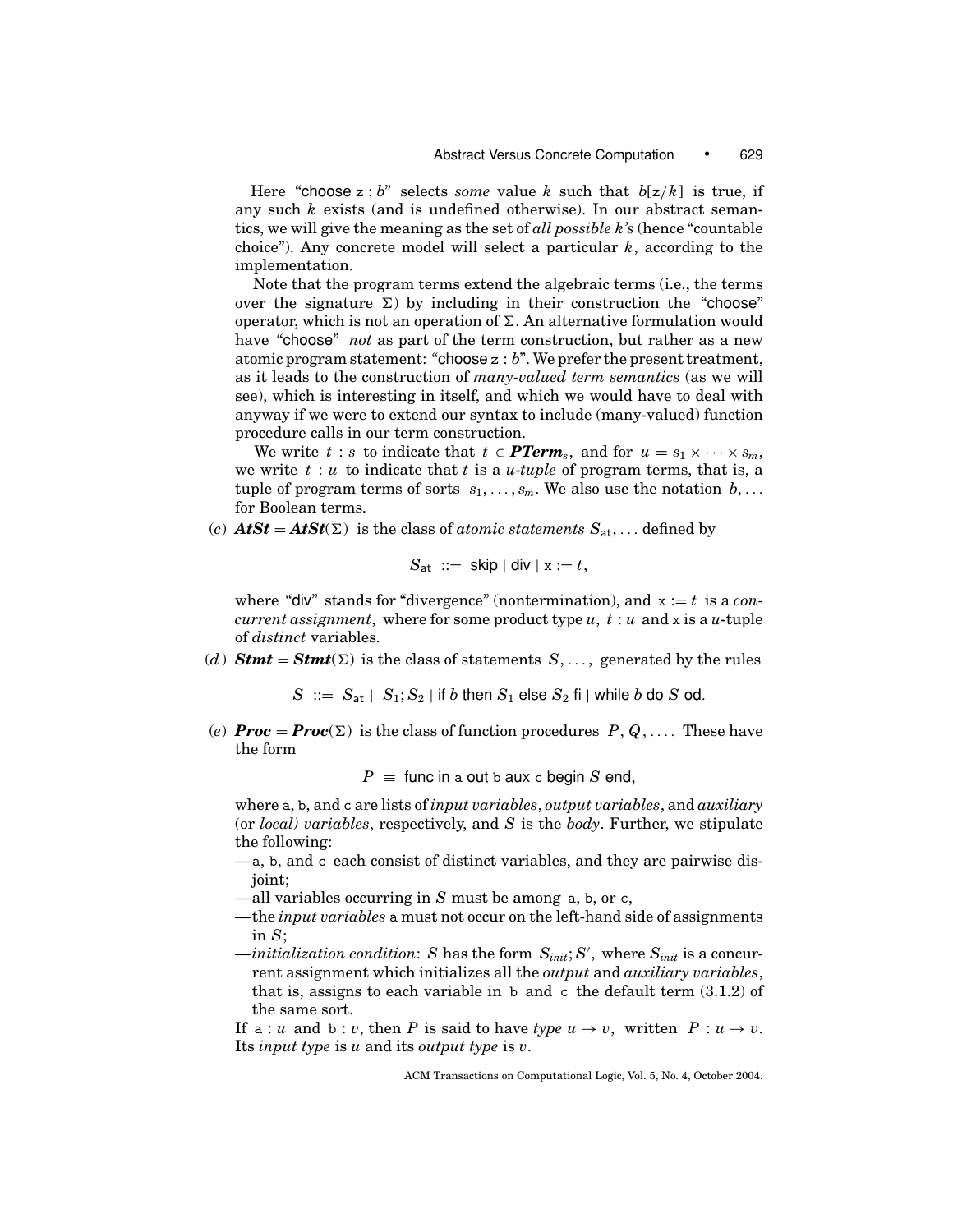#### 4.2 Algebraic Operational Semantics of *WhileCC*

We interpret programs as countably many-valued state transformations, and function procedures as countably many-valued functions on *A*. Our approach follows the *algebraic operational semantics* of Tucker and Zucker [2000], Section 3.4. First we need some notation.

*Notation* 4.2.1.

- (*a*)  $\mathcal{P}_{\omega}(X)$  is the set of all countable subsets of a set X, including the empty set.
- (*b*)  $\mathcal{P}_{\omega}^{+}(X)$  is the set of all countable *nonempty* subsets of X.
- (*c*) We write  $Y^{\uparrow}$  for  $Y \cup \{\uparrow\}$ , where " $\uparrow$ " denotes divergence.
- (*d*) We write  $f: X \rightrightarrows Y$  for  $f: X \to \mathcal{P}_{\omega}(Y)$ .
- (*e*) We write  $f: X \rightrightarrows^+ Y$  for  $f: X \to \mathcal{P}_\omega^+(Y)$ .

We will interpret a *WhileCC* procedure  $P: u \rightarrow s$  as a countably manyvalued function  $P^A$  from  $A^u$  to  $A_s$ <sup>†</sup>, that is, as a function

$$
P^A: A^u \rightarrow \mathcal{P}^+_{\omega}(A_s^{\uparrow})
$$

or, in the above notation:

$$
P^A:\ A^u\ \rightrightarrows^+ \ A_s{}^\uparrow.
$$

*Remark* 4.2.2 (*Significance of* "↑"). Notice that an output of, say, {2, 5, ↑} is different from {2, 5}, since the former indicates the possibility of divergence. So a semantic function will have, for inputs not in its domain, "↑" as a possible output value.

*Definition* 4.2.3 (*States*). (*a*) For each  $\Sigma$ -algebra *A*, a *state* on *A* is a family  $\langle \sigma_s | s \in$  *Sort* $(\Sigma)$  of functions

$$
\sigma_s: \textbf{Var}_s \to A_s.
$$

Let  $State(A)$  be the set of states on *A*, with elements  $\sigma$ , ....

(*b*) Let  $\sigma$  be a state over  $A$ ,  $x \equiv (x_1, \ldots, x_n) : u$  and  $a = (a_1, \ldots, a_n) \in A^u$  (for  $n \geq 1$ ). The *variant*  $\sigma\{x/a\}$  of  $\sigma$  is the state over *A* formed from  $\sigma$  by replacing its value at  $x_i$  by  $a_i$  for  $i = 1, \ldots, n$ .

We give a brief overview of *algebraic operational semantics*. This was used in Tucker and Zucker [1988] for deterministic imperative languages with " while" and recursion (see Tucker and Zucker [2000] for the case of  $\textit{While}(\Sigma)$ ), but it can be applied to a wide variety of imperative languages. It has also been used to analyze compiler correctness [Stephenson 1996]. It can also be adapted, as we will see, to a nondeterministic language such as *WhileCC<sup>∗</sup>* .

Assume (*i*) we have a meaning function for atomic statements

$$
\langle S_{at} \rangle : \text{State}(A) \implies \text{State}(A)^{\uparrow},
$$

and (*ii*) we have defined a pair of functions

First : 
$$
Stmt \rightarrow AtSt
$$
,  
Rest<sup>A</sup> :  $Stmt \times State(A) \rightrightarrows^{+} Stmt$ ,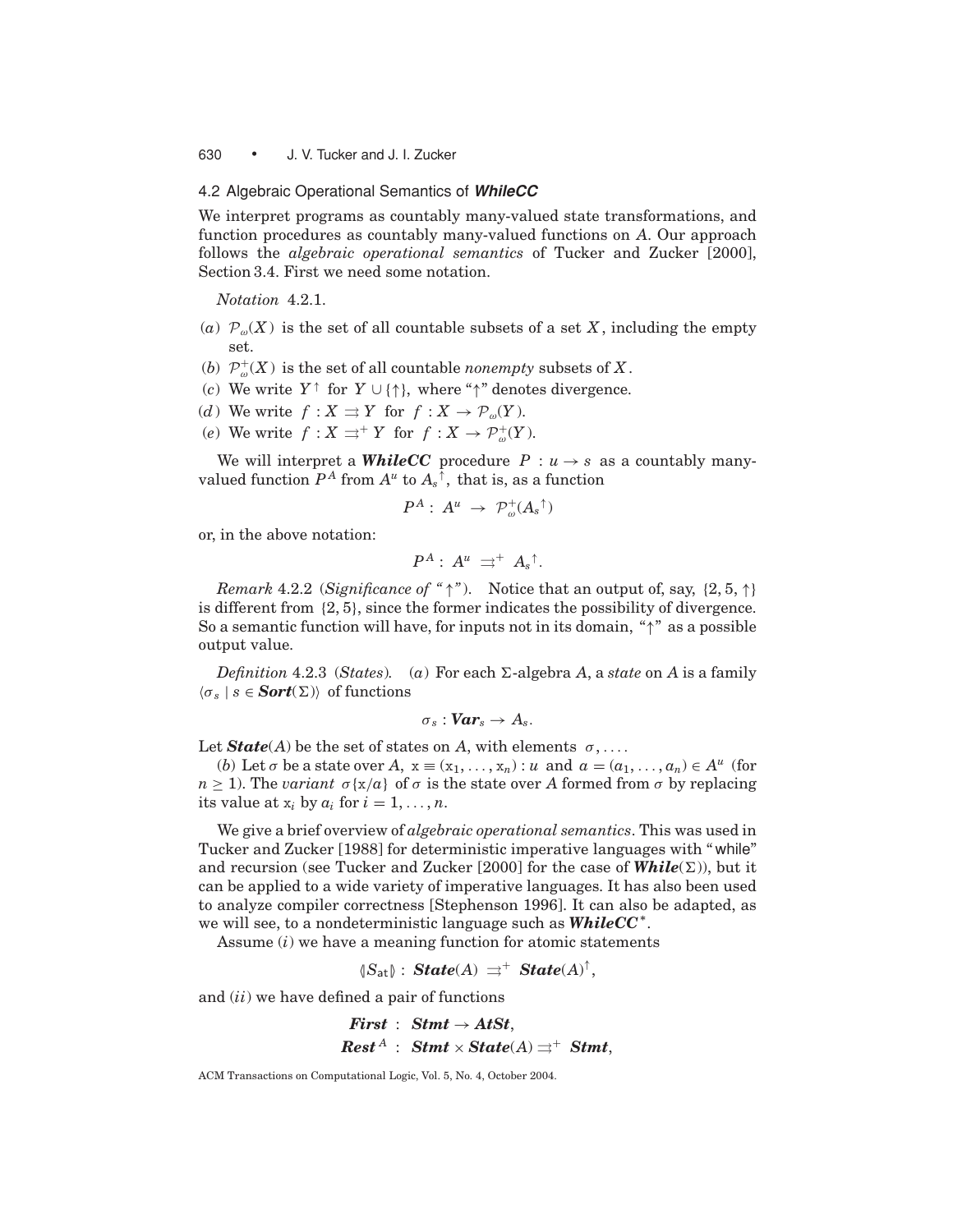where, for a statement *S* and state  $\sigma$ ,

*First*(*S*) is an atomic statement which gives the *first* step in the execution of *S* (in any state), and *Rest*<sup> $A$ </sup>(*S*,  $\sigma$ ) is a statement (or, in the present nondeterministic context, a finite set of statements) which gives the *rest* of the execution in state  $\sigma$ .

From these we define the *computation step* function

 $\boldsymbol{Complex} \boldsymbol{top}^A : \ \boldsymbol{Strut} \times \boldsymbol{State}(A) \rightrightarrows^+ \ \boldsymbol{State}(A)^\dagger$ 

by

$$
CompStep^{A}(S, \sigma) = \langle First(S)\rangle^{A}\sigma,
$$

from which, in turn, we can define (for the deterministic language of Tucker and Zucker [2000]) a *computation sequence* or (for the present language) a *computation tree*. The aim is to define a *computation tree stage* function

 $\boldsymbol{CompTreeStage}^{A}: \ \boldsymbol{Stmt} \times \boldsymbol{State}(A) \times \mathbb{N} \ \rightrightarrows^{+} \ (\boldsymbol{State}(A)^{\uparrow})^{<\omega},$ 

where *CompTreeStage<sup>A</sup>***(***S*,  $\sigma$ , *n*) represents the first *n* stages of  $\textit{CompTree}^A(\tilde{S}, \sigma)$ . Here  $(\textit{State}(A)^{\uparrow})^{\lt \omega}$  denotes the set of finite sequences from **State**(A)<sup>†</sup>, interpreted as finite initial segments of the paths through the computation tree. From this are defined the semantics of statements and procedures.

*Remark* 4.2.4. The intuition behind these semantics is that for any input  $x \in A^u$ ,  $P^A(x)$  is the set of all possible outcomes (including divergence), for all possible implementations of the "choose" construct, *including nonconstructive implementations*! So if (for a given input  $x$ ) the only infinite paths through the semantic computation tree are nonconstructive, then  $P^{A}(x)$  will still include "↑". This is discussed further in Section 4.4(*b*).

We turn to the details of these definitions.

(*a*) *Semantics of program terms.* The meaning of  $t \in \mathbf{PTerm}_s$  is a function

$$
[ \llbracket t \rrbracket ^A : \textit{State}(A) \rightrightarrows ^+ A_s ^{\uparrow}.
$$

The definition is by structural induction on *t*:

$$
\llbracket x \rrbracket^A \sigma = \{\sigma(x)\},
$$
\n
$$
\llbracket c \rrbracket^A \sigma = \{y \mid \exists x_1 \in A \cap \llbracket t_1 \rrbracket \sigma \cdots \exists x_m \in A \cap \llbracket t_m \rrbracket \sigma :
$$
\n
$$
F^A(x_1, \ldots, x_m) \downarrow y \}
$$
\n
$$
\cup \{\uparrow \mid \exists x_1 \in A \cap \llbracket t_1 \rrbracket \sigma \cdots \exists x_m \in A \cap \llbracket t_m \rrbracket \sigma :
$$
\n
$$
F^A(x_1, \ldots, x_m) \downarrow y \}
$$
\n
$$
\cup \{\uparrow \mid \exists x_1 \in A \cap \llbracket t_1 \rrbracket \sigma \cdots \exists x_m \in A \cap \llbracket t_m \rrbracket \sigma :
$$
\n
$$
F^A(x_1, \ldots, x_m) \uparrow \}
$$
\n
$$
\cup \{\uparrow \mid \uparrow \in \llbracket t_i \rrbracket^A \sigma \text{ for some } i, 1 \le i \le m \},
$$
\n
$$
\llbracket \text{if}(b, t_1, t_2) \rrbracket^A \sigma = \{y \mid (\uparrow \in \llbracket b \rrbracket^A \sigma \wedge y \in \llbracket t_1 \rrbracket^A \sigma) \vee \sigma \text{ if } \in \llbracket b \rrbracket^A \sigma \}
$$
\n
$$
\cup \{\uparrow \mid \uparrow \in \llbracket b \rrbracket^A \sigma \}
$$
\n
$$
\cup \{\uparrow \mid \uparrow \in \llbracket b \rrbracket^A \sigma \{z/n\} \}
$$
\n
$$
\cup \{\uparrow \mid \forall n \in \mathbb{N} \text{ if } \in \llbracket b \rrbracket^A \sigma \{z/n\} \} \vee \uparrow \in \llbracket b \rrbracket^A \sigma \{z/n\} \}.
$$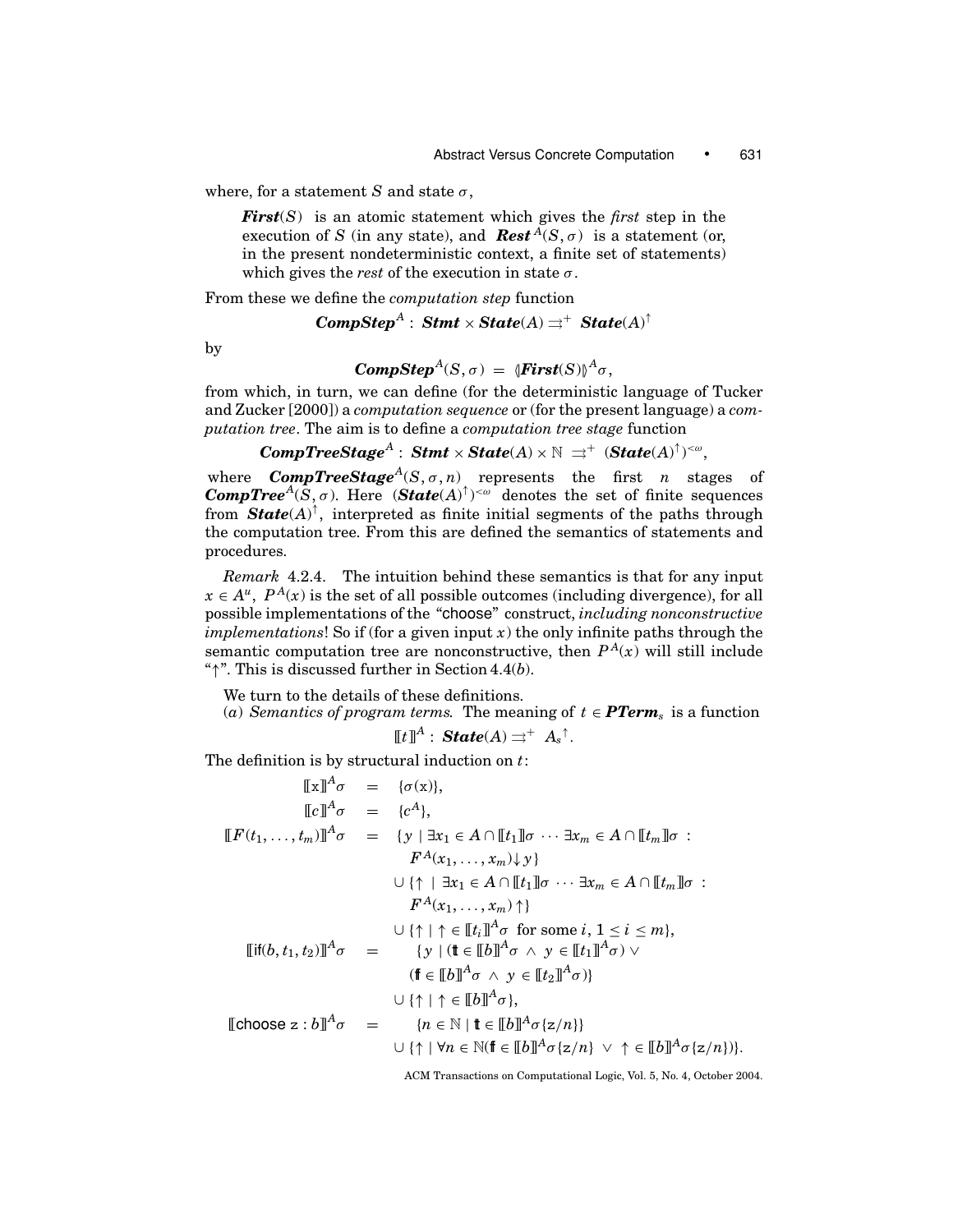Notice that  $[\text{Choose } z : b]$ <sup> $A_{\sigma}$ </sup> could include both natural numbers and " $\uparrow$ ", since for any *n*,  $[[b]]^A \sigma \{z/n\}$  could include both **t** and **f**.

(*b*) *Semantics of atomic statements*. The meaning of *S*at ∈ *AtSt* is a function

$$
\langle S_{\sf at} \rangle : \textit{State}(A) \implies^+ \textit{State}(A)^{\uparrow}
$$

defined by

 $\langle$ skip $\rangle^A \sigma = \{\sigma\},\$  $\langle \text{div} \rangle^A \sigma = \{ \uparrow \},$  $\langle x := t \rangle^A \sigma = {\sigma \{x/a\} \mid a \in A \cap [t]^A \sigma\} \cup {\uparrow \mid \uparrow \in [t]^A \sigma}.$ 

(*c*) *The First and Rest operations.* The operation

$$
First: \; Stmt \; \rightarrow \; AtSt
$$

is defined exactly as in Tucker and Zucker [2000], Section 3.5, namely:

**First**(S) = 
$$
\begin{cases} S & \text{if } S \text{ is atomic,} \\ \textbf{First}(S_1) & \text{if } S \equiv S_1; S_2, \\ \text{skip} & \text{otherwise.} \end{cases}
$$

The operation

$$
Rest^A: \quad \mathbf{Strnt} \times \mathbf{State}(A) \implies^+ \mathbf{Strnt}
$$

is defined as follows (cf. Tucker and Zucker [2000], Section 3.5):

*Case* 1*. S* is atomic. Then *Rest*  $A(S, \sigma) = \{\text{skip}\}\}.$ 

 $Case 2. S \equiv S_1; S_2.$ 

*Case* 2a.  $S_1$  is atomic. Then *Rest*  $A(S, \sigma) = \{S_2\}.$ 

*Case* 2b.  $S_1$  is not atomic. Then  $\text{Rest}^A(S, \sigma)$  =

$$
\{S'; S_2 \mid S' \in \text{Rest}^A(S_1, \sigma)\} \ \cup \ \{\text{div} \mid \text{div} \in \text{Rest}^A(S_1, \sigma)\}.
$$

*Case* 3*.*  $S \equiv$  if *b* then  $S_1$  else  $S_2$  fi. Then *Rest*  $A(S, \sigma)$  contains all of

$$
\begin{cases}\nS_1 & \text{if } \mathbf{t} \in [\![b]\!]^A \sigma, \\
S_2 & \text{if } \mathbf{f} \in [\![b]\!]^A \sigma, \\
\text{div} & \text{if } \uparrow \in [\![b]\!]^A \sigma.\n\end{cases}
$$

Note that more than one condition may hold.

*Case* 4*.*  $S \equiv$  while *b* do  $S_0$  od. Then  $\text{Rest}^A(S, \sigma)$  contains all of

$$
\begin{cases} S_0; S & \text{if } t \in [[b]]^A \sigma, \\ \text{skip} & \text{if } f \in [[b]]^A \sigma, \\ \text{div} & \text{if } \uparrow \in [[b]]^A \sigma, \end{cases}
$$

Note again that more than one condition may hold.

(*d*) *Computation step.* From *First* we can define the computation step function

$$
CompStepA: \textit{Stmt} \times \textit{State}(A) \implies \textit{State}(A)^{\uparrow},
$$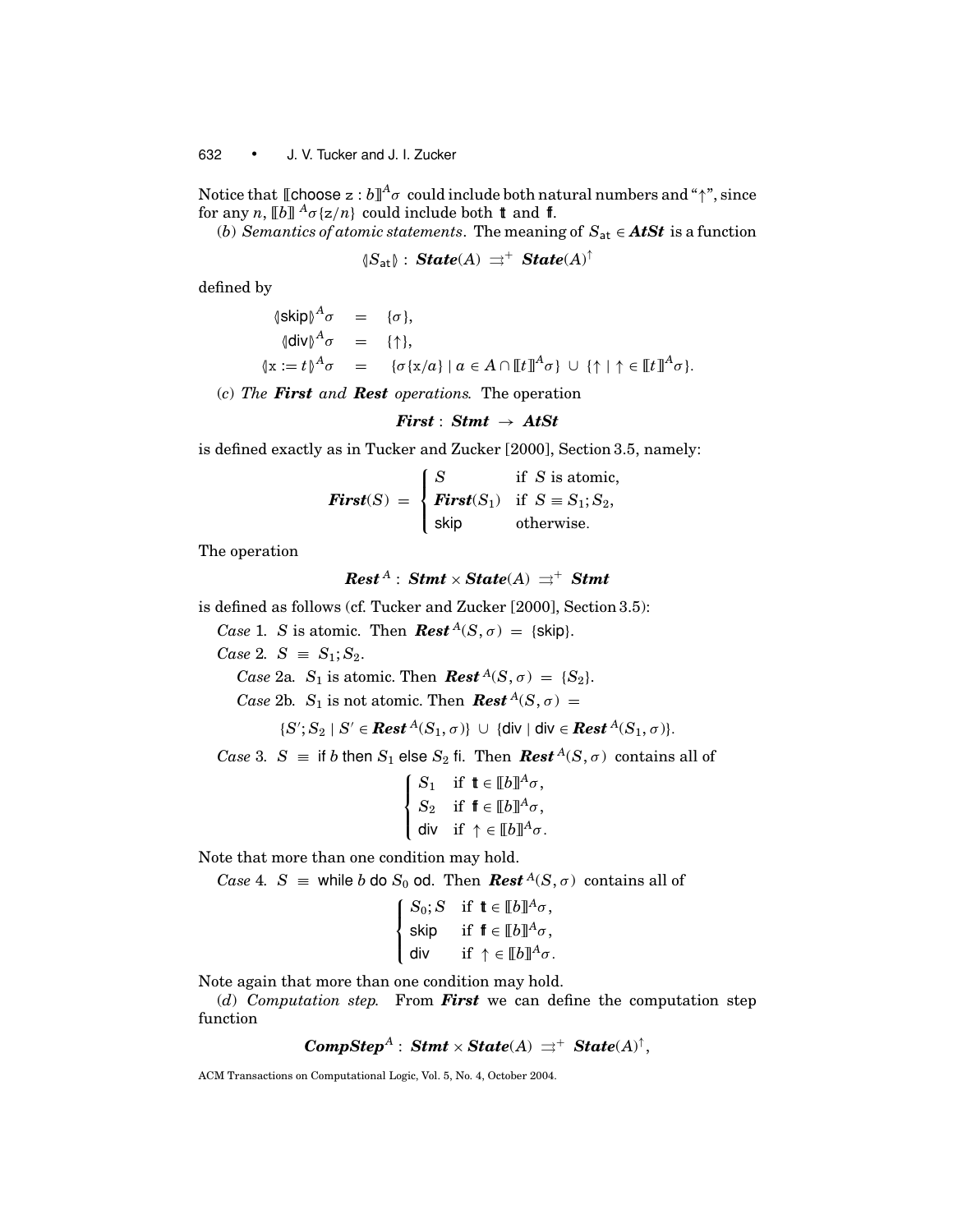which is like the one-step computation function  $\mathit{Comp}^A_1$  of Tucker and Zucker [2000], Section 3.4, except for being multivalued:

**ComplexStep**<sup>A</sup>(S, 
$$
\sigma
$$
) =  $\langle$ **First**(S) $\rangle$ <sup>A</sup> $\sigma$ .

(*e*) *The computation tree.* The *computation sequence*, which is basic to the semantics of *While* computations in Tucker and Zucker [2000], is replaced here by a *computation tree*

**CompTree**<sup>A</sup>(S, 
$$
\sigma
$$
)

of a statement *S* at a state  $\sigma$ . This is an  $\omega$ -branching tree, branching according to all possible outcomes (i.e., "output states") of the one-step computation function *CompStep<sup>A</sup>*. Each node of this tree is labeled by either a state or " $\uparrow$ ".

Any actual ("concrete") computation of statement  $S$  at state  $\sigma$  corresponds to one of the paths through this tree. The possibilities for any such path are

- $(i)$  it is finite, ending in a leaf containing a state: the final state of the computation;
- $(ii)$  it is finite, ending in a leaf containing " $\uparrow$ " (local divergence);
- (*iii*) it is infinite (global divergence).

Correspondingly, the function *Comp<sup>A</sup>* of Tucker and Zucker [2000], Section 3.4, is replaced by a *computation tree stage* function

**CompTreeStage<sup>A</sup>**: **Strat** × **State**(A) × 
$$
\mathbb{N} \implies
$$
 (**State**(A)<sup>†</sup>)< $\leq \omega$ ,

where *CompTreeStage<sup>A</sup>***(***S*,  $\sigma$ , *n*) represents the first *n* stages of *CompTree<sup>A</sup>(S,*  $\sigma$ *)*. This is defined (like *Comp<sup>A</sup>)* **by a simple recursion** ("tail recursion") on *n*:

*Basis: CompTreeStage<sup>A</sup>***(***S*,  $\sigma$ , 0) = { $\sigma$ }, that is, just the root labeled by σ.

*Induction step: CompTreeStage<sup>A</sup>***(***S*,  $\sigma$ , *n*) is formed by attaching to the root  $\{\sigma\}$  the following:

- (*i*) for *S* atomic: the leaf { $\sigma'$ }, for each  $\sigma' \in \{S\}^A \sigma$  (where  $\sigma'$  may be a state or  $\uparrow$ );
- (*ii*) for *S* not atomic: the subtree  $CompTreeStage^A(S', \sigma', n 1)$ , for each  $\sigma' \in \mathbf{CompStep}^A(S, \sigma)$  ( $\sigma' \neq \uparrow$ ) and  $S' \in \mathbf{Rest}^A(S, \sigma)$ , as well as the leaf  $\{\uparrow\}$  if " $\uparrow$ "  $\in \text{CompStep}^A(S, \sigma)$ .

Then *CompTree<sup>A</sup>***(***S***,**  $\sigma$ **)** is defined as the "limit" over *n* of *CompTree*  $Stage<sup>A</sup>(S, \sigma, n)$ .

Note that only the leaves of  $CompTree^A(S, \sigma)$  may contain "<sup>\*</sup>" ("local divergence").

(*f*) *Semantics of statements.* From the semantic computation tree we can easily define the input/output semantics of statements

 $\llbracket S \rrbracket^A: \textit{State}(A) \rightrightarrows^+ \textit{State}(A)^\uparrow.$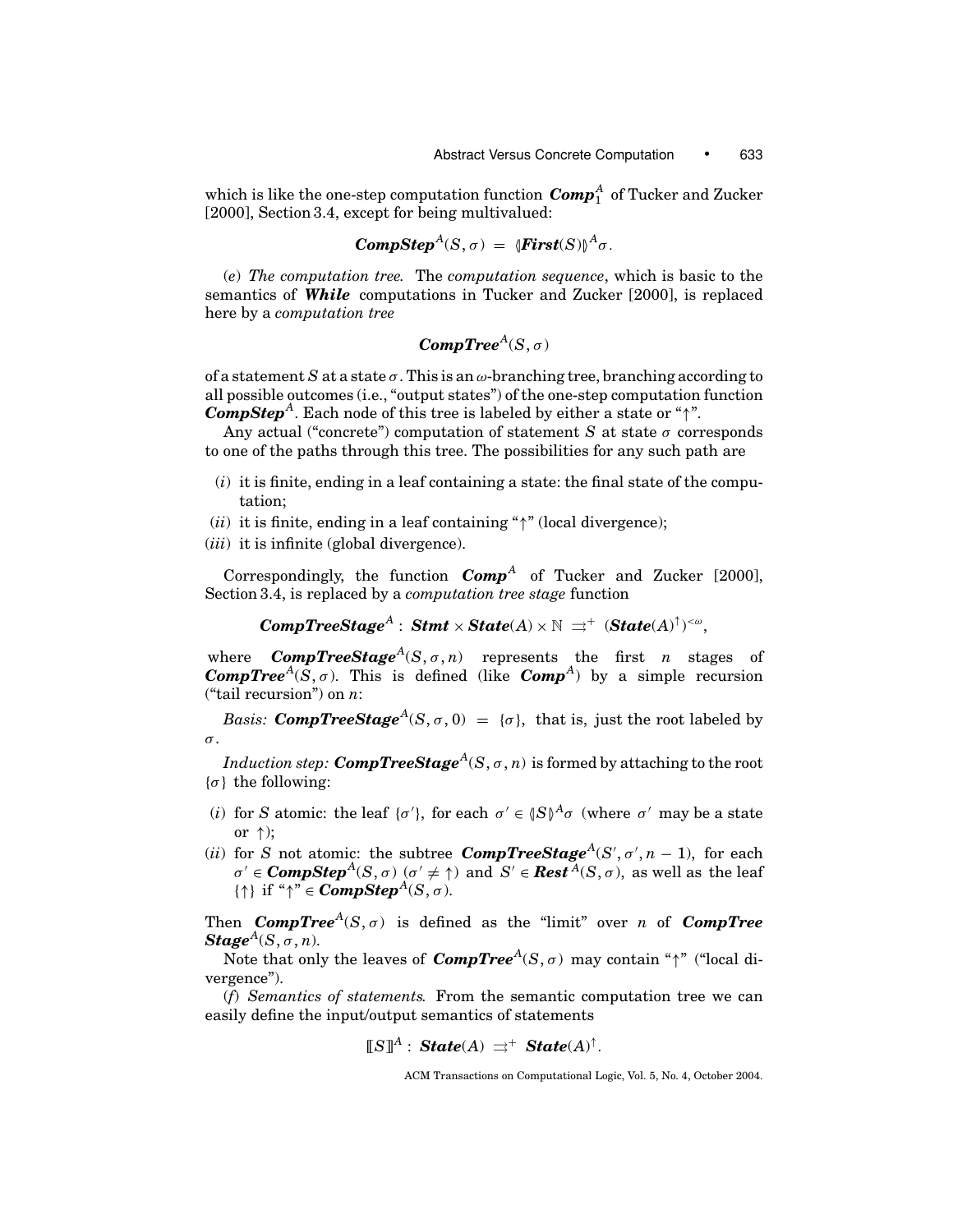Namely,

 $[\![S]\!]^A$ σ is the set of states and/or "<sup>\*</sup>" at all leaves in *CompTree<sup>A</sup>*(*S*,  $\sigma$ ), together with " $\uparrow$ " if **CompTree**<sup>*A*</sup>(*S*,  $\sigma$ ) has an infinite path.

Note that, by its definition,  $[[S]]\sigma$  cannot be empty. It will contain (at least) "↑" if there is at least one computation sequence leading to divergence, that is, a path of the computation tree which is either infinite or ends in a "↑" leaf.

(*g*) *Semantics of procedures.* Finally, if

$$
P = \text{func in a out b aux c begin } S \text{ end} \tag{4}
$$

is a procedure of type  $u \to v$ , then its meaning in A is a function

$$
P^A:~A^u~~\rightrightarrows^+~A^{v\,\uparrow}
$$

defined as follows (cf. Tucker and Zucker [2000], Section 3.6). For  $x \in A^u$ ,

$$
P^{A}(x) = \{ \sigma'(b) \mid \sigma' \in \llbracket S \rrbracket^{A} \sigma \} \cup \{ \uparrow \mid \uparrow \in \llbracket S \rrbracket^{A} \sigma \},
$$

where  $\sigma$  is any state on A such that  $\sigma[a] = x$ . (From the initialization condition (Section 4.1(*e*)) it follows by a "functionality lemma" [Tucker and Zucker 2000, Section 3.6.1] that  $P^A$  is well defined.)

*Definition* 4.2.5*.* A *WhileCC* procedure  $P: u \rightarrow v$  is *deterministic* on *A* if for all  $x \in A^u$ ,  $P^A(x)$  is a singleton.

*Remark* 4.2.6 (*Two Concepts of Deterministic Computation*). One can distinguish between two notions of deterministic computation: (*i*) *strong deterministic computation*, the common concept, in which each step of the computation is determinate; and (*ii*) *weak deterministic computation*, in which the output (or divergence) is uniquely determined by (i.e., a unique function of) the input, but the steps in the computation are *not* necessarily determinate. A good example of (*ii*) is the Gaussian elimination algorithm (Examples 2.2.1 and 5.2.1) which, although defining a unique function (the inverse of a matrix), incorporates the (nondeterministic!) pivot function as a subroutine. In Definition 4.2.5 and elsewhere in this article, we are concerned with the weak sense of deterministic computation.

*Definition* 4.2.7*.*

- $(a)$  A many-valued function  $f : A^u \rightrightarrows^+ A_s^\uparrow$  is **WhileCC** computable on A if there is a *WhileCC* procedure *P* such that  $f = P^A$ .
- (*b*) A partial function  $f : A^u \rightarrow A_s$  is **WhileCC** *computable* on *A* if there is a deterministic *WhileCC* procedure  $P: u \to s$  such that, for all  $x \in A^u$ ,

(*i*)  $f(x) \downarrow y \implies P^A(x) = \{y\}$ , and

 $(iii)$   $f(x)$   $\uparrow \implies P^{A}(x) = \{\uparrow\}$ .

*Remark* 4.2.8 (*Many-Valued Algebras*). As we have seen, the semantics for *WhileCC* procedures is given by countably many-valued functions. If we were to start with algebras with many-valued basic operations, as in Brattka [1996, 1999], the algebraic operational semantics could handle this just as easily, by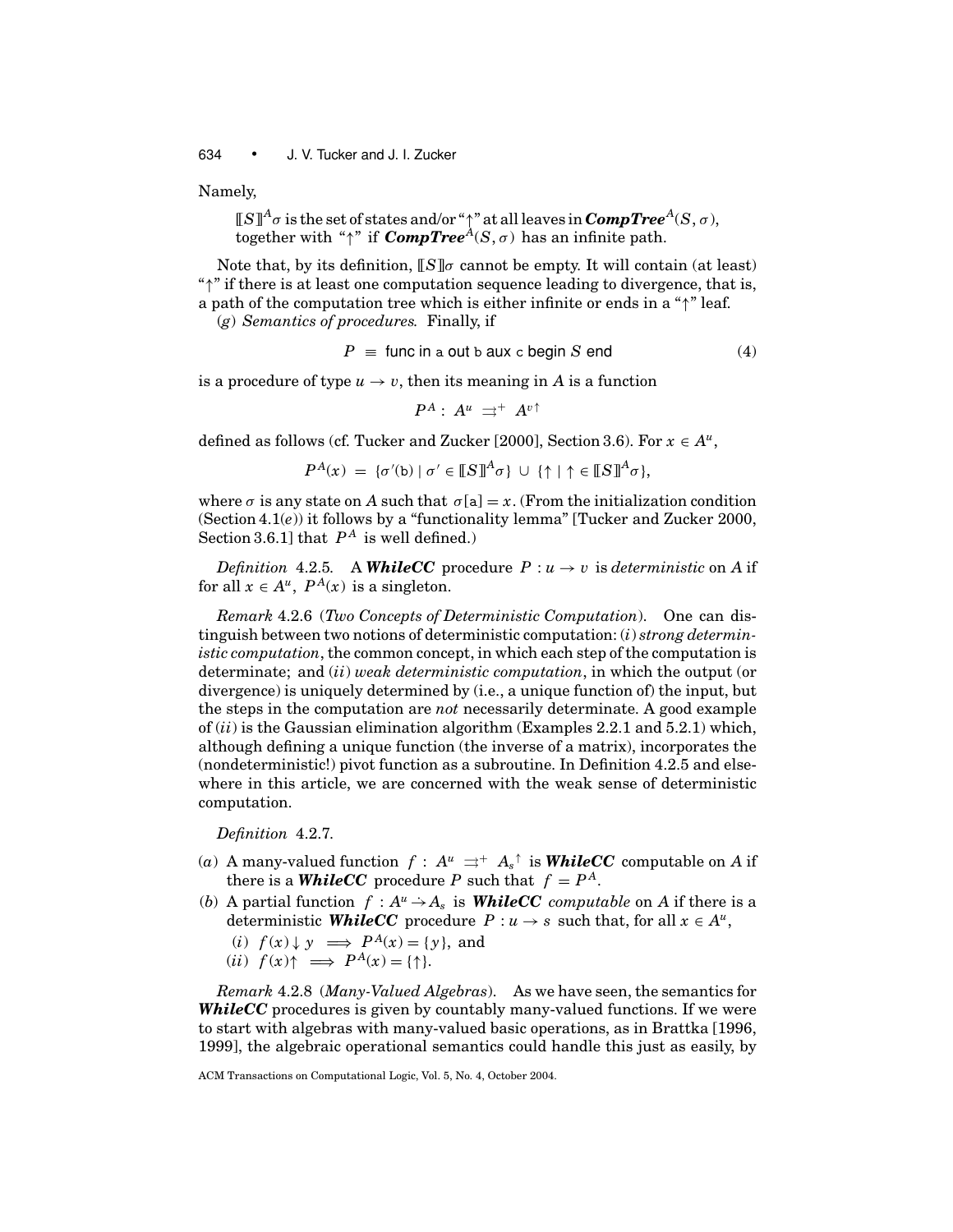adapting the clause for the basic  $\Sigma$ -function f in part (*a*) ("Semantics of program terms") of the semantic definition above.

# 4.3 The Language *WhileCC*<sup>\*</sup>(∑)

In Tucker and Zucker [1999, 2000], we worked with the language *While<sup>∗</sup>* () (rather than *While*( $\Sigma$ )), formed by augmenting *While* with auxiliary array and nat variables [Tucker and Zucker 2000, Section 3.13]. The importance of *While<sup>∗</sup>* computability lies in the fact that it forms the basis for a generalized Church-Turing Thesis for computability on abstract many-sorted algebras [Tucker and Zucker 2000, Section 8].

Here, similarly, we will work with the language  $\textit{WhileCC}^* = \textit{WhileCC}^*(\Sigma),$ which can be viewed similarly as **WhileCC**( $\Sigma$ ) augmented by auxiliary array and nat variables (or as  $\textit{While}^*(\Sigma)$  augmented by the "choose" construct).

More precisely, a *WhileCC*<sup>\*</sup>(Σ) procedure is a *WhileCC*(Σ<sup>\*</sup>) procedure in which the input and output variables have sorts in  $\Sigma$  only. (However the auxiliary variables may have starred sorts or sort nat.)

Thus it defines a countably many-valued function on any standard  $\Sigma$ -algebra.

# 4.4 Some Computability Issues in the Semantics of *WhileCC<sup>∗</sup>* Procedures

Some interesting issues in the semantics of *WhileCC<sup>∗</sup>* arise already in the case of computation over the algebra  $N$  of naturals (Example 3.2.4(*b*)).

(*a*) *Eliminating "*choose*" from deterministic WhileCC<sup>∗</sup> on total algebras.* The "choose" operator can be eliminated from deterministic *WhileCC<sup>∗</sup>* procedures (cf. Definition 4.2.5 and Remark 4.2.6) over total algebras.

**THEOREM 4.4.1.** *For any total*  $\Sigma$ -*algebra A and*  $f : A^u \rightarrow A_s$ ,

*f* is **WhileCC**<sup>\*</sup> *computable over*  $A \iff f$  *is* **While**<sup>\*</sup> *computable over*  $A$ *.* 

PROOF.  $(\Rightarrow)$  Let *P* be a deterministic **WhileCC**<sup>\*</sup> procedure over *A* which computes *f* . Since *A* is total, evaluation of any Boolean term *b* over *A* (relative to a state) converges to  $\bf{t}$  or  $\bf{f}$  in A. Further, since P is deterministic, its output for a given input is independent of the implementation. Hence every "choose" term in *P* of the form choose  $z : b[z]$  can be replaced by a "while" loop which tests  $b[0], b[1], b[2], \ldots$  in turn, that is, finds the *least k* for which  $b[k]$  is true, if it exists, and diverges otherwise.  $\Box$ 

Applying this to the total algebra  $N$ , and recalling that **While**<sup>\*</sup> computability over  $N$  is equivalent to *partial recursiveness* (i.e., classical computability) over N [Tucker and Zucker 2000], we have the following:

COROLLARY 4.4.2. *For any*  $f : \mathbb{N}^m \rightarrow \mathbb{N}$ ,

*f* is **WhileCC**<sup>\*</sup> computable over  $N \iff f$  is partial recursive over  $N$ .

(*b*) *Recursive and nonrecursive implementations. The semantics*  $P^A$  *of a pro*cedure *P* (Section 4.2) is given, for an input *x*, by *all paths* of the computation tree  $T = \text{CompTree}^A(S, \sigma)$  (where *S* is the body of *P*) representing *all possible*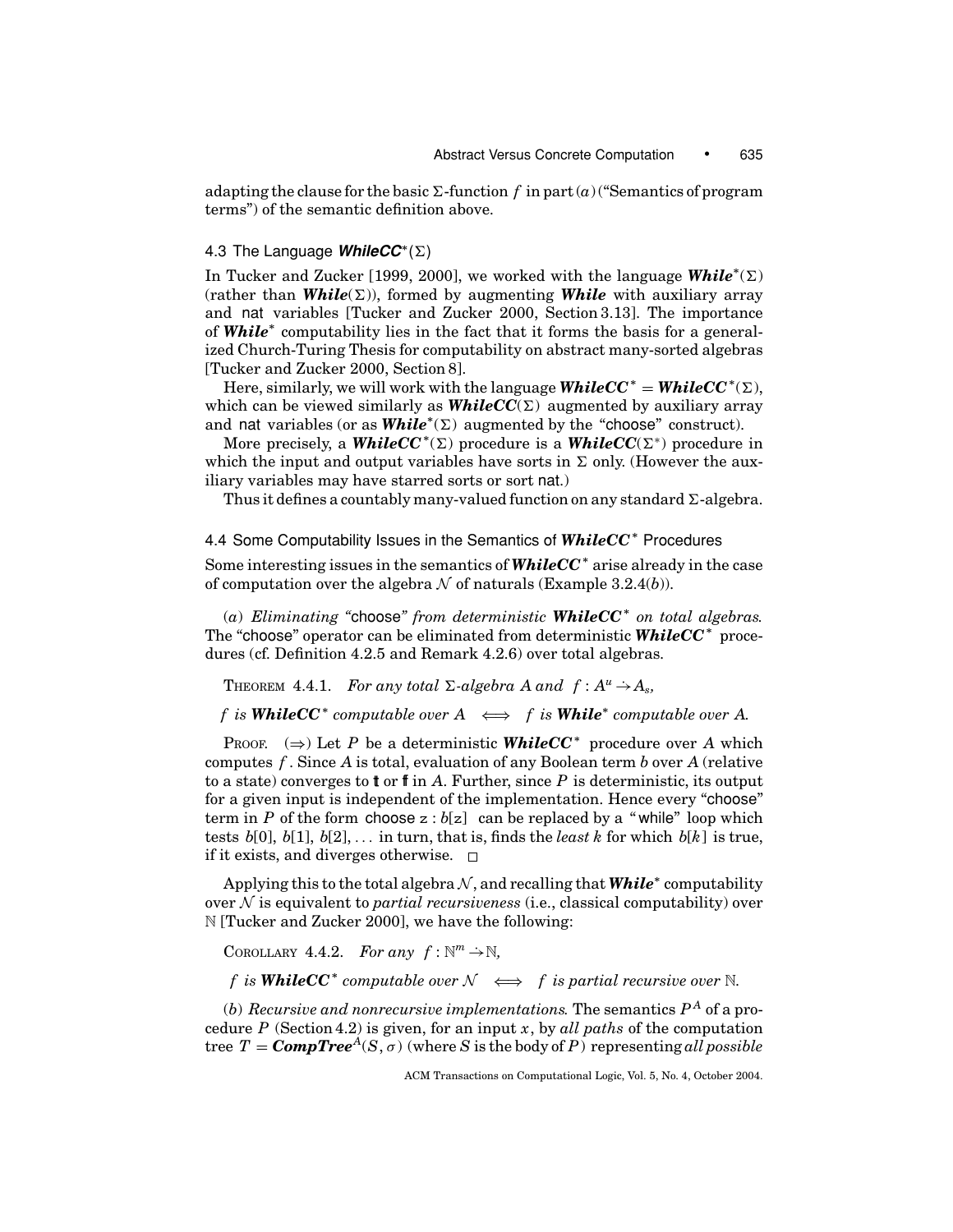*computation sequences* for *S* starting at state  $\sigma$ , where  $\sigma[a] = x$ , that is, all possible implementations of instances of the "choose" construct occurring in the execution of  $S$  starting at  $\sigma$ . This leads to interesting computation-theoretic issues even in the simple case that  $A = \mathcal{N}$ , where we can assume that *T* is coded as a subset of N in a standard way. Now any path of *T* ending in a leaf is finite, and therefore (trivially) recursive. An infinite path or computation sequence (leading to divergence), however, may or may not be recursive. (See Remark 4.2.4.)

 $\text{THEOREM 4.4.3.}$  *There is a*  $\textbf{WhileCC}^*(\mathcal{N})$  *procedure P such that its computation tree has an infinite path, but no recursive infinite path.*

The construction of *P* is based on the construction of a recursive tree with an infinite path, but no recursive infinite path [Odifreddi 1999, V.5.25]. Details are given in Electronic Appendix B.

For this procedure  $P$ ,  $\uparrow \in P^A$ (), that is, divergence is possible. However, if we were to restrict computation sequences to be recursive, then divergence would not be a possible outcome for  $P^A$ . The semantics, as we give it (i.e., all possible computation sequences included, whether recursive or not) is simpler than this alternative. In any case, as we will see, this choice will not affect continuity considerations (cf. Lemmas 6.1.7 and 6.2.1).

## 4.5 Approximable *WhileCC<sup>∗</sup>* Computability

The basic notion of computability that we will be using in working with metric algebras is not so much computability, as rather *computable approximability on metric algebras*, as discussed in Tucker and Zucker [1999], Section 9. We have to adapt the definition given there to the nondeterministic case with countable choice.

Let *A* be a metric  $\Sigma$ -algebra, *u* a  $\Sigma$ -product type, and *s* a  $\Sigma$ -type. Let

$$
P : \text{nat} \times u \rightarrow s
$$

be a *WhileCC<sup>∗</sup>* ( *<sup>N</sup>* ) procedure. Put

$$
P_n^A =_{df} P^A(n, .): A^u \Rightarrow^+ A_s^{\uparrow}.
$$

Note that that for all  $x \in A^u$ ,  $P_n^A(x) \neq \emptyset$ .

*Definition* 4.5.1 (*WhileCC<sup>∗</sup> Approximability to a Single-Valued Function*)*.* Let  $f : A^u \rightarrow A_s$  be a single-valued partial function on A.

(*a*) *f* is *WhileCC***<sup>\*</sup>** *approximable* by *P* on *A* if for all  $n \in \mathbb{N}$  and all  $x \in A^u$ :

$$
x \in \mathbf{dom}(f) \implies \uparrow \notin P_n^A(x) \subseteq \mathbf{B}(f(x), 2^{-n}). \tag{5}
$$

(*b*) *f* is *strictly WhileCC<sup>∗</sup> approximable* by *P* on *A* if in addition to (5),

$$
x \notin \mathbf{dom}(f) \implies P_n^A(x) = \{ \uparrow \}. \tag{6}
$$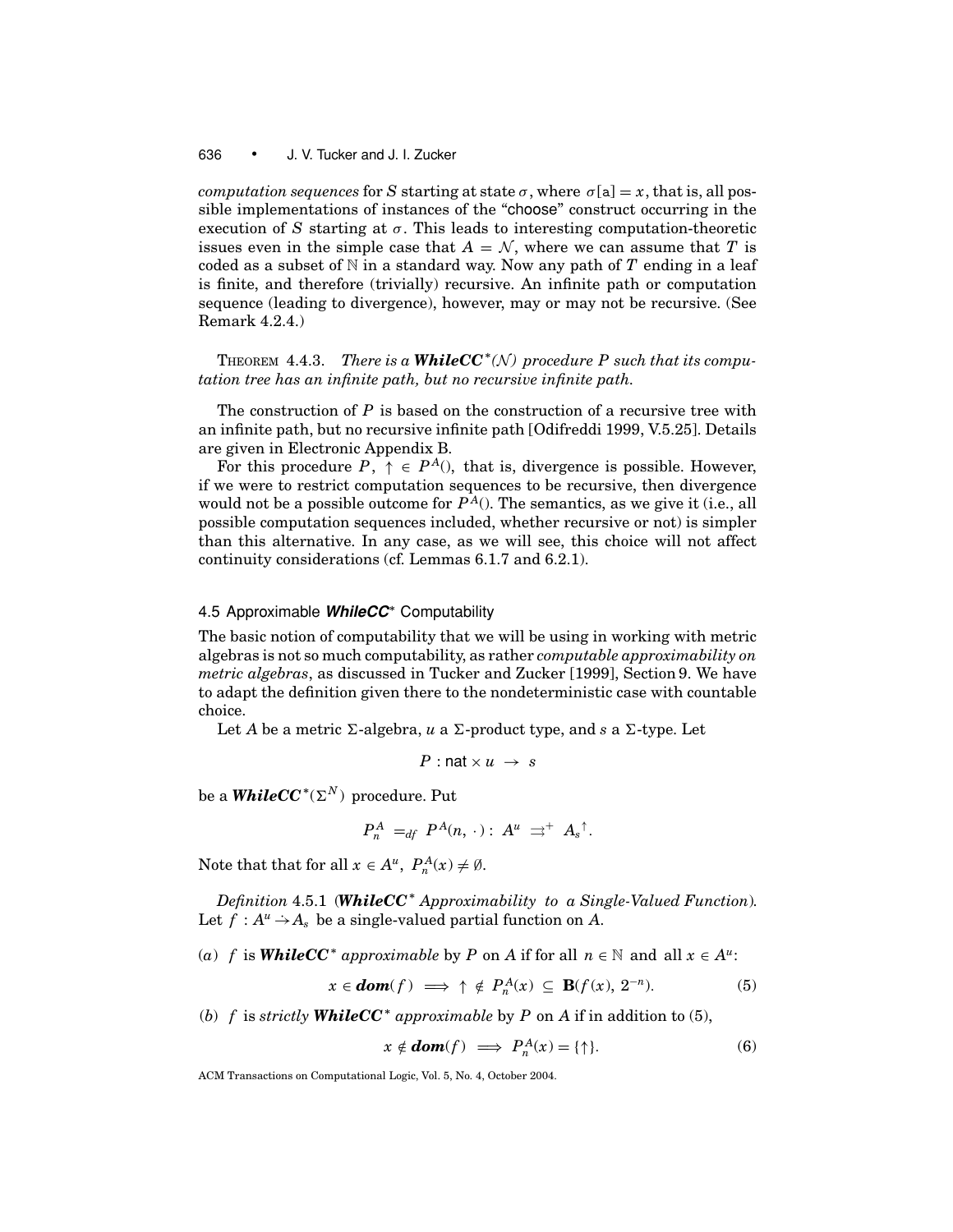*Remarks* 4.5.2.

- (*a*) Clearly, *WhileCC<sup>∗</sup> computability* is a special case of *WhileCC<sup>∗</sup> approximability*.
- (*b*) For total  $f$ , the concepts of **WhileCC**<sup>\*</sup> approximability and strict *WhileCC<sup>∗</sup>* approximability coincide.
- (*c*) If a single-valued function *f* is strictly approximable by *P*, then (from (5) and (6)) for all  $x \in A^u$  and all *n*:

$$
f(x)\uparrow \iff \uparrow \in P_n^A(x) \iff P_n^A(x) = \{\uparrow\}.
$$

*Definition* 4.5.3 (*WhileCC<sup>∗</sup> Approximability to a Many-Valued Function*)*.* Let  $f : A^u \rightrightarrows A_s$  be a countably many-valued function on A.

(*a*) *f* is *WhileCC***<sup>\*</sup>** *approximable* by *P* on *A* if for all  $n \in \mathbb{N}$  and all  $x \in A^u$ :

$$
f(x) \neq \emptyset \implies \uparrow \notin P_n^A(x) \subseteq \bigcup_{y \in f(x)} \mathbf{B}(y, 2^{-n})
$$
  
and  $f(x) \subseteq \bigcup_{y \in P_n^A(x)} \mathbf{B}(y, 2^{-n}).$  (7)

Note that (assuming  $\uparrow \notin P_n^A(x)$ ) the right-hand side of (7) implies

$$
\mathsf{d}_{\mathsf{H}}(\overline{f(x)}, \overline{P_n^A(x)}) \le 2^{-n},\tag{8}
$$

and is implied by

$$
\mathsf{d}_{\mathsf{H}}(\overline{f(x)},\overline{P_n^A(x)}) < 2^{-n},\tag{9}
$$

where  $\overline{X}$  denotes the closure of X, and  $d_H$  is the *Hausdorff metric* on the set of closed, bounded, nonempty subsets of *As* [Engelking 1989, 4.5.23]. (Actually, the Hausdorff metric applies only to the space of closed *bounded* subsets of a given metric space, so (8) and (9) should be taken as heuristic statements.)

In other words (assuming  $f(x) \neq \emptyset$ ), for all  $x \in A^u$  and all *n*, *each* output of *f* (*x*) lies within  $2^{-n}$  of some output of  $P_n^A(x)$ , and vice versa.

(*b*) *f* is *strictly WhileCC<sup>∗</sup> approximable* by *P* on *A* if in addition,

$$
f(x) = \emptyset \implies P_n^A(x) = \{\uparrow\}.
$$

*Remark* 4.5.4 (*Cf. Remark* 4.5.2(*c*)). If a many-valued function *f* is strictly approximable by *P*, then for all  $x \in A^u$  and all *n*:

$$
f(x) = \emptyset \iff \uparrow \in P_n^A(x) \iff P_n^A(x) = \{\uparrow\}.
$$

# 5. EXAMPLES OF *WhileCC<sup>∗</sup>* EXACT AND APPROXIMATING COMPUTATIONS

# 5.1 Discussion: Use of "choose" for Searching and Dovetailing

Following the examples in Section 2, the "choose" construct was introduced to compute many-valued functions. Technically, this construct strengthens the power of the *While* language in performing searches. In a *partial algebra*, simple searches (e.g., "find some  $x_k$  in an effectively enumerated set

ACM Transactions on Computational Logic, Vol. 5, No. 4, October 2004.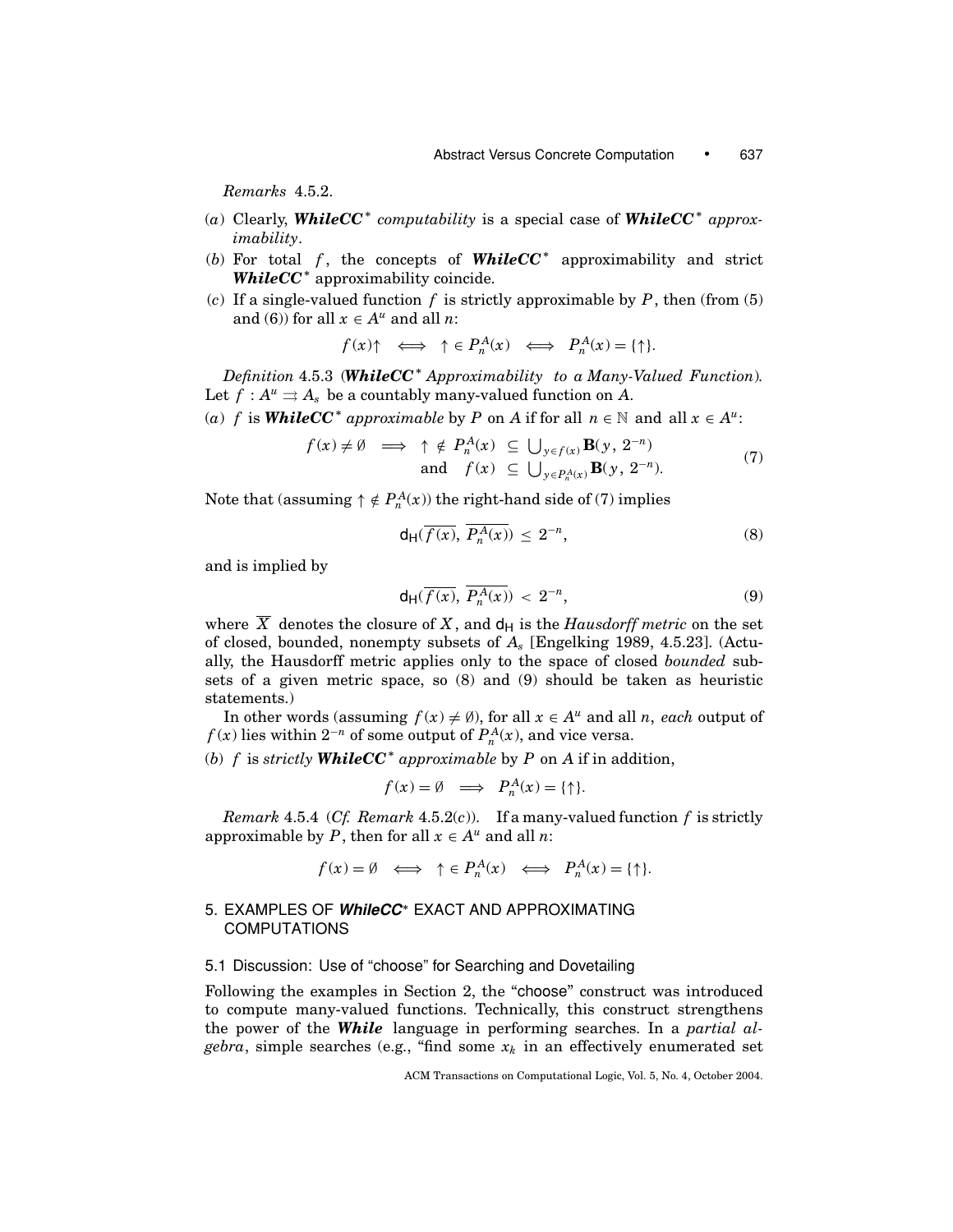$X = \{x_0, x_1, x_2, \ldots\}$  satisfying  $b(x_k)$ " will obviously fail in general if the search simply follows the given enumeration of *X* (e.g., testing in turn whether  $b(x_0)$ ,  $b(x_1)$ ,  $b(x_2)$ , ... holds), since the computation of the Boolean predicate  $b(x)$  may not terminate for some *x*.

This problem is overcome, at the *concrete model* level, by the use of scheduling techniques such as *interleaving* or "*dovetailing*": at stage *n*, do *n* steps in testing whether  $b(x_i)$  holds, for  $i = 0, \ldots, n$ .

An important function of "choose," which will recur in our examples, is to simulate such scheduling techniques at the *abstract model* level. This allows searches over any countable subset *X* of an algebra *A* that has a computable enumeration enum<sub>*X*</sub> :  $\mathbb{N} \to X$ , since we can search *X* in *A* by assignments such as

 $x := \text{enum}_X(\text{choose } z : b(\text{enum}_X(z))).$ 

# 5.2 Examples

We now illustrate the use of the *WhileCC<sup>∗</sup>* language in topological partial algebras with examples, which involve computations which are either many-valued, or approximating, or both. The examples given in Section 2.2 to motivate manyvalued abstract computation are a good place to start. They can be displayed in the following table:

|               |                                  | Approximating        |
|---------------|----------------------------------|----------------------|
|               | Exact computation                | computation          |
| Single-valued | Gaussian elimination             | $e^x$ , sin(x), etc. |
| Many-valued   | Approx. points in metric algebra | All simple roots of  |
|               |                                  | polynomial           |

Examples 5.2.1, 5.2.2, and 5.2.4 below are all based on the metric algebra derived from  $\mathcal{R}_p^N$  (Example 3.3.3(*b*)).

*Example* 5.2.1 (*Gaussian Elimination*)*.* This is a single-valued exact computation. The algorithm can be found in any standard text of numerical computation, for example, Heath [1997]. It is deterministic, but only in the weak sense (cf. Remark 4.2.6), since it contains, as an essential component, the computation of the *pivot* function (Section 2.2), which is many-valued, and can be formalized simply with the "choose" construct:

```
func in x_1, \ldots, x_n: real
     out i: nat
     aux k: nat
begin
     i := choose k: (k = 1 and x_1 \neq 0) or
                        (k = 2 and x_2 \neq 0) or
                                ...
                        (k = n \text{ and } x_n \neq 0)end.
                                                    .
```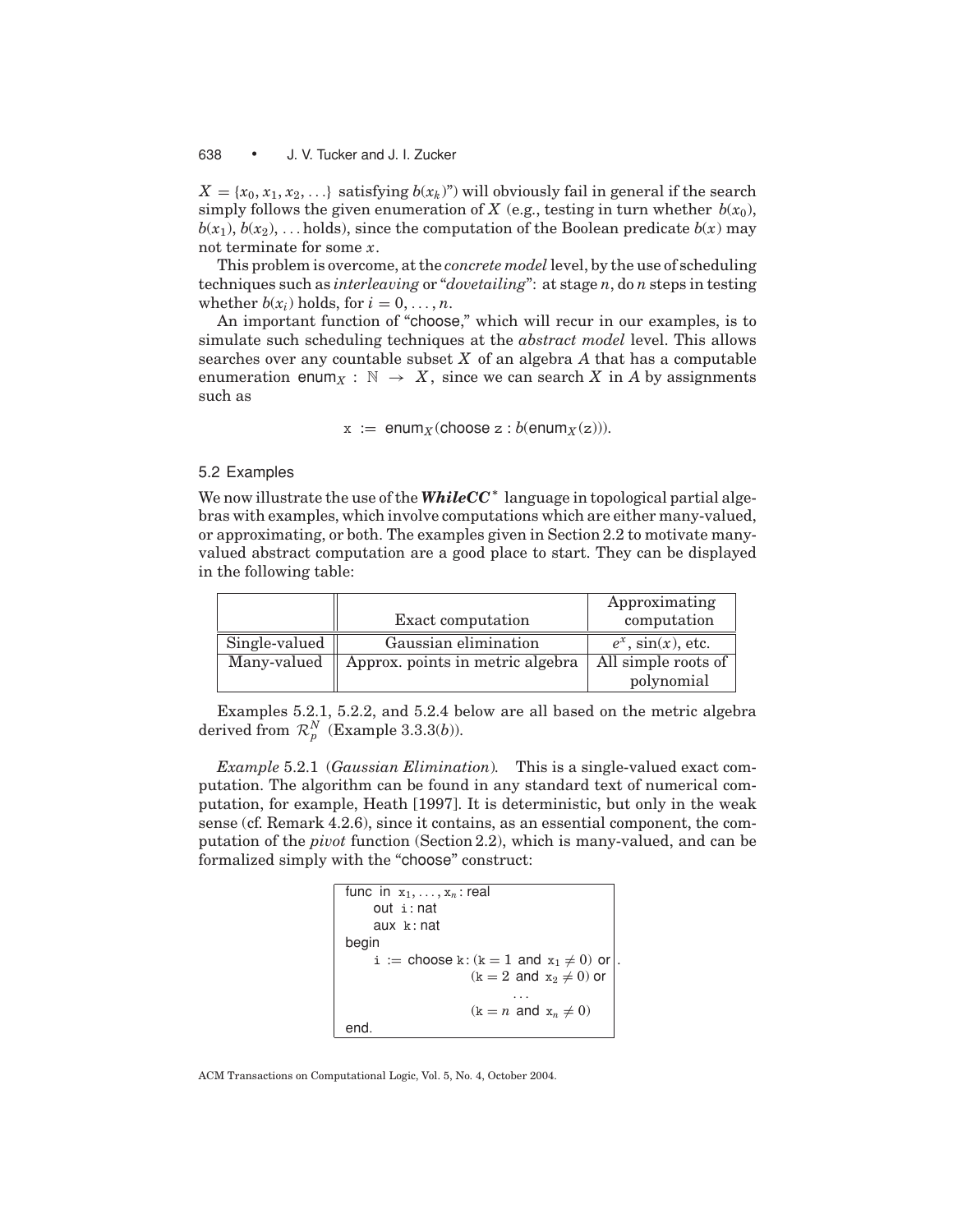*Example* 5.2.2 (*Approximations to*  $e^x$ *). On the interval algebra*  $\mathcal{I}_p^N$  (*Exam*ple 3.5.4(*c*)) we give a *While* procedure to approximate the function  $e^{x}$  on *I*:

| func in $n:$ nat,      | {degree of approximation}                                |
|------------------------|----------------------------------------------------------|
| $x:$ intyl             | {'intyl' is the sort of reals in the interval $[0, 1]$ } |
| out s: real            | {partial sum of power series}                            |
| $aux$ $y:$ real,       | {current term of series}                                 |
| k:nat                  | ${counter}$                                              |
| begin                  |                                                          |
| $k := 0;$              |                                                          |
| $y := 1$ ;             |                                                          |
| $s := 1$ :             |                                                          |
| while $k < 2^{n+1}$ do |                                                          |
| $k := k + 1$ ;         |                                                          |
|                        | $y := y \times i_I(x)/i_N(k);$ ${y = x^k/k!}$            |
| $s := s + y$           | $\{s = \sum_{i=0}^{k} x^{i}/i!\}$                        |
| od                     |                                                          |
| end                    |                                                          |

Here  $i_I: I \to \mathbb{R}$  is the embedding of *I* in  $\mathbb{R}$ , which is primitive in  $\Sigma(\mathcal{I}_p^N)$ , and  $i_N:\mathbb{N}\to\mathbb{R}$  is the embedding of  $\mathbb N$  in  $\mathbb R,$  which is easily definable in  $\textit{While}(\mathcal{R}_p^N).$ 

Denoting the above function procedure by  $P$ , and  $\mathcal{I}_p^N$  by  $A$ , we have the semantics

$$
P_n^A\colon I\;\to\;\mathbb{R}
$$

with

$$
P_n^A(x) = \sum_{i=0}^{2^{n+1}} \frac{x^i}{i!}
$$

and so for all  $x \in I$ ,

$$
\mathsf{d}\big(P_n^A(x),\,e^x\big) \; < \; 2^{-n},
$$

that is,  $e^x$  is **While**-approximable on  $\mathcal{I}_p^N$  by  $P$ .

This computation of *e<sup>x</sup>* is single-valued, but approximating.

*Example* 5.2.3 (*"Choosing" a Member of an Enumerated Subspace Close to an Arbitrary Element of a Metric Algebra*). Given a metric algebra *A* with a countable dense subspace  $C, \,$  and an enumeration  $\,$  enum $_C \colon \mathbb{N} \twoheadrightarrow C \,$  of  $C$  in the signature, we want to compute a function  $\ f: A \times \mathbb{N} \rightarrow C$  such that

$$
f(a, n) =
$$
 "some"  $x \in C$  such that  $d(a, x) < 2^{-n}$ .

This is a generalization of the problem of approximating reals by rationals (Example 2.2.3).

Here is a **WhileCC**<sup>\*</sup> procedure (in pseudocode) for an exact computation of *f* . (Note that the real-valued function  $2^{-n}$  is *While*-computable on  $\mathcal{R}_p^N$ , and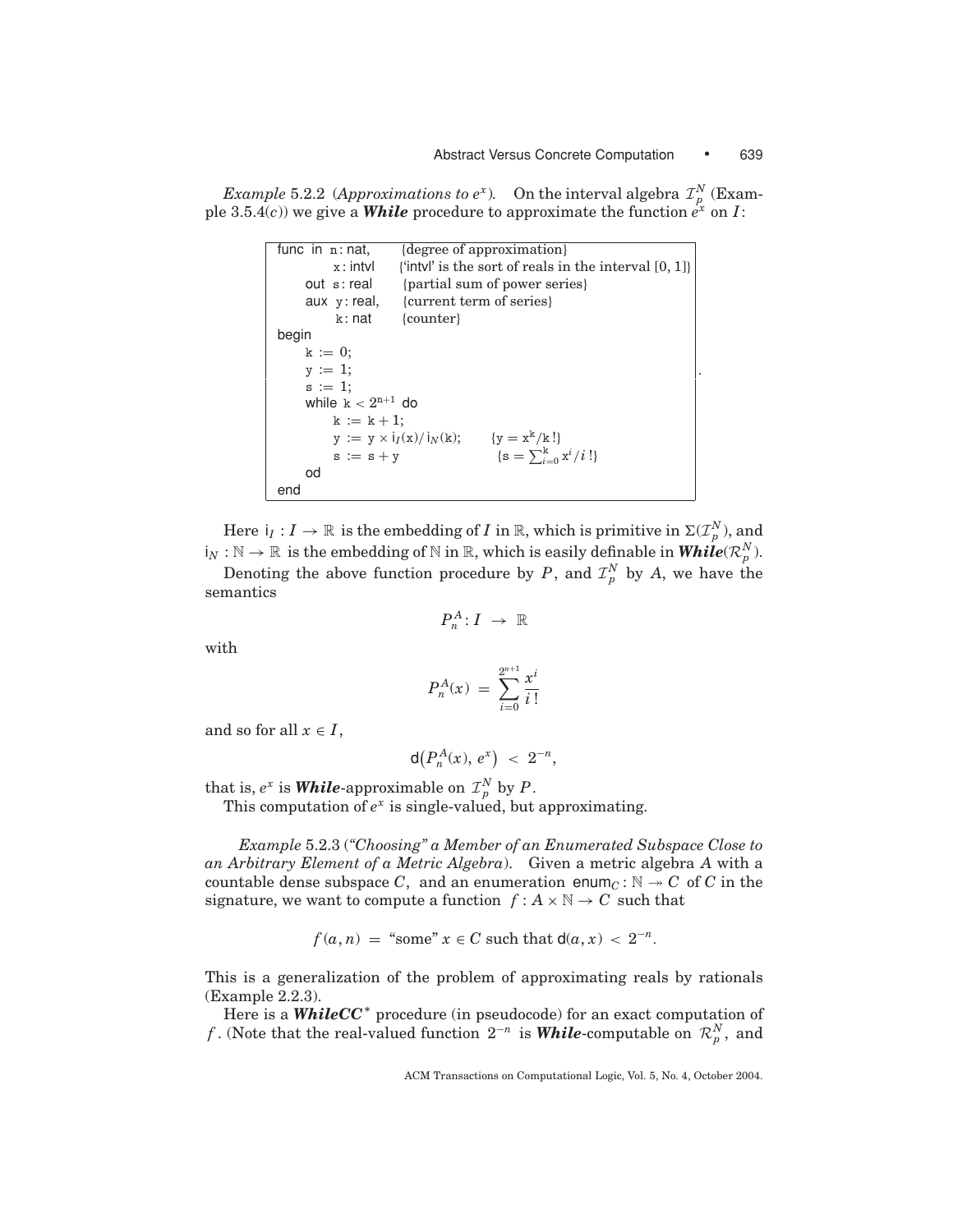hence on *A*.)

```
func in a : space, n : nat
     out x : space
     aux k : nat
begin
     x := \text{enum}_C(\text{choose } k : d(a, \text{enum}_C(k)) < 2^{-n})end
```
.

This computation is many-valued, but exact.

*Example* 5.2.4 (*Finding Simple Roots of A Polynomial*)*.* We construct a **WhileCC** procedure to approximate "some" simple root of a polynomial  $p(X)$ with real coefficients, using the method of bisection. By a *simple root of*  $p(X)$ we mean a real root at which  $p(X)$  changes sign. (See Heath [1997]. In practice, a hybrid method is generally used, involving bisection, Newton's method, etc.)

Fundamental to the bisection method is the concept of a *bracket* for  $p(X)$ , which means an interval  $[a, b]$  such that  $p(a)$  and  $p(b)$  have opposite signs. By *rational bracket*, we mean a bracket with rational endpoints. We note the following:

- (1) Any bracket for *p* contains a root of *p* (by the Intermediate Value Theorem), in fact a simple root of *p*.
- (2) Conversely, any simple root of *p* is contained in a rational bracket for *p* of arbitrarily small width.
- (3) If  $x$  is a simple root of  $p$ , then any bracket for  $p$  of sufficiently small width which contains *x*, contains no other simple root of *p*.
- (4) If  $[a, b]$  is a bracket for *p*, then, putting  $m = (a + b)/2$ , exactly one of the following holds:
	- (*i*)  $p(m) = 0$ ; then *m* is a root of *p* (not necessarily simple);
	- (*ii*)  $p(m)$  has the same sign as  $p(a)$ ; then  $[m, b]$  is a bracket for  $p$ ;
	- (*iii*)  $p(m)$  has the same sign as  $p(b)$ ; then [a, m] is a bracket for p.

It follows from the above that starting with any rational bracket *J* for *p*, we can, by repeated bisection, find a nested sequence of rational brackets

$$
J = J_0, J_1, J_2, \ldots, \text{ where } \bigcap_{n=0}^{\infty} J_n = \{x\}
$$

for some simple root *x* of *p*. Then, letting  $r_n$  be the left-hand endpoint of  $J_n$ , we have a fast Cauchy sequence  $\langle r_n \rangle_n$  with limit *x*.

One complication with our algorithm is the occurrence of case (*i*) in (4) above, that is, the case that the midpoint *m* of the bracket is itself a root of *p*, since by the co-semicomputability of equality (Discussion 3.2.5) on  $\mathbb R$  we can only verify when  $f(m) \neq 0$ , not when  $f(m) = 0$ . We therefore proceed as follows. By means of the "choose" construct, we search in the middle third (say) of the bracket [a, b] for a "division point," that is, a rational point d such that  $f(d) \neq$ 0, producing either  $[a, d]$  or  $[d, b]$  as a subbracket. (So we use a "trisection," instead of "bisection," method.)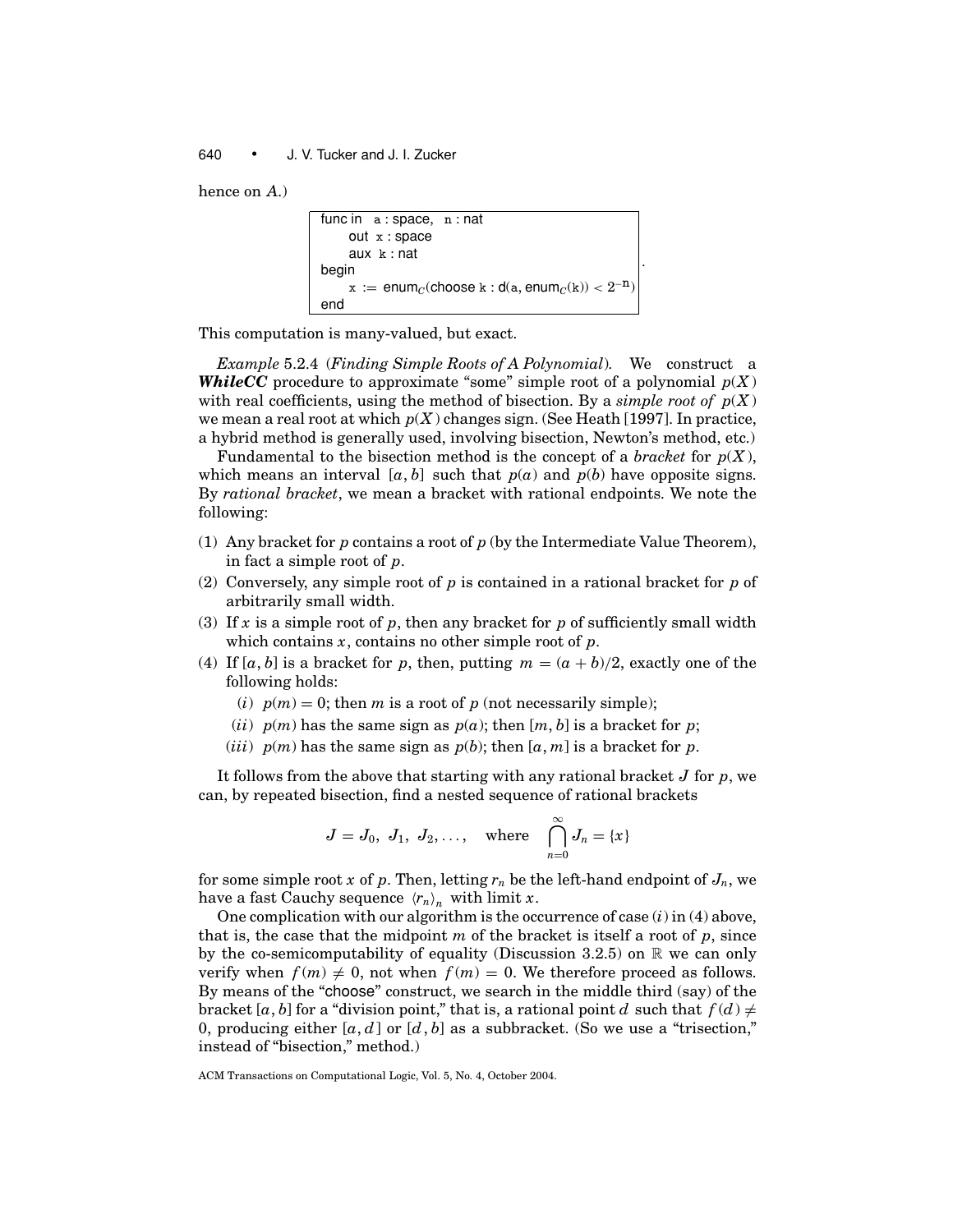This new bracket may not halve the width of  $[a, b]$ ; in the worst case its width is  $2/3(b-a)$ . However a second iteration of this procedure leads to a bracket of width at most  $(2/3)^2 < 1/2$  the width of [a, b], and so 2n iterations lead to a bracket of width less than  $2^{-n}(b - a)$ .

For convenience, we will use the following two conservative extensions to our "official" programming notation:

(*a*) We simultaneously choose two naturals with a single condition:

$$
k_1, k_2 := \text{choose } z_1, z_2 : b[z_1, z_2],
$$

which is easily expressible in *WhileCC* by the use of a primitive recursive pairing function pair on  $\mathbb N$  and its inverses proj<sub>1</sub>, proj<sub>2</sub>:

$$
\mathtt{k} \ := \ \textsf{choose}\ \mathtt{z} : b[\mathsf{proj}_1(\mathtt{z}), \mathsf{proj}_2(\mathtt{z})];
$$

$$
\mathtt{k}_1,\mathtt{k}_2 \ := \ \mathsf{proj}_1(\mathtt{k}), \mathsf{proj}_2(\mathtt{k}).
$$

(*b*) We choose a rational (of type real) satisfying a Boolean condition:

q := choose 
$$
r^{\text{real}}
$$
 : ("r is rational" and  $b[r]$ ).

Let rat :  $\mathbb{N} \to \mathbb{R}$  be a **While**-computable enumeration of the rationals in  $\mathbb{R}$ . Then this can be interpreted as

$$
q := \text{rat}(\text{choose } k : b[\text{rat}(k)]).
$$

Finally, a polynomial  $p(X)$  over R will be represented by an element  $p^*$  of  $\mathbb{R}^*$ :

$$
p^* \ = \ (a_0, \ldots, a_{n-1}) \ = \ \sum_{i=0}^{n-1} a_i X^{n-i}.
$$

Its evaluation at a point *c*, denoted by  $p^*(c)$ , is easily seen to be **While**( $\mathcal{R}$ )computable in *p*<sup>∗</sup> and *c*.

Hence we can give a *WhileCC<sup>∗</sup>* procedure for approximably computing some simple root of an input polynomial, in the signature of  $\mathcal{R}_p$  (see Figure 3).

For input natural *n* and polynomial *p*, the output is within  $2^{-n}$  of some simple root of *p*. Further, for *any* simple root *e* of *p*, there is *some* implementation of the "choose" operator which will give an output within 2<sup>−</sup>*<sup>n</sup>* of *e*. Finally, the computation will diverge if, and only if, *p* has no simple roots.

This computation is both many-valued and approximating.

# 6. CONTINUITY OF COUNTABLY MANY-VALUED *WhileCC<sup>∗</sup>* FUNCTIONS

In this section we define continuity for countably many-valued functions, and then prove that countably many-valued functions computed by *WhileCC<sup>∗</sup>* programs are continuous.

# 6.1 Topology and Continuity with Countably Many Values and "*↑*"

The results in this subsection are mostly of a technical nature, and their proofs are relegated to Electronic Appendix C. (Actually, all these results hold for arbitrary many-valued functions  $f : X \rightarrow \mathcal{P}(Y)$ , not necessarily countably many-valued.) Recall Notation 4.2.1.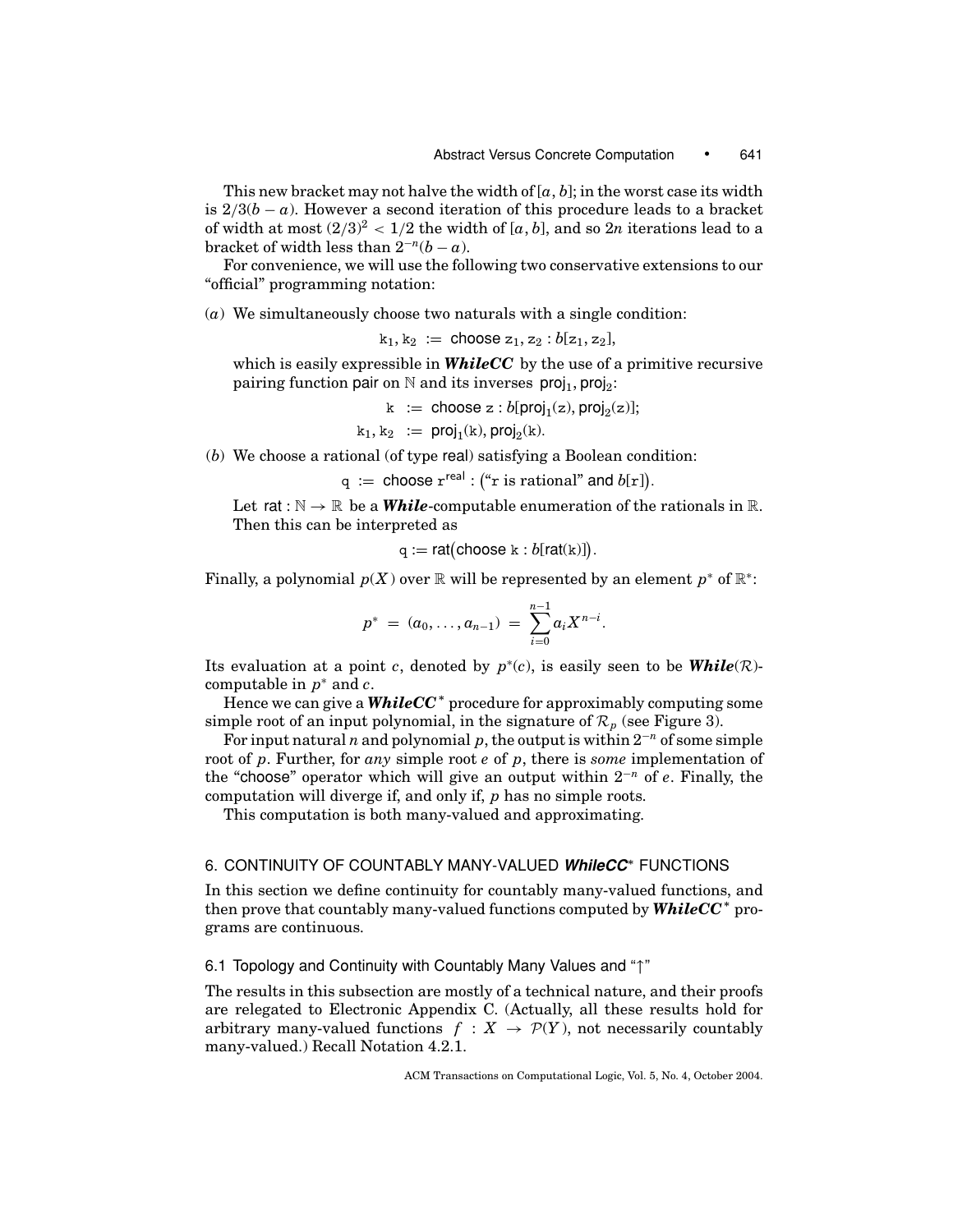```
{ degree of approximation }
func in
          n: nat,p^* : real*
                       {input polynomial, given by list of coefficients}
                       {approximation to root}
    out
         x : real
    aux a, b : real,{endpoints of bracket}
                       { division point of bracket }
           d: real,
           k:nat\{\text{counter }\}begin
    k := 0;
    a, b := choose a, b : ("a and b are rational" and a < b < a + 1 and
                             (p^*(a) > 0 and p^*(b) < 0or (p^*(a) < 0 and p^*(b) > 0);
    while k < 2n do
         k := k + 1;d := choose d : ("d is rational" and (2a + b)/3 < d < (a + 2b)/3and p^*(d) \neq 0;
         if (f(d) > 0 and f(a) > 0 or (f(d) < 0 and f(a) < 0then a, b := d, b{new bracket on right part of old }
              else a, b := a, d\{ new bracket on left part of old\}fi
    od:
                                    \{x := b \text{ would also work here}\}x := aend.
```
Fig. 3.

*Definition* 6.1.1 (*Totality*). The function  $f : X \rightrightarrows Y$  is said to be *total* if for all  $x \in X$ ,  $f(x)$  is a *nonempty* subset of *Y*, that is, if  $f : X \rightrightarrows^+ Y$ .

Our semantic functions (in Section 7) will typically be of the form

$$
\Phi: A^u \rightrightarrows^+ A^{v\uparrow}.
$$
 (10)

*Remark* 6.1.2. We think of the "deterministic version" of (10) as being a total function  $\Phi$ , where for each  $x \in X$ ,  $\Phi(x)$  is a *singleton*, containing either an element of  $A^v$  (to indicate convergence) or " $\uparrow$ " (to indicate divergence). (Cf. Remark 4.2.2.)

We must now consider what it means for such a function (10) to be *continuous*.

*Definition* 6.1.3 (*Continuity*). Let  $f: X \rightrightarrows Y$ , for topological spaces X, Y. (*a*) For any  $V \subseteq Y$ ,

$$
f^{-1}[V] =_{df} \{x \in X \mid f(x) \cap V \neq \emptyset\},\
$$

that is,  $x \in f^{-1}[V]$  iff at least one of the elements of  $f(x)$  lies in V.

(*b*) *f* is *continuous* (with respect to *X* and *Y*) iff for all open  $V \subseteq Y$ ,  $f^{-1}[V]$ is open in *X* .

*Remarks* 6.1.4. (*a*) For metric spaces *X* and *Y*, Definition 6.1.3(*b*) becomes the following:  $f : X \rightrightarrows Y$  is continuous iff

$$
\forall a \in X \ \forall b \in f(a) \ \forall \epsilon > 0 \ \exists \delta > 0 \ \forall x \in \mathbf{B}(a, \delta) \ (f(x) \cap \mathbf{B}(b, \epsilon) \neq \emptyset).
$$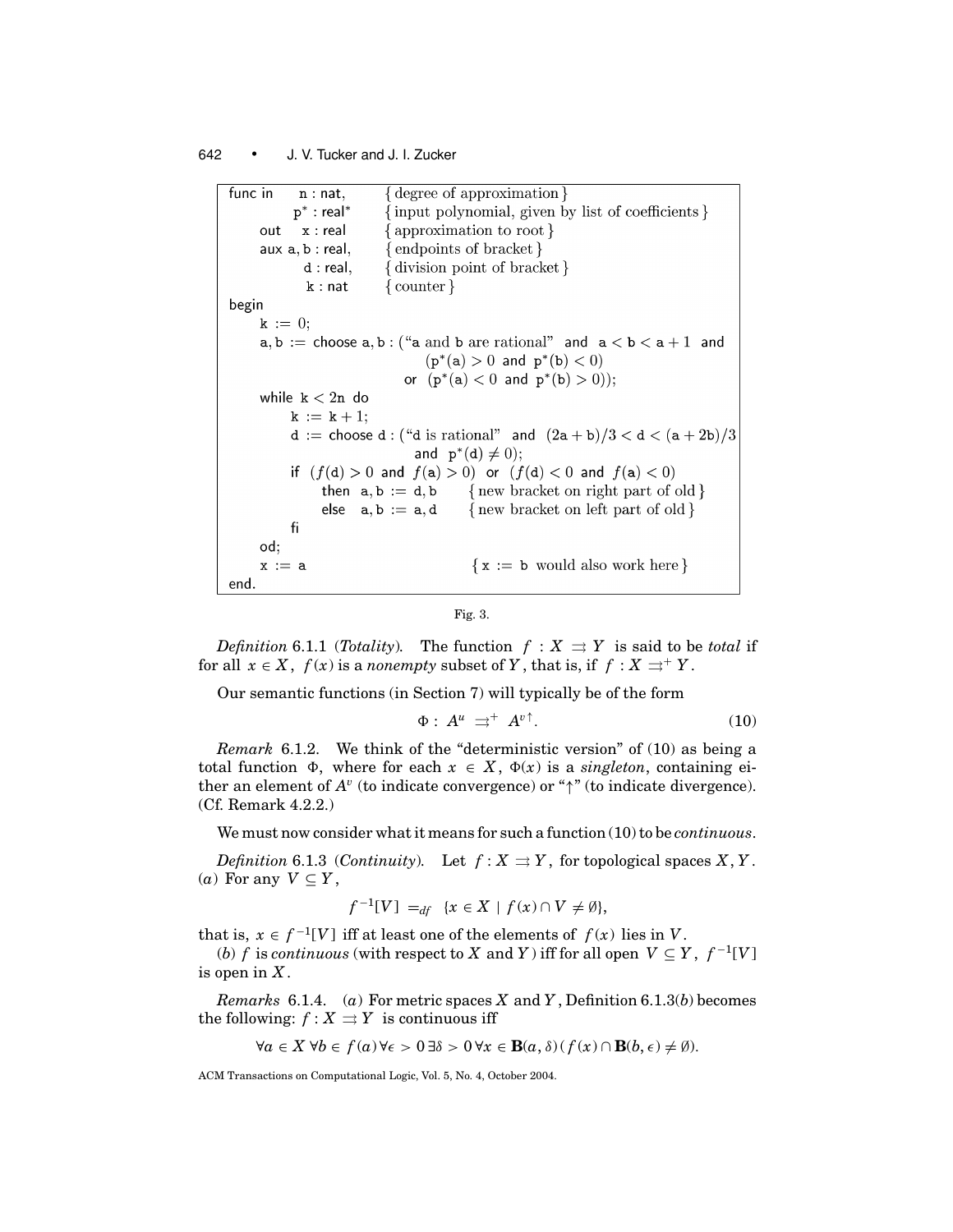(*b*) Definition 6.1.3(*b*) reduces to the standard definition of continuity for total single-valued functions from *X* to *Y* .

(*c*) It also reduces to the definition of continuity for partial single-valued functions (Definition 3.5.1), as we will see below (Remark 6.1.9). We must first see how to extend the topology on *Y* to that on  $Y^{\uparrow}$  (Definition 6.1.6 below).

*Definition* 6.1.5*.* For two functions  $f: X \rightrightarrows Y, g: X \rightrightarrows Y$ , we define

 $f \subseteq g \iff df$  for all  $x \in X$ ,  $f(x) \subseteq g(x)$ .

*Definition* 6.1.6. We extend the topology on *Y* to  $Y^{\uparrow} (= Y \cup \{\uparrow\})$  by specifying that the only open set containing  $\{\uparrow\}$  is *Y*<sup> $\uparrow$ </sup>. (So *Y*<sup> $\uparrow$ </sup> is a "one-point" compactification" of *Y* .)

Now, given a function  $f: X \rightrightarrows Y^{\uparrow}$ , we define functions

$$
f^{\uparrow} \colon X \implies Y^{\uparrow} \qquad \text{and} \qquad f^{-} \colon X \implies Y
$$

by

$$
f^{\uparrow}(x) = f(x) \cup {\uparrow}
$$
 and  $f^{\neg}(x) = f(x) {\uparrow}$ .

In other words,  $f \uparrow adds$  " $\uparrow$ " to the set  $f(x)$  for each  $x \in X$  and  $f^{-}$  *removes* "↑" from every such set. This changes the semantics of *f* (see Remark 4.2.2), but not its *continuity properties*, as will be seen from the following technical lemma, which will be used in the proof of continuity of computable functions below (Section 6.2).

LEMMA 6.1.7. Let  $f: X \rightrightarrows Y$  and  $g: X \rightrightarrows^+ Y$ <sup> $\uparrow$ </sup> be any two functions *such that*

$$
f \subseteq g \subseteq f^{\uparrow},
$$

*that is, for all*  $x \in X$ *,*  $g(x) \neq \emptyset$ *, and either*  $g(x) = f(x)$  *or*  $g(x) = f(x) \cup \{\uparrow\}$ *. Then*

*f* is continuous  $\iff$  *g* is continuous.

COROLLARY 6.1.8. *Suppose*  $f : X \rightrightarrows^{+} Y^{\uparrow}$  *(i.e., f is total). Then* 

*f* is continuous  $\iff$  *f*  $\Rightarrow$  *f*  $\Rightarrow$  *f*  $\Rightarrow$  *f*  $\Rightarrow$  *f*  $\Rightarrow$  *f*  $\Rightarrow$  *f*  $\Rightarrow$  *f*  $\Rightarrow$  *f*  $\Rightarrow$  *f*  $\Rightarrow$  *f*  $\Rightarrow$  *f*  $\Rightarrow$  *f*  $\Rightarrow$  *f*  $\Rightarrow$  *f*  $\Rightarrow$  *f*  $\Rightarrow$  *f*  $\Rightarrow$  *f*  $\Rightarrow$  *f*  $\Rightarrow$  *f*  $\Rightarrow$  *f*  $\Rightarrow$  *f*  $\Rightarrow$ 

*Remark* 6.1.9 (*Justification of Remark* 6.1.4(*c*)). Let  $f : X \rightarrow Y$  be a singlevalued partial function. Define

$$
\check f:X\rightrightarrows Y\quad\text{and}\quad \hat f:X\rightrightarrows^+Y^\uparrow
$$

by

$$
\check{f}(x) = \begin{cases} \{f(x)\} & \text{if } x \in \text{dom}(f) \\ \emptyset & \text{otherwise} \end{cases} \quad \text{and} \quad \hat{f}(x) = \begin{cases} \{f(x)\} & \text{if } x \in \text{dom}(f) \\ \{\uparrow\} & \text{otherwise.} \end{cases}
$$

(We can view either  $\check{f}$  or  $\hat{f}$  as "representing"  $f$  in the present context, cf. Remark 6.1.2.) Then

*f* is continuous (according to Def. 3.5.1)  

$$
\iff
$$
 *f* is continuous (according to Def. 6.1.3)  
 $\iff$  *f* is continuous (according to Def. 6.1.3).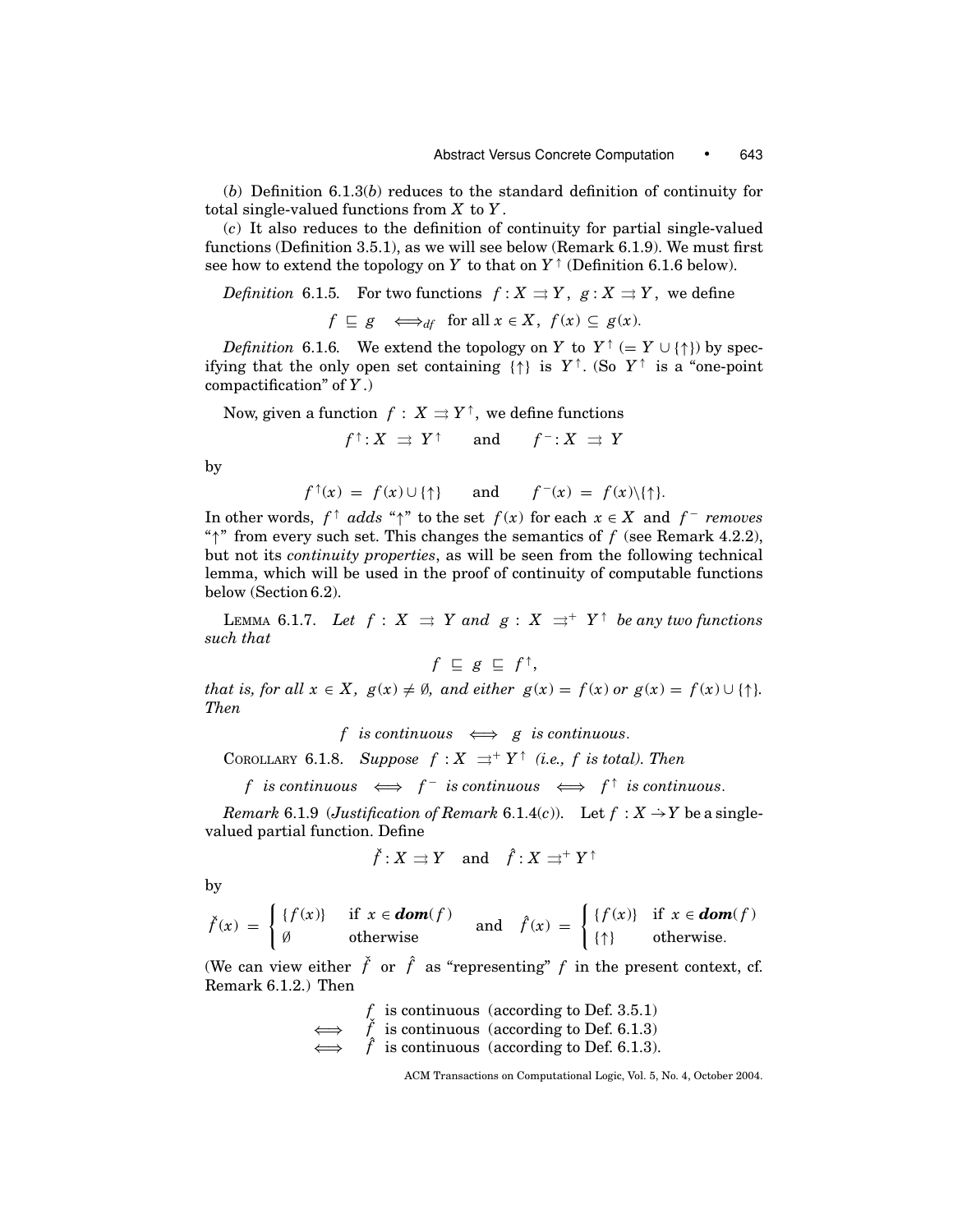The equivalence of the continuity of  $f$  and  $\check{f}$  follows immediately from the definitions. The equivalence of the continuity of  $\check{f}$  and  $\hat{f}$  follows from Lemma 6.1.7.

LEMMA 6.1.10. *Given*  $f: X \rightrightarrows Y^{\uparrow}$ , *extend it to*  $\tilde{f}: X^{\uparrow} \rightrightarrows Y^{\uparrow}$  *by stipulating that*  $\tilde{f}(\uparrow) = \uparrow$ *. If f is continuous and total, then*  $\tilde{f}$  *is continuous.* 

*Definition* 6.1.11 (*Composition*). (*a*) Suppose  $f: X \rightrightarrows Y$  and  $g: Y \rightrightarrows Z$ . We define  $g \circ f : X \rightrightarrows Z$  by

$$
(g \circ f)(x) = \bigcup \{g(y) \mid y \in f(x)\}.
$$

(*b*) Suppose  $f: X \rightrightarrows Y^{\uparrow}$  and  $g: Y \rightrightarrows Z^{\uparrow}$ . We define  $g \circ f: X \rightrightarrows^+ Z^{\uparrow}$  by

 $(g \circ f)(x) = \int$   $[g(y) | y \in f(x) \cap Y$  ∪ {↑ | ↑ ∈  $f(x)$ }.

PROPOSITION  $6.1.12$  (CONTINUITY OF COMPOSITION).

(*a*) If  $f: X \rightrightarrows Y$  and  $g: Y \rightrightarrows Z$  are continuous, then so is  $g \circ f: X \rightrightarrows Z$ . (*b*) If  $f: X \rightrightarrows^+ Y \rightrightarrows^+ and g: Y \rightrightarrows^+ Z \rightrightarrows^+ are continuous, then so is  $g \circ f: X \rightrightarrows^+ Z \rightrightarrows^+ A$ .$ 

*Definition* 6.1.13 (*Union of Functions*). Let  $f_i : X \rightrightarrows Y^{\uparrow}$  be a family of functions for  $i \in I$ . Then we define

$$
\bigsqcup_{i\in I} f_i:\, X\;\rightrightarrows\; Y^{\,\uparrow}
$$

by

$$
\left(\bigsqcup_{i\in I}f_i\right)(x) = \bigcup_{i\in I}f_i(x).
$$

LEMMA 6.1.14. *If*  $f_i: X \rightrightarrows Y^{\uparrow}$  *is continuous for all*  $i \in I$ *, then so is*  $\bigsqcup_{i \in I} f_i$ *.* 

6.2 Continuity of *WhileCC*-Computable Functions

Let *A* be an *N*-standard topological  $\Sigma$ -algebra.

To prove that *WhileCC<sup>∗</sup>* procedures on *A* are continuous, we first prove that such procedures are (almost) equivalent to *While* procedures (without "choose") in an extended signature, which includes a symbol f: nat  $\rightarrow$  nat for an "oracle function." Then we apply Lemma 6.1.7.

LEMMA  $6.2.1$  (ORACLE EQUIVALENCE LEMMA). *Given a WhileCC(* $\Sigma$ *) statement S, and procedure*

 $P \equiv$  func in a out b aux c begin *S* end,

*we can effectively construct a While* $(\Sigma_i)$  *statement*  $S_i$  *and procedure* 

 $P_f$  = func in a out b aux c begin  $S_f$  end

*in a signature*  $\Sigma_i$  *which extends*  $\Sigma$  *by a function symbol* f : nat  $\rightarrow$  nat, *such that, putting*

$$
P^A_\sqcup =_{df} \bigsqcup_{f \in \mathcal{F}} P^A_f,
$$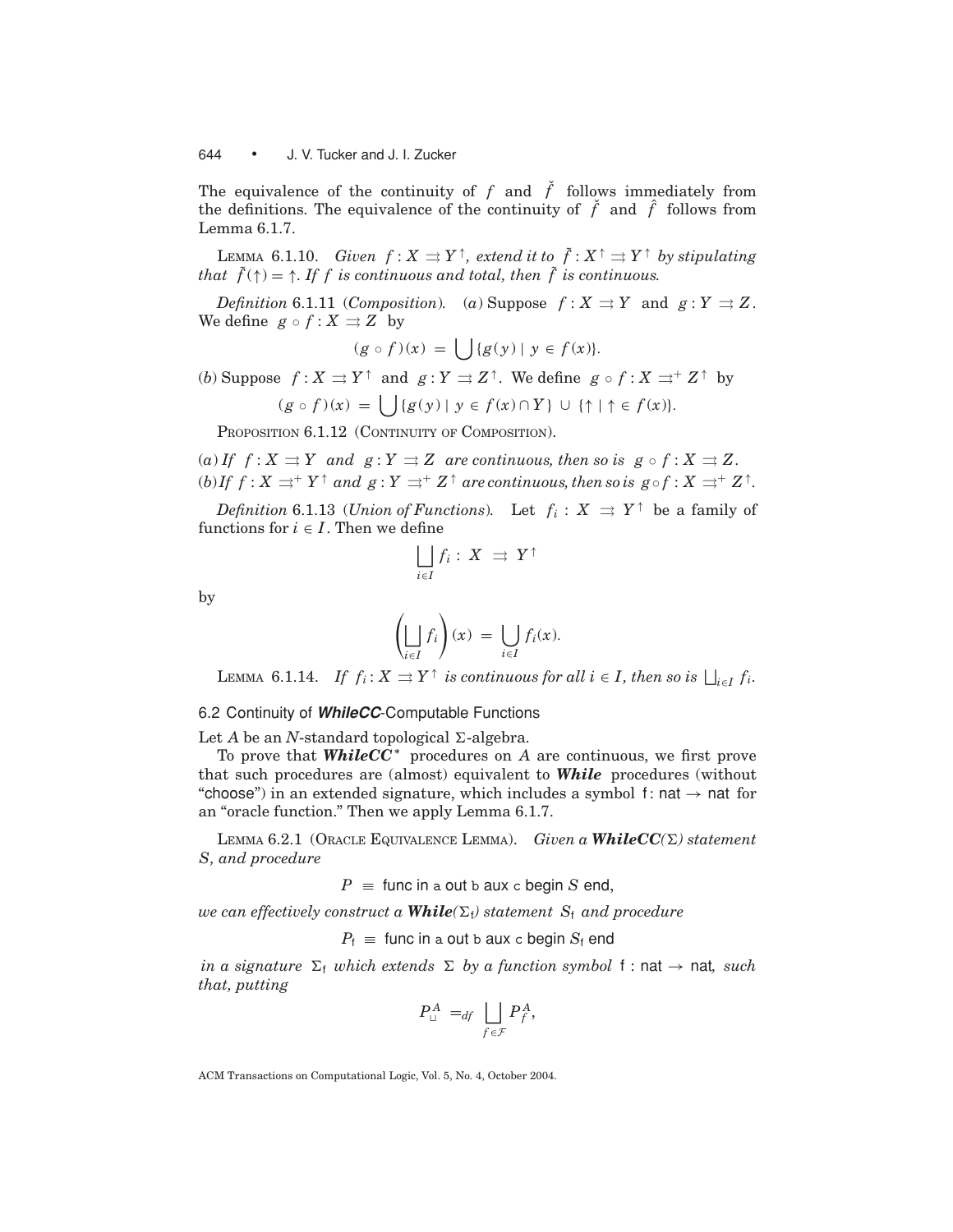*where*  $\mathcal{F} = \mathbb{N}^{\mathbb{N}}$  *is the set of all functions*  $f : \mathbb{N} \to \mathbb{N}$  and  $P_f^A$  *is the interpretation of P*<sup>f</sup> *in A formed by interpreting* f *as f , we have*

$$
P^A \sqsubseteq P^A_{\sqcup} \sqsubseteq (P^A)^{\uparrow}.
$$
 (11)

(Recall Definition 6.1.5, and the definition of  $P^A$ :  $A^u \rightrightarrows^+ A^{v\uparrow}$  in Section 4.2(*g*).)

PROOF. Intuitively, f represents a possible implementation of the "choose" operator: f(*n*) is a possible value for the *n*th call of this operator in any particular implementation of *P*. We will then take the union of the interpretations over all such possible implementations.

In more detail:  $S_f$  is constructed from *S* as follows. Let c be a new "counter," that is, an auxiliary nat variable which is not in *S*. First, by "splitting up" assignments in *S*, and introducing more auxiliary nat variables, we rewrite *S* in such a way that every occurrence of the "choose" construct is in the context of an assignment of the form

$$
z' := \text{choose } z : b,\tag{12}
$$

where the Boolean term *b* does not contain the "choose" construct. Now replace each assignment of the form (12) by the pair of assignments

$$
c := c + 1;
$$
  
if  $b\langle z/f(c) \rangle$  then  $z' := f(c)$  else div

and initialize the value of c (at the beginning of the statement) to zero. The result is a  $\textit{While}^*(\Sigma_{\text{f}})$  procedure  $P_{\text{f}}$  with a body  $S_{\text{f}}$  which, for a given interpretation *f* of f, "interprets" successive executions of "choose" by successive values of *f*, when this is possible (i.e.,  $b\langle z/f(c)\rangle$  has **t** as one of its values), and, otherwise, causes the execution to diverge.

For those *f* which (for a given input) always give "good" values for all the successive executions of "choose" assignments (12) in  $S$ ,  $P_f^A$  will give a possible implementation of *P*. For all other *f*,  $P_f^A$  will diverge. Since (for a given input) each  $P_f^A$  *either* simulates one possible implementation of successive executions of "choose" in *S* or diverges, their "union"  $P_{\perp}^{A}$  gives the result of *all* possible implementations of "choose," plus divergence; hence the conclusion  $(11)$ .  $\Box$ 

THEOREM 6.2.2. *Let*

$$
P = \text{func in a out b aux c begin } S \text{ end} \tag{13}
$$

*be a WhileCC procedure, where* a : *u and* b : *v. Then the interpretation*

$$
P^A:\ A^u\ \rightrightarrows^+ A^{v\,\uparrow}
$$

*is continuous.*

PROOF. In the notation of the Oracle Equivalence Lemma (6.2.1):  $P_f^A$  is continuous for all  $f \in \mathcal{F}$ , by the continuity theorem for **While** [Tucker and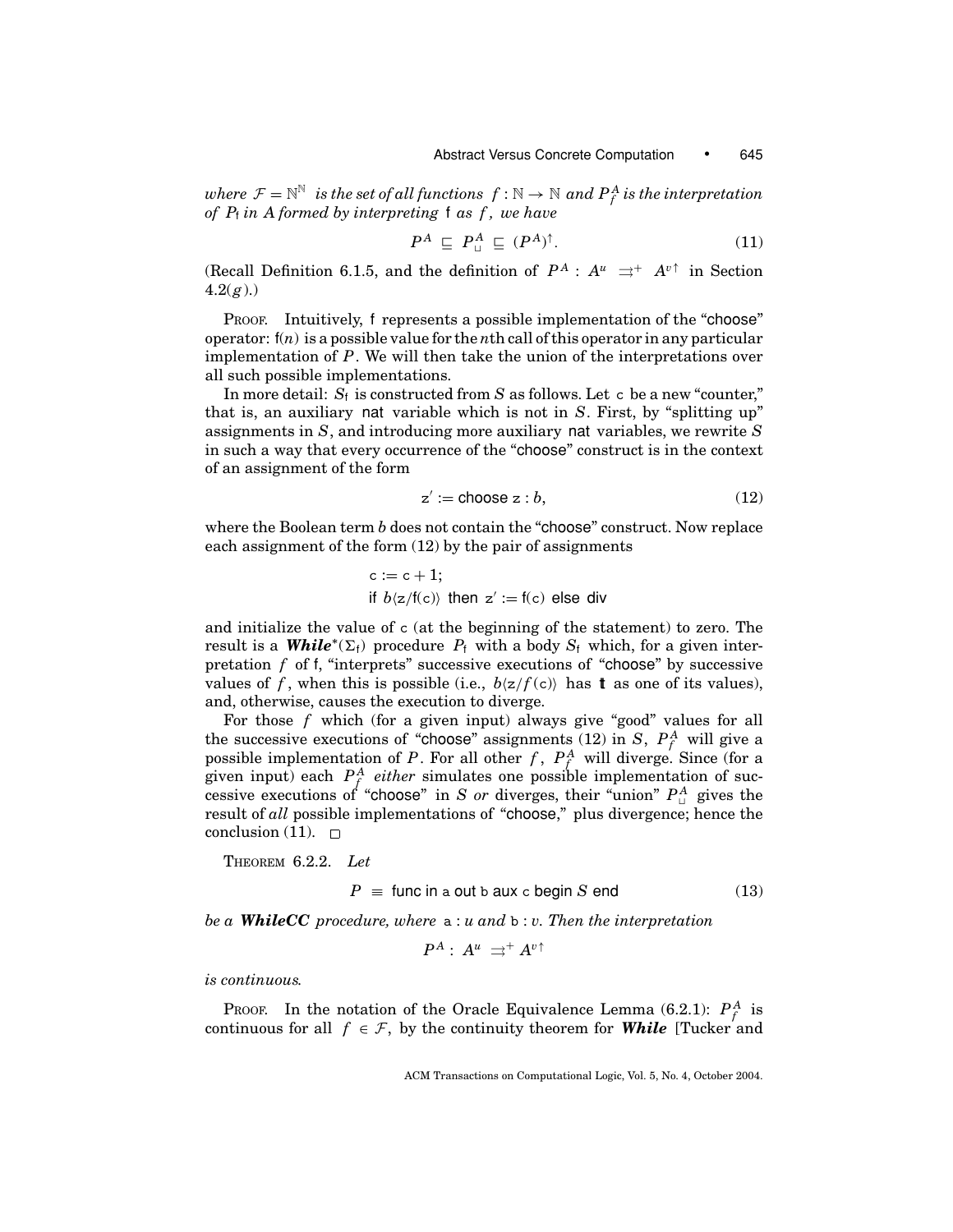Zucker 2000, Section 6.5]. Hence  $P^A_{\sqcup}$  is continuous, by Lemma 6.1.14. Hence, by (13) and Lemma 6.1.7, so is  $P^A$ .  $\square$ 

*Remark* 6.2.3. In the special case that  $P^A$  is deterministic, that is, singlevalued:

$$
P^A \colon A^u \to A^v,
$$

it follows by Remark 6.1.9 that  $P^A$  is continuous according to our Definition (3.5.1) of continuity for single-valued partial functions.

COROLLARY 6.2.4. *A WhileCC<sup>∗</sup> -computable function on A is continuous.*

PROOF. Such a function is *WhileCC*-computable on *A*<sup>∗</sup>; hence (by Theorem 6.2.2) continuous on  $A^*$ , and hence on  $A$ .  $□$ 

# 6.3 Continuity of *WhileCC<sup>∗</sup>* -Approximable Functions

Recall Definition 4.5.1.

THEOREM 6.3.1. Let A be a metric  $\Sigma$ -algebra, and  $f : A^u \rightarrow A^v$ . If f is *WhileCC<sup>∗</sup> -approximable on A and dom*( *f* ) *is open in Au, then f is continuous.*

PROOF. Suppose *f* is approximable on *A* by the *WhileCC<sup>∗</sup>* procedure *P* : nat  $\times u \rightarrow v$ . We will show that f is continuous, using Remark 3.5.2. Given  $a \in dom(f)$  and  $\epsilon > 0$ , choose *N* such that

$$
2^{-N} < \epsilon/3. \tag{14}
$$

Then by Definition 4.5.1,

$$
\emptyset \neq P_N^A(a) \subseteq \mathbf{B}(f(a), 2^{-N}). \tag{15}
$$

Choose  $b \in P_N^A(a)$ . By (15),

$$
\mathsf{d}(f(a),b) < 2^{-N}.\tag{16}
$$

By Corollary 6.2.4,  $P_N^A$  is continuous on *A*, and so by Remark 6.1.4(*a*), there exists  $\delta > 0$  such that

$$
\forall x \in \mathbf{B}(a,\delta), \ P_N^A(x) \cap \mathbf{B}(b,\epsilon/3) \neq \emptyset. \tag{17}
$$

Since  $dom(f)$  is open, we may assume that  $\delta$  is small enough so that

$$
\mathbf{B}(a,\delta) \subseteq \textit{dom}(f).
$$

Take any  $x \in \mathbf{B}(a, \delta)$ . By Definition 4.5.1 again,

$$
P_N^A(x) \subseteq \mathbf{B}(f(x), 2^{-N}).\tag{18}
$$

By (17), choose  $y \in P_N^A(x) \cap \mathbf{B}(b, \epsilon/3)$ . So

$$
\mathsf{d}(y,b) < \epsilon/3 \tag{19}
$$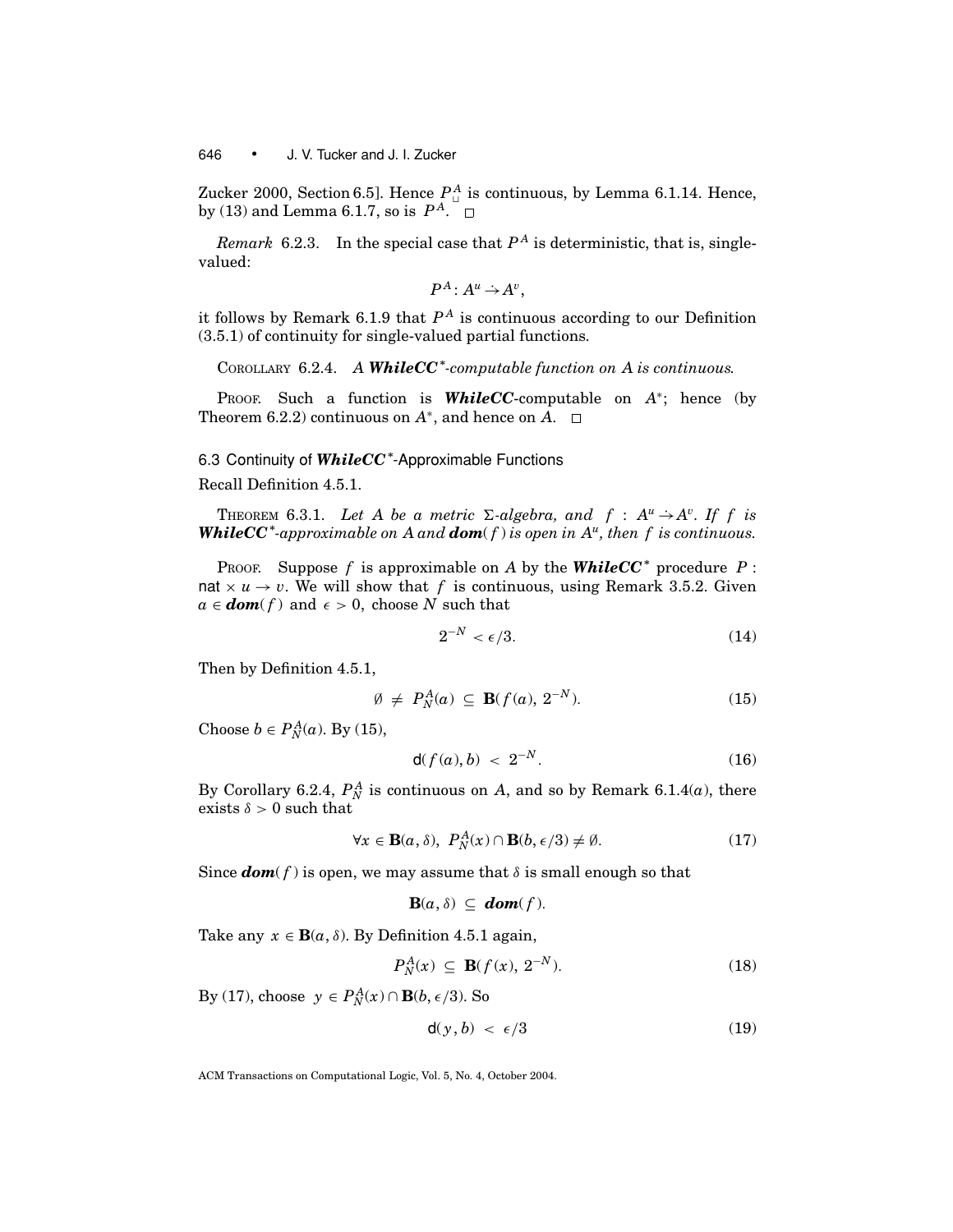and by  $(18)$ 

$$
\mathsf{d}(f(x), y) < 2^{-N}.\tag{20}
$$

Hence

$$
\mathsf{d}(f(x), f(a)) \leq \mathsf{d}(f(x), y) + \mathsf{d}(y, b) + \mathsf{d}(b, f(a))
$$
  
<  $\epsilon$ 

by (20), (19), (16), and (14). The theorem follows by Remark 3.5.2.  $\Box$ 

# 7. CONCRETE COMPUTABILITY; SOUNDNESS OF *WhileCC<sup>∗</sup>* COMPUTATION ON COUNTABLE ALGEBRAS

To compute on a metric algebra *A* using a concrete model of computation, we choose a countable subspace *X* of *A* and an enumeration  $\alpha : \mathbb{N} \to X$ .

In this section we step back from topological algebras and consider computability on *arbitrary countable* algebras *A*. We show (Theorem *A*0) that if *A* is enumerated by  $\alpha$  and its basic functions are  $\alpha$ -computable, then functions that are *WhileCC<sup>∗</sup>* -computable on *A* are also α-computable. This is a key lemma in the soundness theorem for *WhileCC<sup>∗</sup>* approximation in the next section.

7.1 Enumerations and Tracking Functions for Partial Functions Let  $X = \langle X_s | s \in **Sort**(\Sigma) \rangle$  be a family of nonempty sets, indexed by **.** 

*Definition* 7.1.1*.* An *enumeration* of *X* is a family

 $\alpha = \langle \alpha_s \colon \Omega_s \twoheadrightarrow X_s \mid s \in \textit{Sort}(\Sigma) \rangle$ 

of surjective maps  $\alpha_s \colon \Omega_s \twoheadrightarrow X_s, \text{ for some family}$ 

$$
\Omega = \langle \Omega_s \mid s \in \text{Sort}(\Sigma) \rangle
$$

of sets  $\Omega_s \subseteq \mathbb{N}$ . The family X is said to be *enumerated by*  $\alpha$ . We say that  $\alpha$  :  $\Omega$   $\twoheadrightarrow$   $X$  is an *enumeration* of  $X,$  and call the pair  $(X,\alpha)$  an *enumerated family of sets.* (The notation " $\rightarrow$  " denotes surjections, or onto mappings.)

We also write  $\Omega_{\alpha,s}$  for  $\Omega_s$  to make explicit the fact that  $\Omega_s = \textbf{dom}(\alpha_s)$ .

*Definition* 7.1.2 (*Tracking and Strict Tracking Functions*)*.* We use the notation  $X^u = X_{s_1} \times \cdots \times X_{s_m}$  and  $\Omega^u_\alpha = \Omega_{\alpha,s_1} \times \cdots \times \Omega_{\alpha,s_m}$ , where  $u = s_1 \times \cdots \times s_m$ . Let  $f: X^u \to X_s^{\sigma_1}$  and  $\varphi: \Omega_\alpha^u \to \Omega_{\alpha,s}$ .

(*a*)  $\varphi$  is a *tracking function with respect to*  $\alpha$ , or  $\alpha$ -*tracking function*, for *f*, if the following diagram commutes: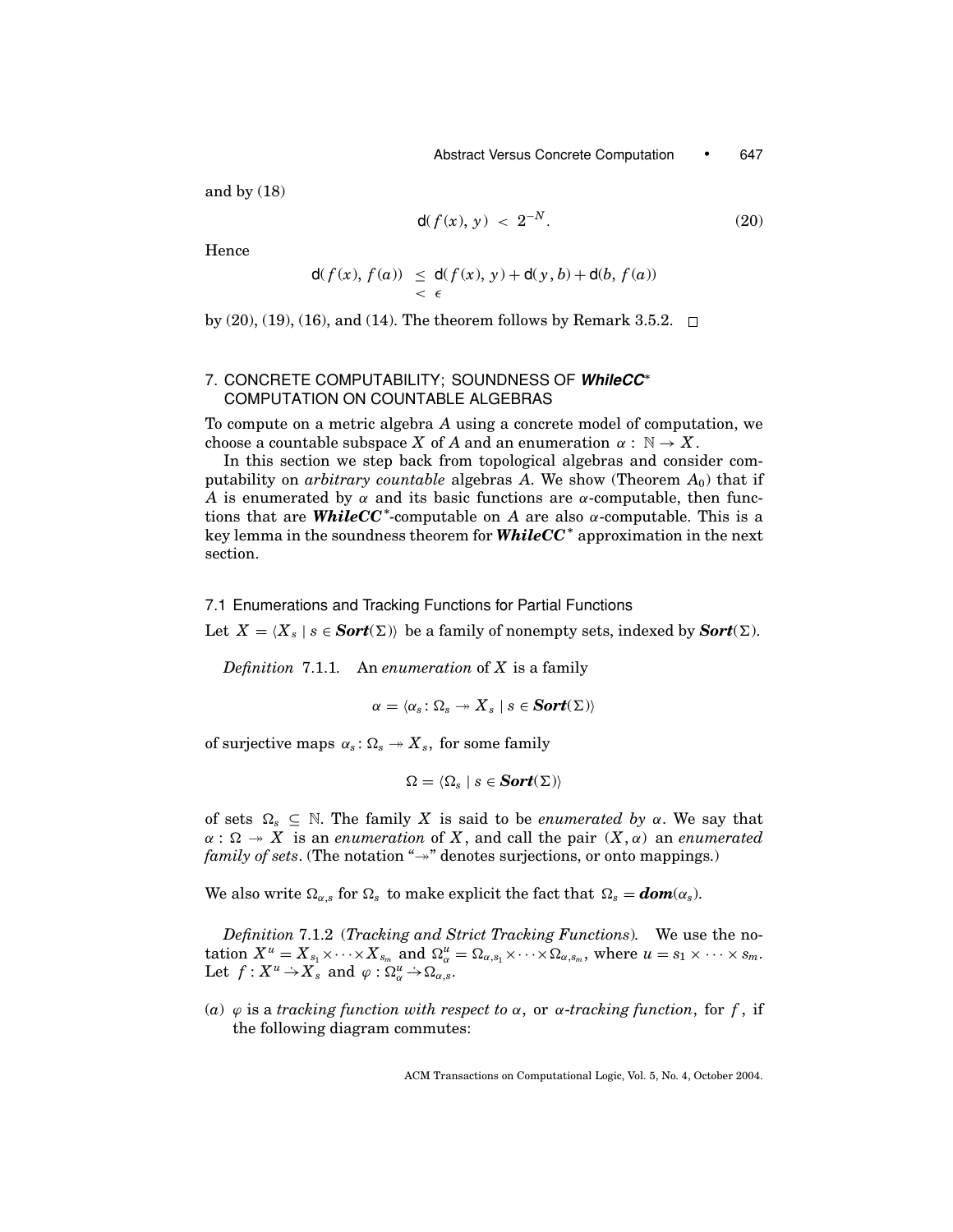

in the sense that for all  $k \in \Omega^n_\alpha$ 

$$
f(\alpha^u(k)) \downarrow \Rightarrow \varphi(k) \downarrow \wedge \varphi(k) \in \Omega_{\alpha,s} \wedge f(\alpha^u(k)) = \alpha_s(\varphi(k)).
$$

(*b*)  $\varphi$  is a *strict*  $\alpha$ -tracking function for f if in addition, for all  $k \in \Omega_{\alpha}^{\mu}$ 

$$
f(\alpha^u(k))\uparrow \Rightarrow \varphi(k)\uparrow.
$$

Here we use the notation  $\alpha^{u}(k) = (\alpha_{s_1}(k_1), \ldots, \alpha_{s_m}(k_m))$ , where  $k = (k_1, \ldots, k_m)$  $k_m$ ). (We will sometimes drop the type super- and subscripts.)

*Definition* 7.1.3 ( $\alpha$ -*Computability*). (*a*) Suppose *A* is a *Sort*( $\Sigma$ )-family, and  $(X, \alpha)$  an enumerated subfamily of A, that is,  $X_s \subseteq A_s$  for all  $\Sigma$ -sorts *s*. Suppose we have

$$
f: A^u \rightarrow A_s
$$
 and  $\varphi: \mathbb{N}^m \rightarrow \mathbb{N}$ 

such that

$$
f\restriction X^u\colon X^u\,\to X_s\quad\text{and}\quad \varphi\restriction\Omega^u_\alpha\colon\Omega^u_\alpha\,\to\,\Omega_{\alpha,s},
$$

and  $\varphi \restriction \Omega^u_\alpha$  is a (*strict*)  $\alpha$ -*tracking function* for  $f \restriction X$ . We then say that  $\varphi$  is a (*strict*) α-*tracking function for f* .

(*b*) Suppose now further that  $\varphi$  is a *computable* (i.e., recursive) partial function. Then *f* is said to be (*strictly*) α-*computable*.

*Remarks* 7.1.4. (*a*) In the situation of Definition 7.1.3, we are not concerned with the behavior of *f* off  $X^u$ , or the behavior of  $\varphi$  off  $\Omega^u_\alpha$ .

(*b*) For total *f* , the concepts of tracking function and strict tracking function coincide, as do the concepts of  $\alpha$ -computability and strict  $\alpha$ -computability.

(*c*) For convenience, we will always assume

$$
\Omega_{\alpha,\text{bool}} = \{0, 1\}, \qquad \alpha_{\text{bool}}(0) = \mathbf{f}, \qquad \alpha_{\text{bool}}(1) = \mathbf{t},
$$

and also (when  $\Sigma$  is  $N\text{-standard}$  :

 $\Omega_{\alpha, \text{nat}} = \mathbb{N}$  and  $\alpha_{\text{nat}}$  is the identity on  $\mathbb{N}$ .

Assume now that *A* is a  $\Sigma$ -algebra and  $(X, \alpha)$  is a *Sort*( $\Sigma$ )-family of subsets of *A*, enumerated by  $\alpha$ .

*Definition* 7.1.5 (*Enumerated*  $\Sigma$ -*Subalgebra*).  $(X, \alpha)$  is said to be an *enumerated*  $\Sigma$ -subalgebra of A if X is a  $\Sigma$ -subalgebra of A.

*Definition* 7.1.6 ( $\Sigma$ -*Effective Subalgebra*). Suppose *A* is a  $\Sigma$ -algebra and  $(X, \alpha)$  is an enumerated  $\Sigma$ -subalgebra. Then  $\alpha$  is said to be

- (*a*)  $\Sigma$ -*effective* if all the basic  $\Sigma$ -functions on *A* are  $\alpha$ -computable; and
- (*b*) *strictly*,  $\Sigma$ -*effective* if all the basic  $\Sigma$ -functions on *A* are strictly  $\alpha$ computable.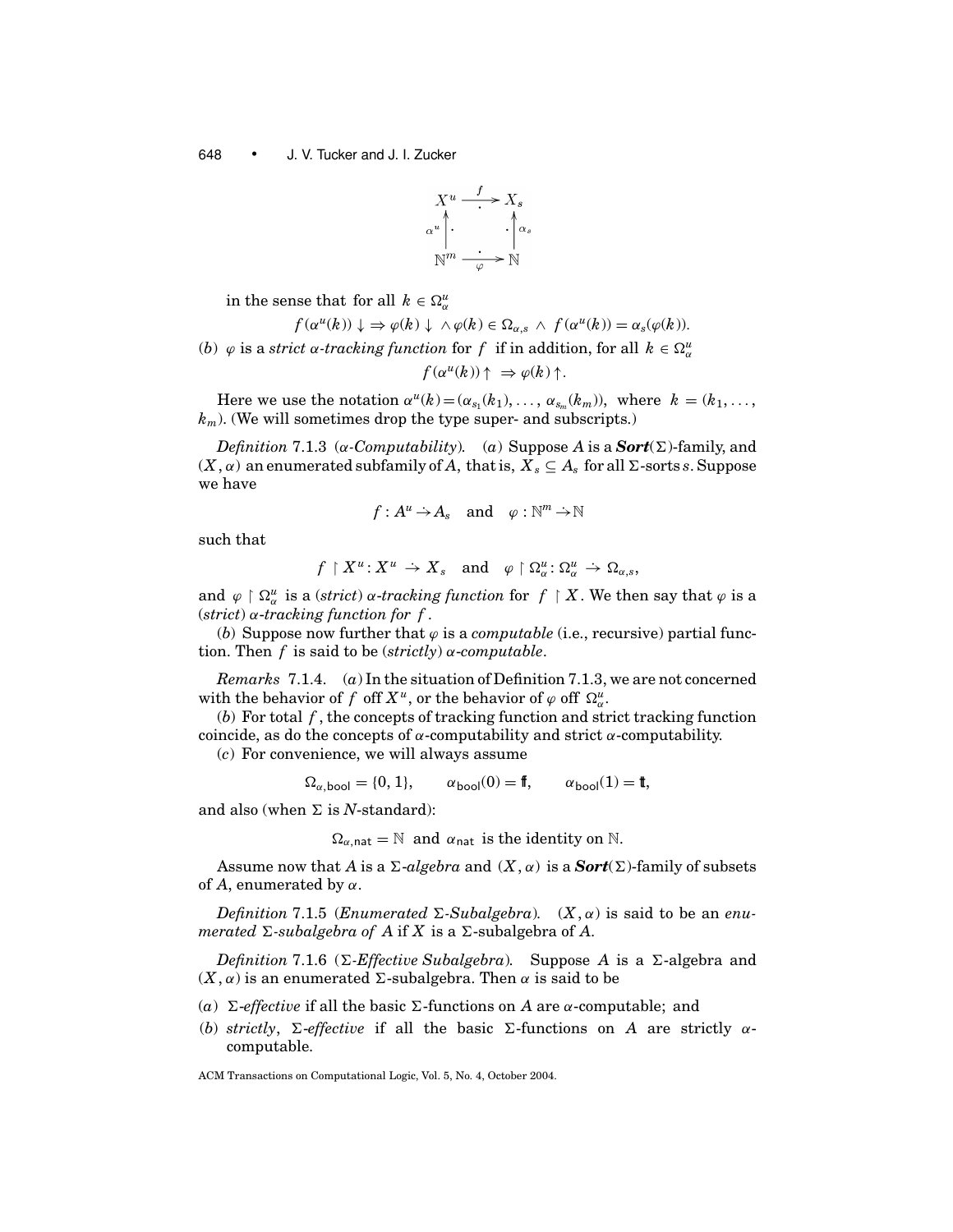7.2 Soundness Theorem for Surjective Enumerations

For the rest of this section we will be considering the special case of Section 7.1 in which the enumerated subalgebra *X* is *A* itself, that is, we assume the enumeration is *onto A*. To emphasise this special situation, we will denote the enumeration by

$$
\beta\colon \Omega_\beta\twoheadrightarrow A,
$$

so that  $(A, \beta)$  is our *enumerated*  $\Sigma$ -algebra. Then given a function

 $f: A^u \rightarrow A_s$ 

we have two notions of computability for *f* :

- (*i*) *abstract*, that is, *WhileCC<sup>∗</sup>* computability, as described in Section 4; and
- (*ii*) *concrete*, that is,  $\beta$ -computability, as in Definition 7.1.3, in the special case that  $X = A$ .

We will prove a *soundness theorem* (Theorem  $A_0$ ), for these notions of abstract and concrete computability, that is,  $(i) \Rightarrow (ii)$ , assuming *strict effectiveness* of  $\beta$ .

A more general soundness theorem (Theorem A), with more general notions of abstract computability (*WhileCC<sup>∗</sup> approximability*) and concrete computability (computability with respect to the *computable closure* of an enumeration), will be proved in Section 8.

THEOREM  $A_0$  (SOUNDNESS FOR COUNTABLE ALGEBRAS). Let  $(A, \beta)$  be an enu*merated N-standard*  $\Sigma$ -*algebra such that*  $\beta$  *is strictly*  $\Sigma$ -*effective.* If  $f : A^u \rightarrow A_s$ *is WhileCC<sup>∗</sup> -computable on A, then f is strictly* β*-computable on A.*

# 7.3 Proof of Soundness Theorem  $A_0$

Assume, then, that  $(A, \beta)$  is an enumerated *N*-standard  $\Sigma$ -algebra and  $\beta$  is strictly  $\Sigma$ -effective. We must show that each of the semantic functions listed in Section  $4.2(a)$ – $(g)$  has a computable strict tracking function. More precisely, we work not with the semantic functions themselves, but with "localized" functions representing them [Tucker and Zucker 2000, Section 4]. This amounts to proving a series of results of the following form:

LEMMA SCHEME 7.3.1. *For each WhileCC semantic representing function*

$$
\Phi:\ A^u\ \rightrightarrows^+\ A^{v\,\uparrow}
$$

*representing one of the semantic functions listed in Section* 4.2( $a$ )–( $g$ ), there is *a computable tracking function with respect to* β*, that is, a function*

$$
\varphi: \ \Omega^u_\beta \ \dot{\to} \ \Omega^v_\beta
$$

*which commutes the diagram*

$$
A^u \xrightarrow{\Phi} A^{v \uparrow}
$$
  

$$
\beta^u \uparrow \qquad \qquad \beta^v
$$
  

$$
\Omega^u_\beta \xrightarrow{\cdot} \Omega^v_\beta
$$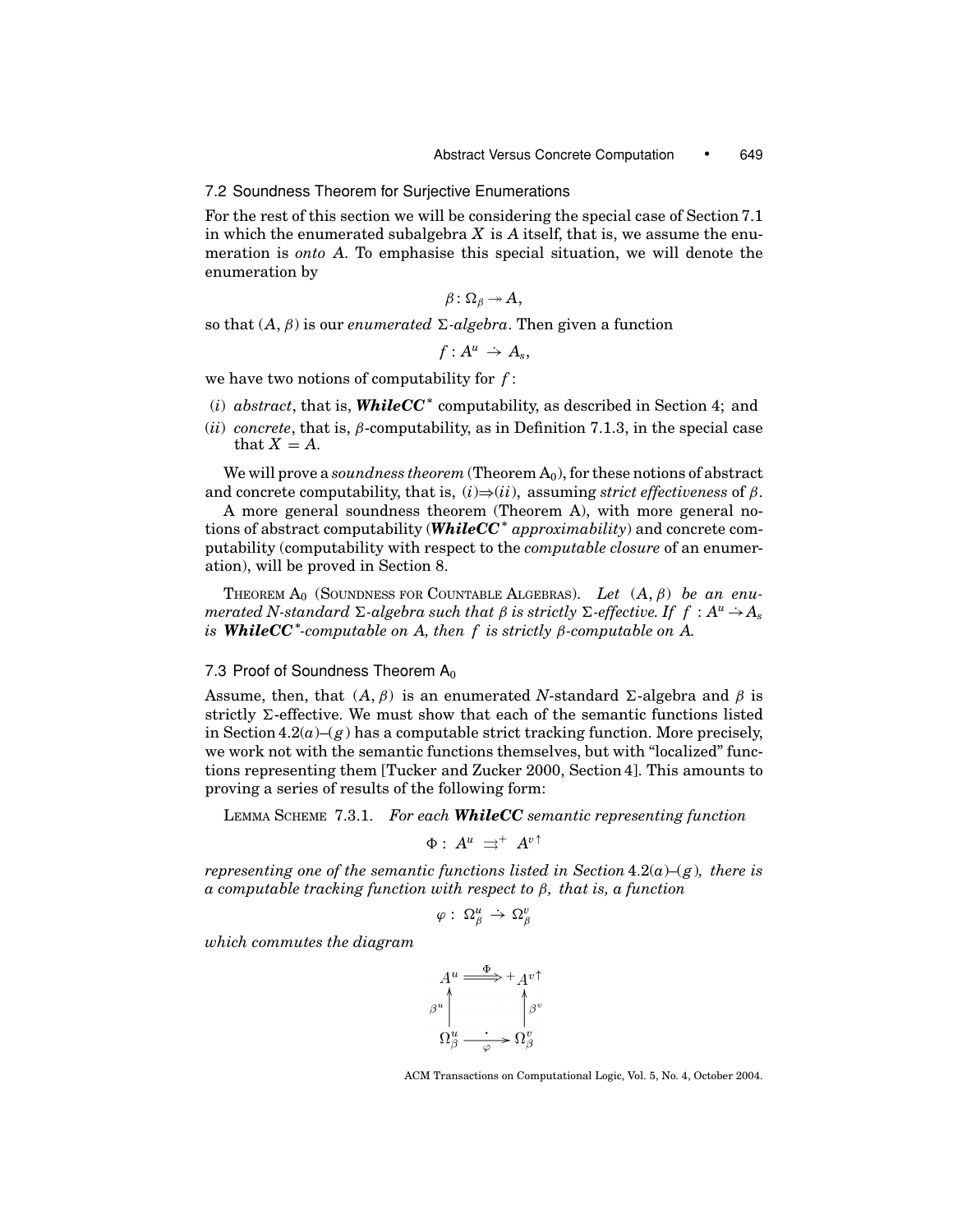$\int$ *in the sense that for all k, l*  $\in \Omega_{\beta}^u$ *:* 

$$
\varphi(k) \downarrow l \Rightarrow \beta^{v}(l) \in \Phi(\beta^{u}(k)),
$$
  

$$
\varphi(k) \uparrow \Rightarrow \uparrow \in \Phi(\beta^{u}(k)).
$$

[This lemma scheme is proved in Electronic Appendix D.]

*Remarks* 7.3.2. (*a*) Here  $\varphi$  is a combination "strict tracking function" and "selection function." We can think of  $\varphi$  as giving one possible implementation of  $\Phi$ . (Compare the representative functions for various semantic functions in Tucker and Zucker [2000], Section 4.)

(*b*) We are not concerned with the behavior of  $\varphi$  on  $\mathbb{N}^m \setminus \Omega_{\beta}^u$ . (Cf. Remark  $7.1.4(a)$ .)

Theorem  $A_0$  then follows easily from this lemma scheme. (See Electronic Appendix D).

#### 8. SOUNDNESS OF *WhileCC<sup>∗</sup>* APPROXIMATION

We return to the general situation introduced in Section 7.2, of a partial metric  $\Sigma$ -algebra *A* with an enumerated subalgebra  $(X, \alpha)$ , and prove a more general soundness theorem (Theorem A) for **WhileCC**<sup>\*</sup> approximation. From the enumeration  $\alpha : \mathbb{N} \to X$  we will build the space  $C_{\alpha}(X)$  of  $\alpha$ -computable elements of *A*, and enumerate it with  $\overline{\alpha}$ :  $\mathbb{N} \rightarrow C_{\alpha}(X)$ .

#### 8.1 Enumerated Subspace of Metric Algebra; Computational Closure

Let *A* be an *N*-standard metric  $\Sigma$ -algebra, and  $(X, \alpha)$  an enumerated **Sort**( $\Sigma$ )family  $\langle (X_s, \alpha) | s \in \text{Sort}(\Sigma) \rangle$  of subsets  $X_s \subseteq A_s$   $(s \in \text{Sort}(\Sigma))$ . Each  $X_s$  can be viewed as a *metric subspace* of the metric space  $A_s$ . We call  $(X, \alpha)$  a **Sort** $(\Sigma)$ *enumerated (metric) subspace* of A. From  $(X, \alpha)$  we define a family

$$
C_{\alpha}(X) = \langle C_{\alpha}(X)_{s} \mid s \in Sort(\Sigma) \rangle
$$

of sets  $C_{\alpha}(X)$ , of  $\alpha$ -*computable elements of*  $A_s$ , that is, limits in  $A_s$  of effectively convergent Cauchy sequences (to be defined below) of elements of *X <sup>s</sup>*, so that

$$
X_s \subseteq \mathsf{C}_{\alpha}(X)_s \subseteq A_s,
$$

with corresponding enumerations

$$
\overline{\alpha}_s: \ \Omega_{\overline{\alpha},s} \twoheadrightarrow \ \mathsf{C}_{\alpha}(X)_s.
$$

Writing  $\overline{\alpha} = \langle \overline{\alpha}_s \mid s \in$  **Sort**( $\Sigma$ )), we call the enumerated subspace  $(C_{\alpha}(X), \overline{\alpha})$ the *computable closure* of  $(X, \alpha)$  in A.

We will generally be interested in  $\bar{\alpha}$ -computable (rather than  $\alpha$ -computable) functions on *A* (cf. Definition 7.1.3), as our model of *concrete computability* on *A*.

The sets  $\Omega_{\overline{\alpha},s} \subseteq \mathbb{N}$  consist of *codes* for  $C_{\alpha}(X)_{s}$  (with respect to  $\alpha$ ), that is, pairs of numbers  $c = \langle e, m \rangle$  where

ACM Transactions on Computational Logic, Vol. 5, No. 4, October 2004.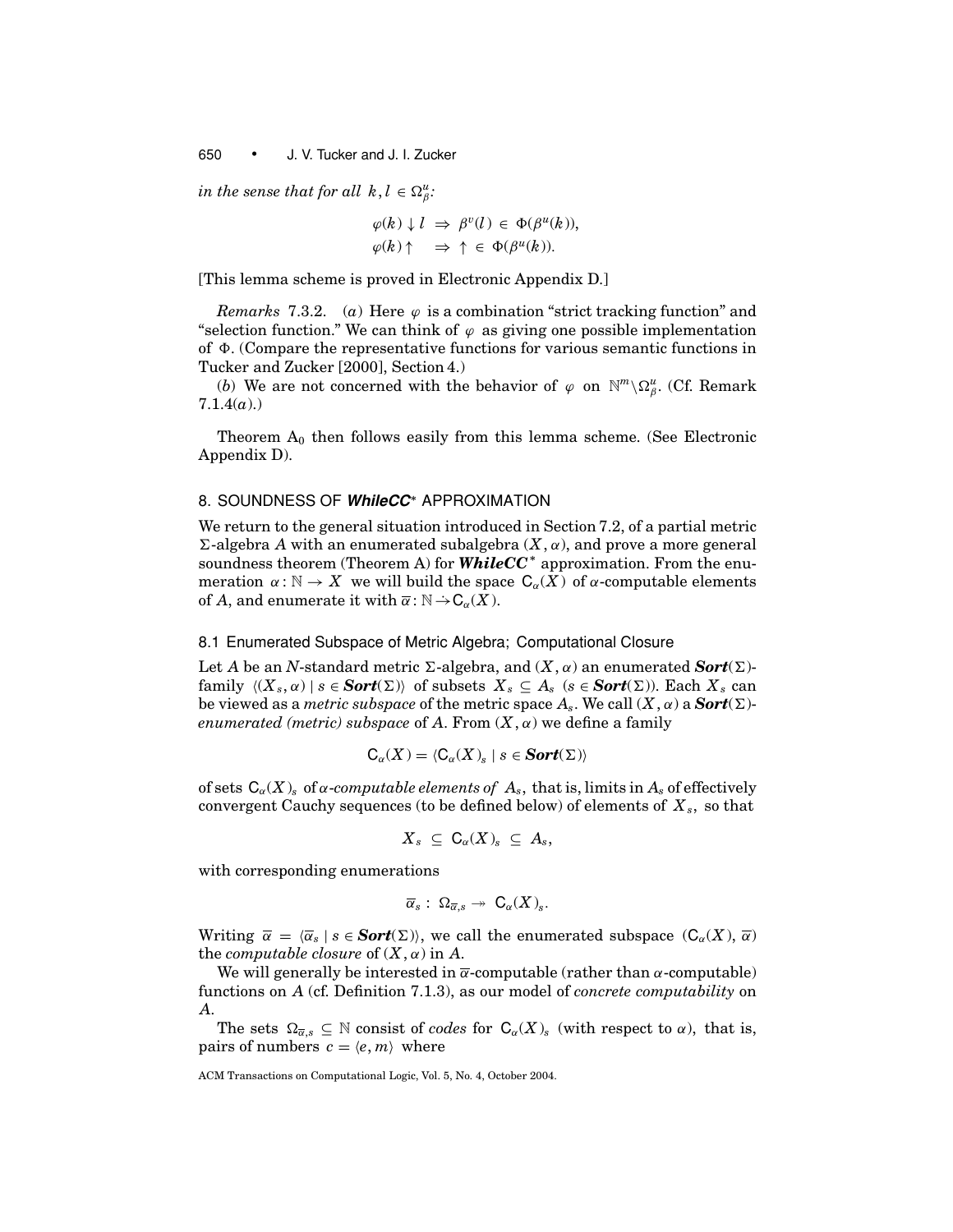(*i*) *e* is an index for a total recursive function defining a sequence  $\alpha \circ \{e\}$  in *X <sup>s</sup>*, that is, the sequence

$$
\alpha_s(\{e\}(0)), \ \alpha_s(\{e\}(1)), \ \alpha_s(\{e\}(2)), \ldots,
$$
\n(21)

of elements of *X <sup>s</sup>*, and

 $(iii)$  *m* is an index for a modulus of convergence for this sequence:

$$
\forall k, l \geq \{m\}(n): \mathsf{d}_s(\alpha(\{e\}(k)), \alpha(\{e\}(l))) < 2^{-n}.\tag{22}
$$

For any such code  $c = \langle e, m \rangle \in \Omega_{\overline{\alpha},s}$ ,  $\overline{\alpha}_s(c)$  is defined as the limit in  $A_s$  of the Cauchy sequence (21), and  $C_{\alpha}(X)$  is the range of  $\overline{\alpha}_s$ .

$$
\begin{array}{ccc} X_s & \subseteq & \mathsf{C}_\alpha(X)_s & \subseteq A \\ \curvearrowleft & & \overline{\alpha}_s \uparrow \\ & & \Omega_{\alpha,s} & & \Omega_{\overline{\alpha},s} \end{array}
$$

*Remarks* 8.1.1. (*a*) (*Fast Cauchy sequences*) We may assume, when convenient, that the modulus of convergence for a given code is the *identity*, that is, replace (22) by the simpler

$$
\forall k,l \geq n : \mathsf{d}_s(\alpha(\{e\}(k)), \alpha(\{e\}(l))) < 2^{-n}
$$

or, equivalently,

$$
\forall k > n : d_s(\alpha(\{e\}(k)), \alpha(\{e\}(n))) < 2^{-n}, \tag{23}
$$

because any code  $c = \langle e, m \rangle$  satisfying (22) can be effectively replaced by a code for the same element of  $C_{\alpha}(X)$ , satisfying (23), namely  $c' = \langle e', m_1 \rangle$ , where  $m_1$  is a standard code for the identity function on N, and  $e' = \text{comp}(e, m)$ , where  $\text{comp}(x, y)$  is a primitive recursive function for "composition" of (indices of) computable functions, that is,  ${\rm (comp}(e, m){\rm (}x{\rm )} \simeq {\rm \{e\}}({\rm \{m\}}(x))$ . In the case of a code  $c = \langle e, m_1 \rangle$  satisfying (23), the sequence (21) is called a *fast* ( $\alpha$ *effective) Cauchy sequence*. We may then, for simplicity, call *e* itself the "code," and the argument of  $\bar{\alpha}_s$ . So we can shift between "*c*-codes" and "*e*-codes" as convenient.

(*b*) In the case  $s =$  nat, we can simply take  $\Omega_{\overline{\alpha}, \text{nat}} = \Omega_{\alpha, \text{nat}} = \mathbb{N}$ , and  $\overline{\alpha}_{\text{nat}}$ and  $\alpha_{\text{nat}}$  as the identity mappings on N. Similarly, in the case  $s =$  bool, we can take  $\Omega_{\overline{\alpha},\text{bool}} = \Omega_{\alpha,\text{bool}} = \{0, 1\}$ , with  $\overline{\alpha}(0) = \alpha(0) = \mathbf{f}$  and  $\overline{\alpha}(1) = \alpha(1) = \mathbf{t}$ . (Cf. Remark 7.1.4(*c*).)

(*c*) (*Closure of*  $\alpha$ *-computability operation*) The subspace  $(C_{\alpha}(X), \overline{\alpha})$  is "computationally closed in *A*," in the sense that the limit of a (fast)  $\overline{\alpha}$ -effective Cauchy sequence of elements of  $C_{\alpha}(X)$  is again in  $C_{\alpha}(X)$ , that is,  $C_{\overline{\alpha}}(C_{\alpha}(X)) = C_{\alpha}(X)$ . (*Easy exercise.*)

(*d*) (Decidability of  $\Omega_{\alpha,s}$ ) We usually assume that  $\Omega_{\alpha,s}$  is decidable, in fact, that  $\Omega_{\alpha,s} = \mathbb{N}$  for all *s*, which is typical in practice, unlike the case for  $\Omega_{\overline{\alpha}}$ . (See Example 8.1.2.)

(*e*) (*Extension of enumeration to*  $A^*$ ) Given an enumeration  $\alpha$  of a  $\Sigma$ -subspace *X* of *A*, we can extend this canonically to an enumeration  $\alpha^*$  of a  $\Sigma^*$ -subspace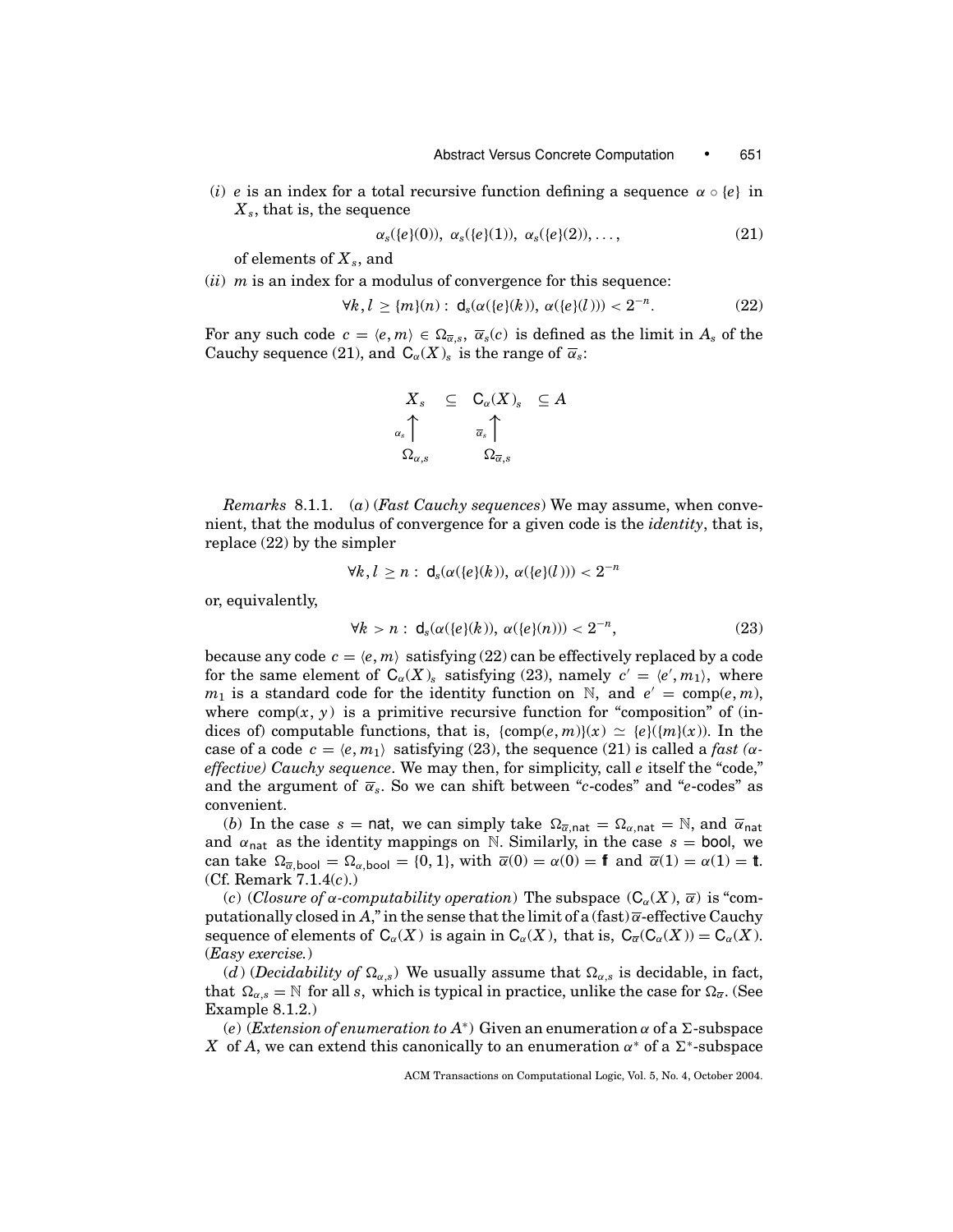*X*<sup>\*</sup> of *A*<sup>\*</sup>. (*Easy exercise*.) This in turn generates an enumeration  $\overline{\alpha^*}$  of a  $\Sigma^*$ subspace  $\mathsf{C}_\alpha(X)^*$  of  $\alpha^*$ -computable elements of  $A^*.$  It is easy to see that

(*i*) if  $C_{\alpha}(X)$  is an  $\Sigma$ -subalgebra of *A*, then  $C_{\alpha}(X)^*$  is a  $\Sigma^*$ -subalgebra of  $A^*$ ; (*ii*) if  $\overline{\alpha}$  is (strictly)  $\Sigma$ -effective, then  $\overline{\alpha^*}$  is (strictly)  $\Sigma^*$ -effective.

We will usually use this extension (of  $(X, \alpha)$  and  $(C_{\alpha}(X), \overline{\alpha})$ ) to  $A^*$  implicitly, that is, writing " $\alpha$ " instead of " $\alpha$ <sup>\*"</sup> etc.

*Example* 8.1.2 (*Constructible Reals*)*.* The best known nontrivial example of an enumerated subspace  $(X, \alpha)$ , and its extension to a subspace of  $\alpha$ computable elements, is the following. Let *A* be the metric algebra  $\mathcal{R}_p$  of reals (Example 3.6.1), with signature  $\Sigma$ . Let  $X_{real}$  be the set of rationals  $\mathbb{Q} \subset \mathbb{R}$ , let  $\Omega_{\alpha, \text{real}} = \mathbb{N}$ , and let  $\alpha_{\text{real}} : \mathbb{N} \to \mathbb{Q}$  be a canonical enumeration of  $\mathbb{Q}$ . Then  $C_{\alpha}(\mathbb{Q}) =_{df} C_{\alpha}(X)_{\text{real}} \subset \mathbb{R}$  is the subspace of *recursive* or *constructible reals*. Note that it is a *subfield* of R, and hence  $C_{\alpha}(X)$  is a *subalgebra* of R. Further, it is easily verified that  $\overline{\alpha}$  is strictly  $\Sigma(\mathcal{R})$ -effective. (Cf. Definition 7.1.6.) Note that  $\Omega_{\alpha, \text{real}} = \mathbb{N}$ , whereas  $\Omega_{\overline{\alpha}, \text{real}}$  is nonrecursive. (See Remark 8.1.1(*d*).)

#### 8.2 Soundness Theorem for Effective Numberings

We now prove the first main theorem mentioned in the Introduction.

THEOREM A (SOUNDNESS). Let A be an N-standard metric  $\Sigma$ -algebra, and  $(X, \alpha)$  *an enumerated*  $\textbf{Sort}(\Sigma)$ *-subspace. Suppose the enumerated*  $\textbf{Sort}(\Sigma)$ -space  $(C_{\alpha}(X), \overline{\alpha})$  *of*  $\alpha$ -computable elements of A is a  $\Sigma$ -subalgebra of A, and  $\overline{\alpha}$  is  $\frac{1}{2}$  *strictly*  $\Sigma$ -effective. If  $f : A^u \rightarrow A_s$  is **WhileCC**<sup>\*</sup>-approximable on A, then f  $i\overline{s}$  *α-computable on A.* 

PROOF. The proof uses the Soundness Theorem  $A_0$  (Section 7), or rather the Lemma Scheme 7.3.1 (specifically, part  $(g)$  of the proof) applied to the enumerated subalgebra  $(C_{\alpha}(X), \overline{\alpha})$  in place of  $(A, \beta)$ .

So suppose  $f : A^u \to A_s$  is effectively uniformly **WhileCC**<sup>\*</sup>-approximable on *A*. Then there is a  $\textit{WhileCC}^*(\Sigma)$  procedure

$$
P:\text{nat}\times u\to s
$$

such that for all  $n \in \mathbb{N}$  and all  $x \in dom(f)$ :

$$
\uparrow \notin P_n^A(x) \subseteq \mathbf{B}(f(x), 2^{-n}) \tag{24}
$$

(see Definition 4.5.1). By Lemma Scheme 7.3.1 (specifically, part  $(g)$  of the proof, applied to  $(C_{\alpha}(X), \overline{\alpha})$ , in place of  $(A, \beta)$ ) there is a computable function

$$
\psi\,:\; {\mathbb N}\times \Omega^u_{\overline\alpha}\,\;\dot\to\,\Omega_{\overline\alpha,s}
$$

which tracks  $P^A$  strictly, in the sense that for all  $n \in \mathbb{N}$ ,  $e \in \Omega_{\overline{\alpha}}^u$  and  $e' \in \Omega_{\overline{\alpha},s}$ (and writing  $\psi_n = \psi(n, \cdot)$ ):

$$
\psi_n(e) \downarrow e' \Rightarrow \overline{\alpha}(e') \in P_n^A(\overline{\alpha}(e)), \n\psi_n(e) \uparrow \Rightarrow \uparrow \in P_n^A(\overline{\alpha}(e)).
$$
\n(25)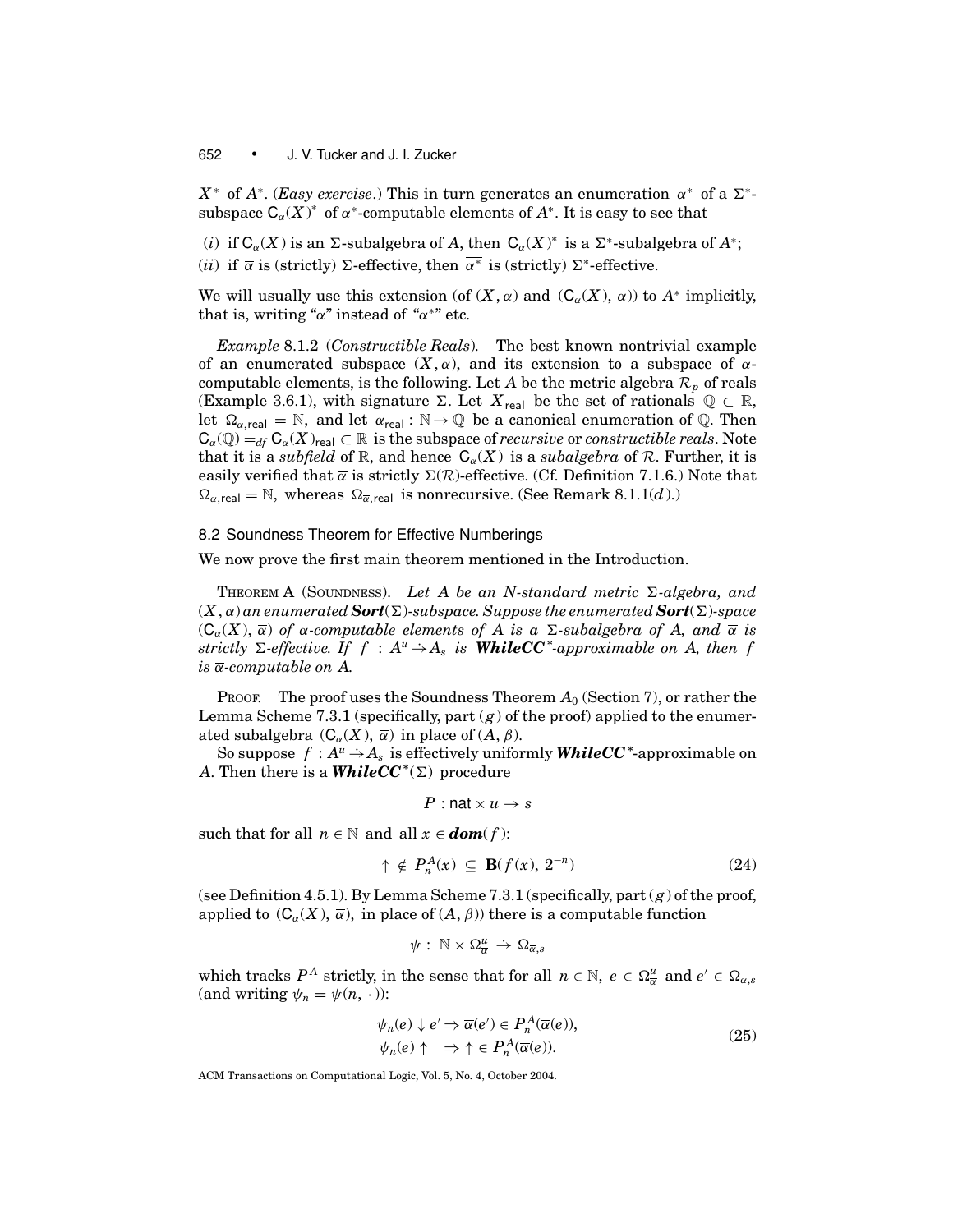We will show how to define a partial recursive  $\overline{\alpha}$ -tracking function

$$
\varphi\!:\;\Omega^u_{\overline{\alpha}}\;\to\;\Omega_{\overline{\alpha},s}
$$

for *f* as follows. Given any  $e \in \Omega_{\overline{\alpha}}^u$ , suppose  $\overline{\alpha}(e) \in \mathbf{dom}(f)$ , that is,

$$
f(\overline{\alpha}(e)) \downarrow \in A_s. \tag{26}
$$

We must show how to define an  $\bar{\alpha}$ -tracking function  $\varphi$  for f, that is, such that

$$
\varphi(e) \in \Omega_{\overline{\alpha},s} \quad \text{and} \quad \overline{\alpha}(\varphi(e)) = f(\overline{\alpha}(e)). \tag{27}
$$

By (24), for all *n*

$$
\uparrow \notin P_n^A(\overline{\alpha}(e)) \subseteq \mathbf{B}(f(\overline{\alpha}(e)), 2^{-n}). \tag{28}
$$

Hence by (24), for all *n*

$$
\psi_n(e) \downarrow \in \Omega_{\overline{\alpha},s} \tag{29}
$$

and

$$
\overline{\alpha}(\psi_n(e)) \in P_n^A(\overline{\alpha}(e)). \tag{30}
$$

and so by (29) we may assume (by definition of  $\Omega_{\overline{\alpha}}$ ) that for all  $n$ 

 $\alpha \circ {\psi_n(e)}$  is a fast Cauchy sequence, with limit  $\overline{\alpha}(\psi_n(e))$ . (31)

Also by (29) and (28),

$$
\mathsf{d}(\overline{\alpha}(\psi_n(e)),\ f(\overline{\alpha}(e)))\ <\ 2^{-n}.\tag{32}
$$

Now let *e'* be a "canonical" index for the (partial) function

$$
\{e'\}: n \mapsto \{\psi_n(e)\}(n) \tag{33}
$$

obtained uniformly effectively in *e*. So {*e* } is the "diagonal" function formed from the sequence of functions with indices  $\psi_n(e)$ . Consider the sequence  $\alpha_s \circ \{e'\},$ that is,

$$
\alpha_s(\{e'\}(0)), \ \alpha_s(\{e'\}(1)), \ \alpha_s(\{e'\}(2)), \ \ldots \tag{34}
$$

CLAIM: (34) *is a Cauchy sequence in A<sub>s</sub>, with modulus of convergence*  $\lambda n(n+2)$ *.* 

PROOF OF CLAIM: For any *n* and  $k > n$ :

**d**( $\alpha$ {{*e'*}(*k*)),  $\alpha$ ({*e'*}(*n*))  $= d(\alpha(\{\psi_k(e)\}(k), \alpha(\{\psi_n(e)\}(n)) \text{ by Definition (9) of } e^{\lambda})$  $\leq d(\alpha(\{\psi_k(e)(k)), \overline{\alpha}(\psi_k(e))\} + d(\overline{\alpha}(\psi_k(e)), \overline{\alpha}(\psi_n(e))) + d(\overline{\alpha}(\psi_n(e)), \alpha(\{\psi_n(e)(n))\})$  $= d_1 + d_2 + d_3$  (say)

where by (31)

$$
\mathsf{d}_1 \ \leq \ 2^{-k}, \quad \mathsf{d}_3 \ \leq \ 2^{-n},
$$

and by (32)

$$
\begin{array}{lcl} \mathsf{d}_2 & \leq \; \mathsf{d}(\overline{\alpha}(\psi_k(e)), \; f(\overline{\alpha}(e))) \; + \; \mathsf{d}(f(\overline{\alpha}(e)), \; \overline{\alpha}(\psi_n(e))) \\ & < \; 2^{-k} \; + \; 2^{-n}. \end{array}
$$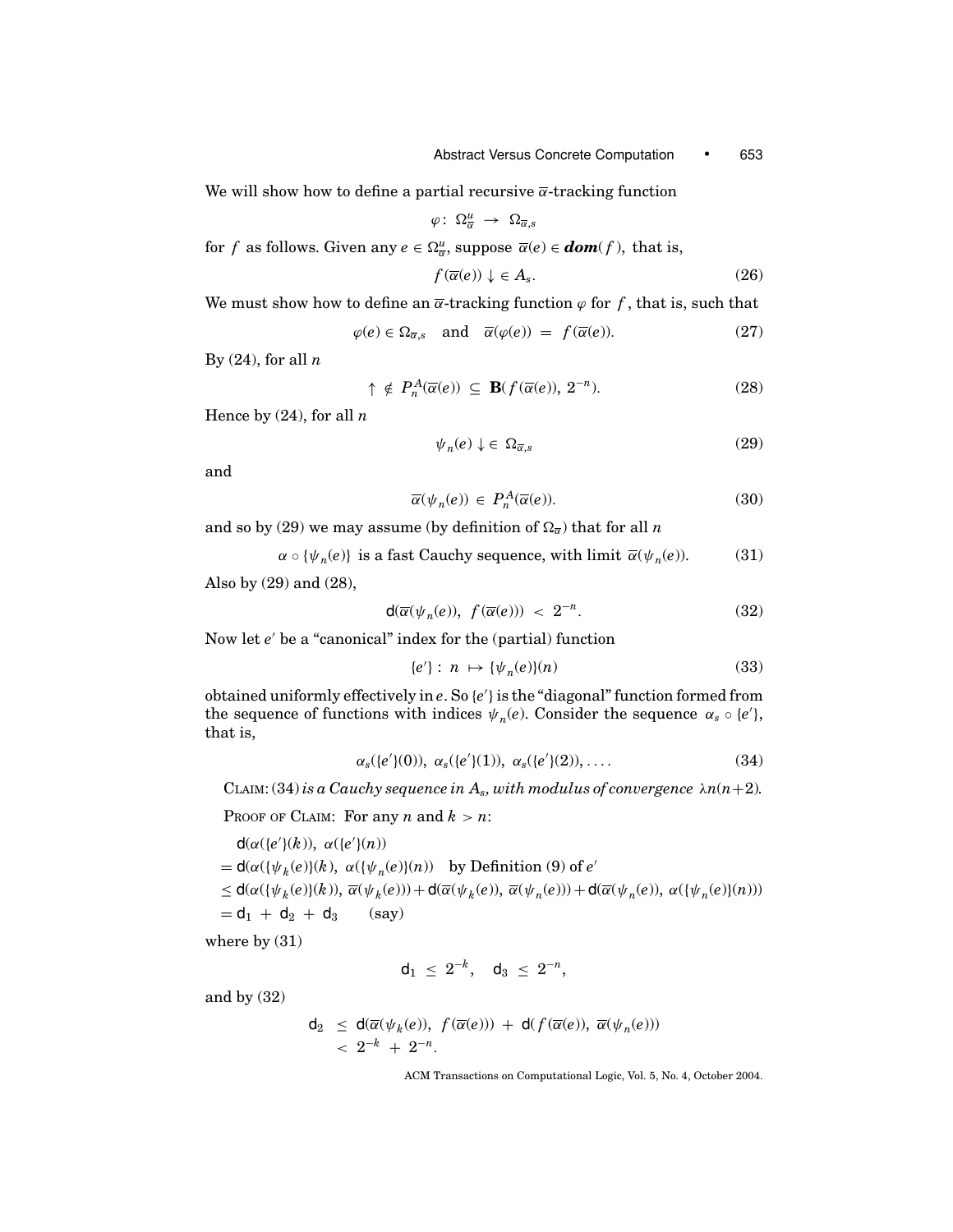Therefore

$$
d(\alpha({e'})(k)), \alpha({e'})(n)) \leq d_1 + d_2 + d_3
$$
  
< 
$$
< 2 \cdot 2^{-k} + 2 \cdot 2^{-n}
$$
  
< 
$$
< 2^{-n+2}.
$$

This proves the claim.  $\square$ 

Further, by the method of Remark  $8.1.1(a)$  (composing  $\{e'\}$  with the modulus of convergence), we can replace the index  $e'$  by an  $e$ -code  $e''$  for a fast Cauchy sequence:

$$
\{e''\}(n) \simeq \{e'\}(n+2). \tag{35}
$$

Then we define

$$
\varphi(e) = e''.
$$
\n(36)

We show that  $\varphi$  is an  $\bar{\alpha}$ -tracking function for f, that is, (assuming (26)) we show (27). Since  $\alpha \circ \{e''\}$  is a fast Cauchy sequence, with the same limit in A (if it exists) as  $\alpha \circ \{e'\}$  (by its definition (35)), to prove (24) it is enough to show  $(by (24)) that$ 

$$
\alpha({e'})(n) \rightarrow f(\overline{\alpha}(e)) \quad \text{as} \quad n \rightarrow \infty. \tag{37}
$$

This follows since

$$
\begin{array}{rcl}\n\mathsf{d}(\alpha(\{e'\}(n)), \ f(\overline{\alpha}(e))) & = \mathsf{d}(\alpha(\{\psi_n(e)\}(n)), \ f(\overline{\alpha}(e))) & \text{by Definition (9) of } e' \\
& \leq \mathsf{d}(\alpha(\{\psi_n(e)\}(n)), \ \overline{\alpha}(\psi_n(e))) \\
& < 2^{-n} + 2^{-n} & \text{by (31) and (32)} \\
& = 2^{-n+1},\n\end{array}
$$

proving  $(24)$ .  $\square$ 

A deterministic version of Theorem A (i.e., without "choose") was proved in Stewart [1998].

# 9. ADEQUACY OF *WhileCC<sup>∗</sup>* APPROXIMATION

#### 9.1 Adequacy Theorem

In this section we will prove Theorem B, a converse to the result of the previous section. Assume that *A* is an *N*-standard metric  $\Sigma$ -algebra, and  $(X, \alpha)$  an enumerated  $\Sigma$ -subspace, with  $\alpha$ -computable closure  $(C_{\alpha}(X), \overline{\alpha})$ .

Note that we are not assuming in this section that  $C_{\alpha}(X)$  is a subalgebra of *A*, or even that  $\overline{\alpha}$  is  $\Sigma$ -effective.

One of the assumptions in the theorem, "effective local uniform continuity with respect to an open exhaustion," must first be defined, as must "open exhaustion."

*Definition* 9.1.1 (*Open Exhaustion*)*.* Let *U* be a subset of a metric space *X* . An *open exhaustion of U* is a sequence of open subsets of *X*

$$
V = (V_0, V_1, V_2, \ldots) \text{ such that } \bigcup_{p=0}^{\infty} V_p = U.
$$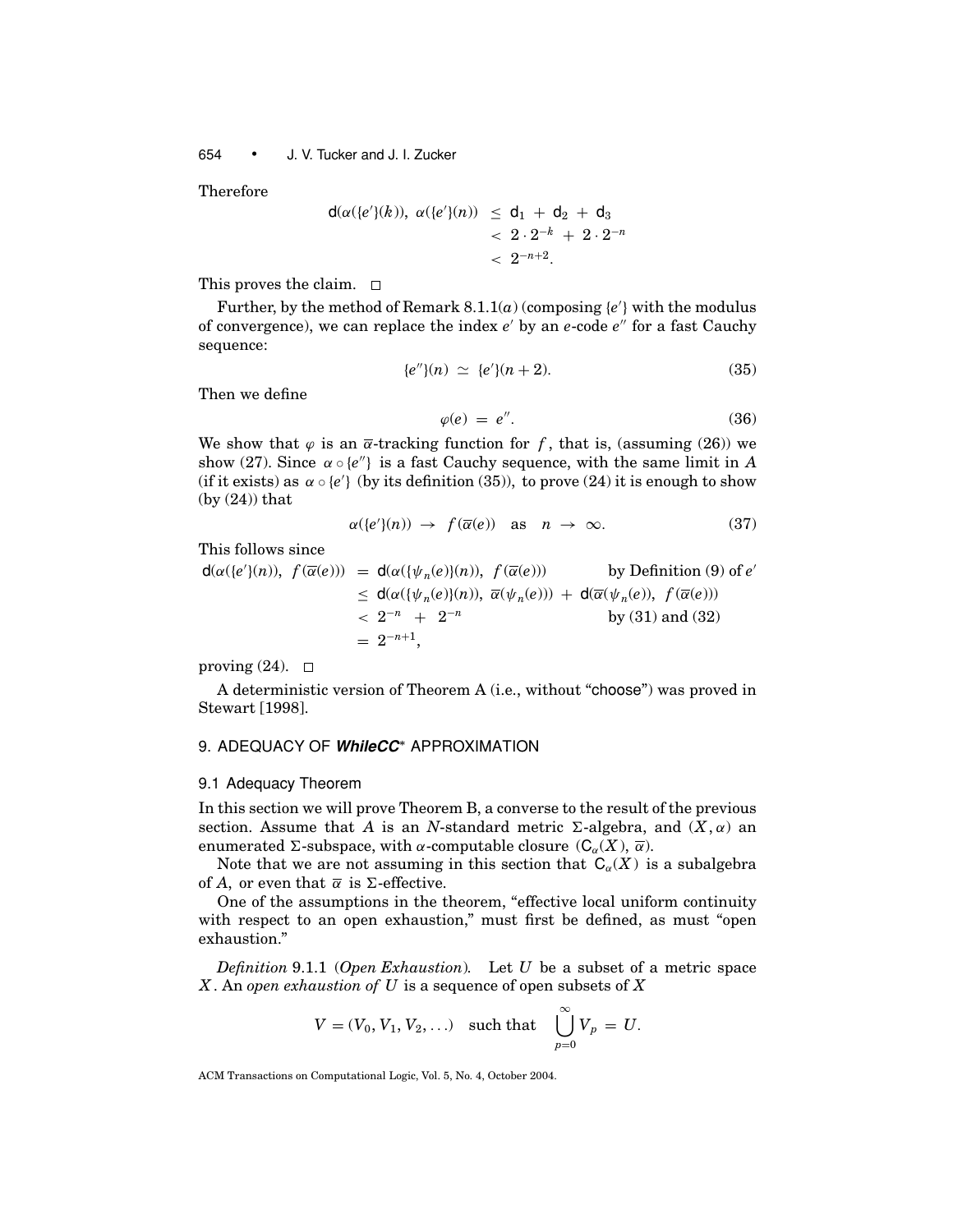*Remarks* 9.1.2. (*a*) Clearly, if *U* has an open exhaustion, then *U* is open. (*b*) It is helpful (though not necessary) to think of the sets of an exhaustion as increasing:  $V_0 \subseteq V_1 \subseteq V_2 \subseteq \ldots$ 

 $(c)$  Any open set *U* has the *trivial exhaustion*  $U, U, \ldots$ *.* 

(*d*) A simple nontrivial example of an open exhaustion is the *standard open exhaustion V* of  $\mathbb{R}$ , where  $V_p = (-p, p)$ .

We also need an effective notion of open exhaustion:

*Definition* 9.1.3. An open exhaustion *V* of  $U \subseteq A^u$  is **WhileCC**<sup>\*</sup>-effective in *A* if it satisfies the following two conditions:

(*a*) (*WhileCC<sup>∗</sup>* -*effective Archimedean property of U with respect to V*) There is a **WhileCC**<sup>\*</sup> procedure  $P_{loc}: u \to \text{nat which, given } x \in U$ , "locates" *x* in *V*, that is, produces some *p* such that  $x \in V_p$ ; more precisely:

$$
P_{\text{loc}}^A(x) = \begin{cases} \{p \mid x \in V_p\} & \text{if } x \in U, \\ \{\uparrow\} & \text{otherwise.} \end{cases}
$$

(*b*) (*WhileCC<sup>∗</sup>* -*effective openness* of *V* ) There is a *WhileCC<sup>∗</sup>* -computable function  $\gamma: A_u \times \mathbb{N} \to \mathbb{N}$  such that, for all *p* and all  $x \in V_p$ ,

$$
\mathbf{B}(x, 2^{-\gamma(x,p)}) \subseteq V_p.
$$

*Remarks* 9.1.4. (*a*) Typically, the procedure  $P_{\text{loc}}(x)$  is realized in the form "choose  $p : x \in V_p$ " where " $x \in V_p$ " can formalized as a Boolean test in the language.

(*b*) The standard open exhaustion of R (Remark 9.1.2(*d*)) is *WhileCC<sup>∗</sup>* effective in  $\mathcal{R}_p^N$ .

*Definition* 9.1.5 (*Effective Global and Local Uniform Continuity*)*.* Let *X* and *Y* be metric spaces, and let  $f: X \rightarrow Y$ .

(*a*) We say *f* is *effectively* (*globally*) *uniformly continuous* iff *dom*(*f*) is open and there is a recursive function  $\delta : \mathbb{N} \to \mathbb{N}$  such that for all *n* and all  $x, y \in \mathbf{dom}(f)$ :

$$
\mathsf{d}_X(x,\,y)<2^{-\delta(n)}\Rightarrow \mathsf{d}_Y(f(x),\,f(y))<2^{-n}.
$$

(*b*) We say *f* is *effectively locally uniformly continuous* with respect to an open exhaustion *V* of *dom*(*f*) iff there is a recursive  $\delta : \mathbb{N}^2 \to \mathbb{N}$  such that for all  $p, n$  and all  $x, y \in V_p$ :

$$
\mathsf{d}_X(x,\,y)<2^{-\delta(p,n)}\Rightarrow \mathsf{d}_Y(f(x),\,f(y))<2^{-n}.
$$

*Example* 9.1.6*.* This occurs typically when *A* is a countable union of neighborhoods with compact closure; for example, in the algebra  $\mathcal{R}_p$  of reals, R is the union of the neighborhoods  $(-k, k)$  for  $k = 1, 2, \ldots$ . Then a continuous function *f* on R will be uniformly continuous on each of these neighbourhoods.

*Remarks* 9.1.7. (*a*) Effective global and local uniform continuity implies continuity (as we would hope).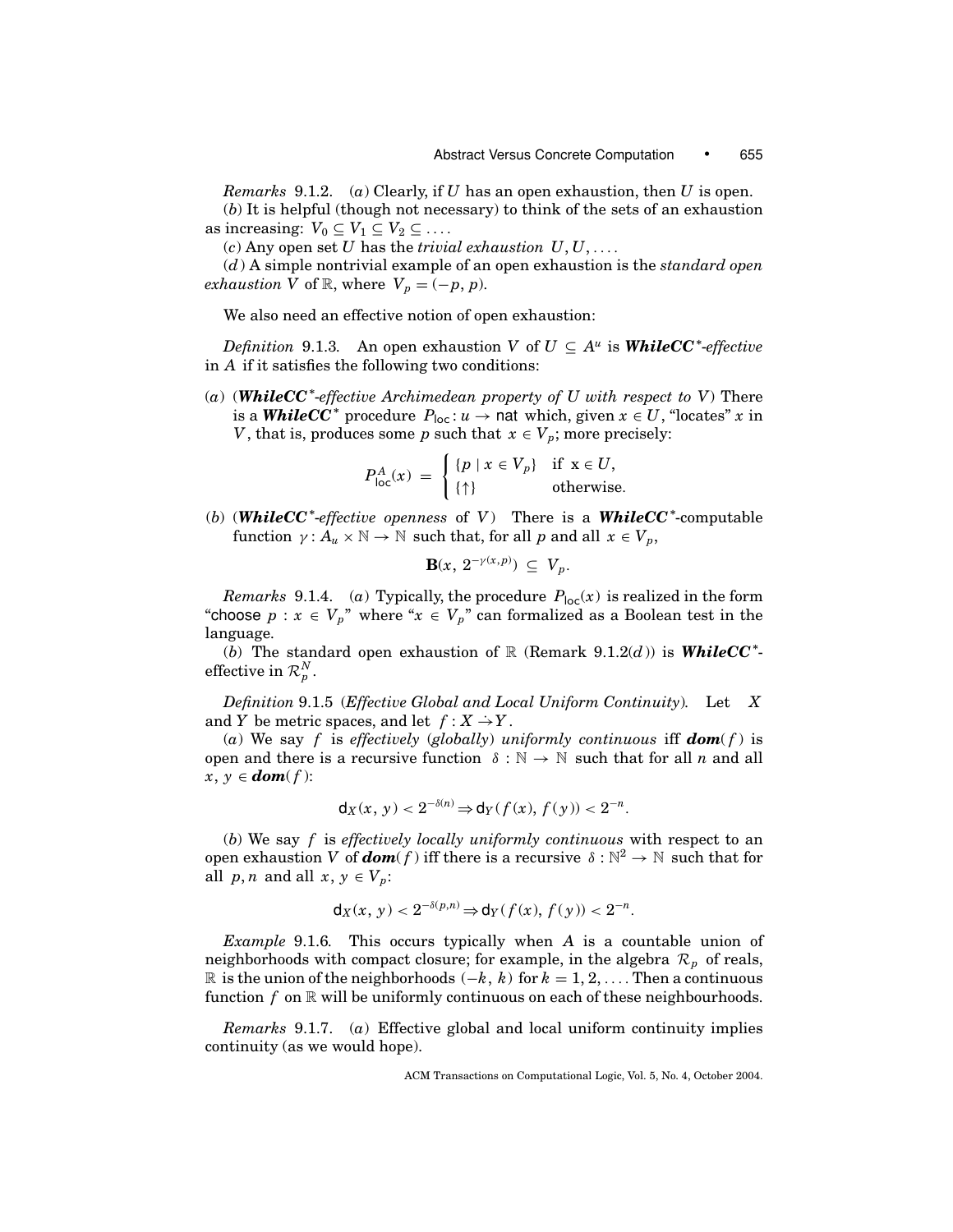(*b*) Effective global uniform continuity of *f* corresponds to the special case of effective local uniform continuity with respect to the *trivial exhaustion* of  $dom(f)$ .

We are now ready for the theorem.

THEOREM B (ADEQUACY). Let A be an N-standard metric  $\Sigma$ -algebra,  $(X, \alpha)$ *an enumerated Sort*( $\Sigma$ )-subspace, and  $(C_{\alpha}(X), \overline{\alpha})$  *the Sort*( $\Sigma$ )-subspace of α*-computable elements of A. Suppose that for all -sorts s:*

- $(i)$   $X_s$  *is dense in*  $A_s$ *, and*
- $(iii)$   $\alpha_s : \mathbb{N} \to A_s$  *is WhileCC<sup>\*</sup>-computable on A. Let*  $f: A^u \rightarrow A_s$  *be a function on A and V an open exhaustion of <i>dom*( $f$ ) *such that*
- (*iii*) *V is WhileCC<sup>∗</sup> -effective, and*
- (*iv*) *f is effectively locally uniformly continuous with respect to V.*

*If f is* α*-computable on A, then f is WhileCC<sup>∗</sup> -approximable on A.*

*Remark* 9.1.8. From the proof of the theorem, it will be apparent that only sorts *s* in the domain of *f* have to satisfy condition (*i*), and only sorts *s* in the domain or range of *f* have to satisfy condition (*ii*).

The proof uses the following notation:

*Notation* 9.1.9 (*Embedding X into its* α*-Computational Closure*). By elementary recursion theory, there is a primitive recursive function const:  $\mathbb{N} \to \mathbb{N}$ such that for each  $k$ , const $(k)$  is the index of the function on N with constant value *k*, that is, for all *n*,

$$
\{\text{const}(k)\}(n) = k.
$$

Thus for all *k*, const(*k*) can be taken as a code for a fast Cauchy sequence in *X* (see Remark 8.1.1(*a*)), making const an  $\alpha$ ,  $\overline{\alpha}$ -tracking function for the inclusion map  $\iota: X \hookrightarrow C_{\alpha}(X)$ , in the sense that for each sort *s* the following diagram commutes:

$$
X_s \xrightarrow{\iota_s} \mathsf{C}_{\alpha}(X)_s
$$
\n
$$
\uparrow \qquad \qquad \uparrow \qquad \qquad \uparrow \qquad \downarrow \qquad \downarrow \qquad \downarrow
$$
\n
$$
\mathbb{N} \xrightarrow{\iota_s} \Omega_{\overline{\alpha}, s}
$$

9.2 Proof of Theorem B

We give (in *WhileCC<sup>∗</sup>* pseudocode) an algorithm for a function

$$
g\,:\; {\mathbb N}\times A^u\; \rightrightarrows^+ \; A_s{}^\uparrow
$$

which approximates *f*, in the sense that for all *n* and all  $x \in dom(f)$ ,

$$
g_n(x) \subseteq \mathbf{B}(f(x), 2^{-n}) \subseteq A_s. \tag{38}
$$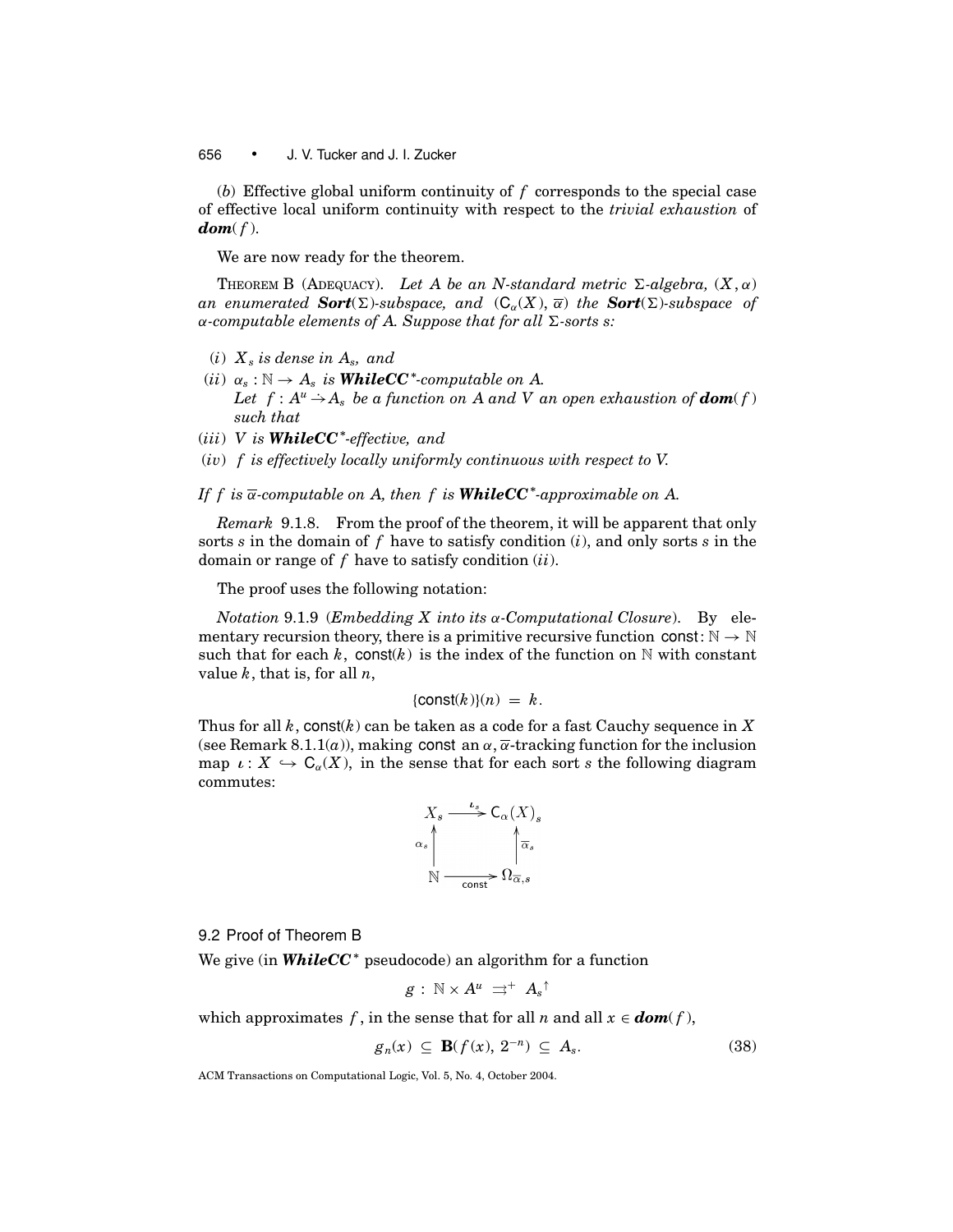With input *n* and  $x \in A^u$ : assume  $x \in dom(f)$  (otherwise we don't care about the output).

(1<sup>o</sup>) First, we want to find some *p* such that  $x \in V_p$ . This is **WhileCC**<sup>\*</sup>computable, by the *WhileCC<sup>∗</sup>* -effectiveness of *V* (assumption (*iii*)). Note the use of the "choose" construct in "finding" *p* (see Remark 9.1.4), even though *p* will not be an explicit argument of *g*. Note that (still by (*iii*), and in the notation of Definition 9.1.3)

$$
\mathbf{B}(x, 2^{-\gamma(x,p)}) \subseteq V_p \subseteq \text{dom}(f). \tag{39}
$$

Now, using assumption (*iv*) and in the notation of Definition 9.1.5(*b*), compute

$$
M := \max(\gamma(x, p), \ \delta(p, n+1)) \tag{40}
$$

which (since γ is **WhileCC**<sup>\*</sup>-computable and δ is recursive) is **WhileCC**<sup>\*</sup>computable.

(2◦) Next we want to find some *k* such that

$$
\mathsf{d}(\alpha(k),\ x)\ <\ 2^{-M}.\tag{41}
$$

By the density assumption (*i*) such a *k* exists. Again, we can find such a *k* using the "choose" construct. Note again the use of the "choose" construct in "finding" *k*, even though *k* will not be an explicit argument of *g*. Now by (40) and (39),

$$
\mathbf{B}(x, 2^{-M}) \subseteq \mathbf{B}(x, 2^{-\gamma(x,p)}) \subseteq \mathbf{dom}(f),
$$

and so by (41)

$$
\overline{\alpha}(\text{const}(k)) = \alpha(k) \in \text{dom}(f). \tag{42}
$$

By assumption, *f* has an  $\overline{\alpha}$ -tracking function  $\varphi$ . By (42),

$$
\varphi(\text{const}(k)) \downarrow \in \Omega_{\overline{\alpha}}.\tag{43}
$$

(3°) Compute  $\varphi$ (const(k))  $\downarrow$  *e'*. By (43),  $e' \in \Omega_{\alpha}$  and

$$
f(\alpha(k)) = f(\overline{\alpha}(\text{const}(k))) = \overline{\alpha}(\varphi(\text{const}(k))) = \overline{\alpha}(e').
$$

Hence by (39), (40), and (41),

$$
\mathsf{d}(f(x), \overline{\alpha}(e')) = \mathsf{d}(f(x), \ f(\alpha(k))) < 2^{-n-1}.\tag{44}
$$

 $(4°)$  Finally, compute

$$
y := \alpha(\lbrace e' \rbrace (n+1)). \tag{45}
$$

This is possible by assumption  $(ii)$ . Then, since  $\alpha \circ \{e'\}$  is a fast Cauchy sequence,

$$
\mathsf{d}(y,\ \overline{\alpha}(e')) = \mathsf{d}(\alpha(\{e'\}(n+1)),\ \overline{\alpha}(e')) \le 2^{-n-1}.\tag{46}
$$

Hence by  $(46)$  and  $(44)$ ,

$$
\begin{array}{lcl} \mathsf{d}(y, \ f(x)) & \leq \ \mathsf{d}(y, \ \overline{\alpha}(e')) + \mathsf{d}(\overline{\alpha}(e'), \ f(x)) \\ & < \ 2^{-n-1} + 2^{-n-1} \\ & = \ 2^{-n} . \end{array}
$$

Now the value of *y* computed in (45) is the output of the algorithm for *g*. Note, however, that this value depends on the actual implementation of the "choose"

ACM Transactions on Computational Logic, Vol. 5, No. 4, October 2004.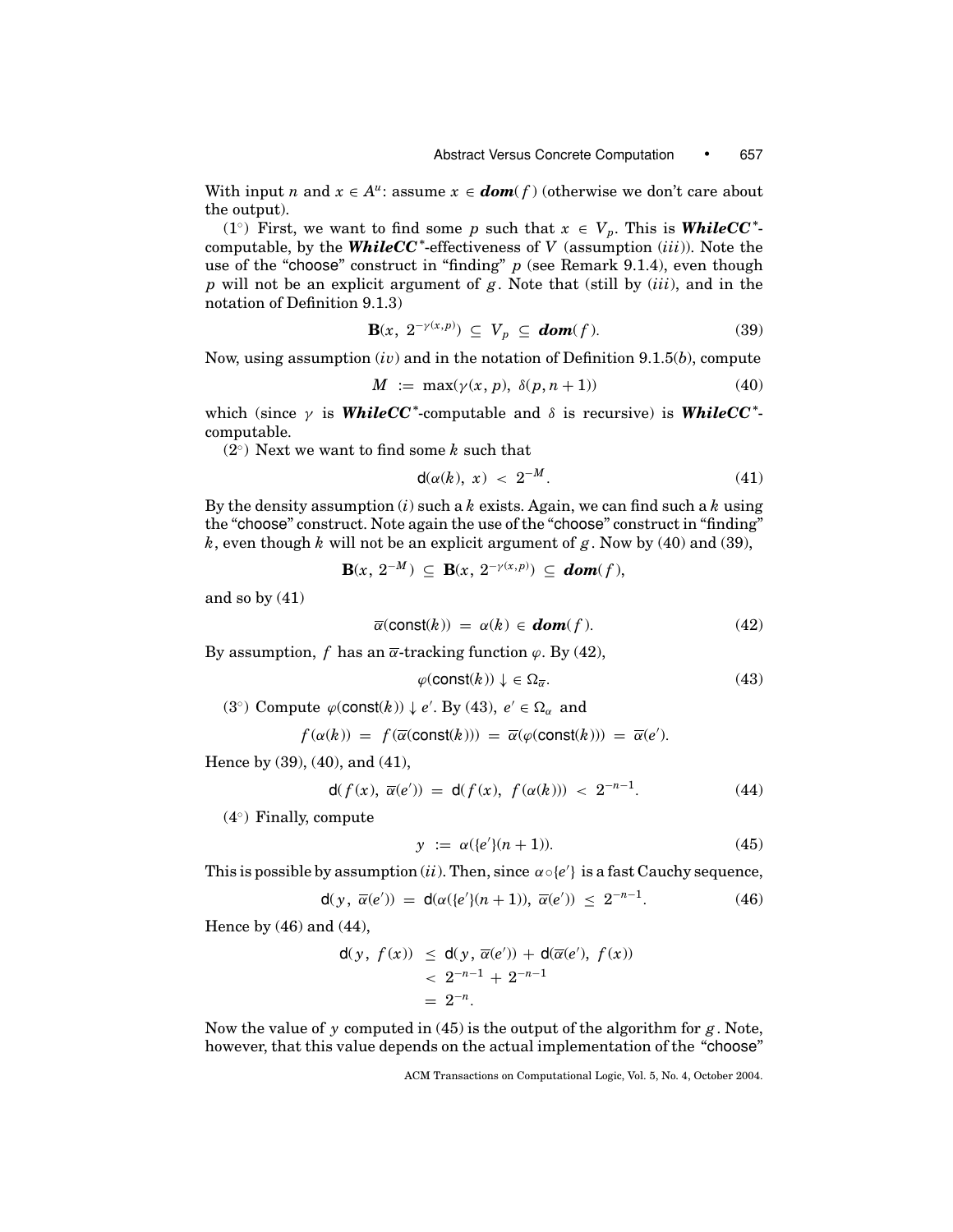construct as used in the above algorithm. Therefore (in accordance with our semantics for the abstract model) we define  $g_n(x)$  to be the set of all such *y*, for all possible implementations of "choose." Then *g* satisfies (38), and is *WhileCC<sup>∗</sup>* -computable, by the above discussion.

# 9.3 *WhileCC<sup>∗</sup>* -Semicomputability of *dom*( *f* )

Here we point out a connection between *WhileCC<sup>∗</sup>* -semicomputability of the function domain and *strict WhileCC<sup>∗</sup>* -approximability.

*Definition* 9.3.1*.* (*a*) The *halting set* of a *WhileCC***<sup>\*</sup>** procedure  $P: u \rightarrow v$ on *A* is

$$
\{x \in A^u \mid P^A(x) \setminus \{\uparrow\} \neq \emptyset\}.
$$

(*b*) A subset of *Au* is *WhileCC<sup>∗</sup>* -*semicomputable* if it is the halting set of some *WhileCC<sup>∗</sup>* procedure.

The following two lemmas have easy proofs.

LEMMA 9.3.2. *If U has a WhileCC<sup>∗</sup> -effective open exhaustion, then U is WhileCC<sup>∗</sup> -semicomputable. In fact, it is the halting set of P*loc (*in the notation of Definition* 9.1.3)*.*

LEMMA 9.3.3. *Suppose dom*( *f* ) *is WhileCC<sup>∗</sup> -semicomputable. Then*

 $f$  is **WhileCC**<sup>\*</sup>-approximable  $\iff$   $f$  is strictly **WhileCC**<sup>\*</sup>-approximable.

(Recall Definition 4.5.1.) Hence we see, by Lemmas 9.3.2 and 9.3.3, that the conclusion of Theorem B can be replaced by the (apparently) stronger statement:

If *f* is  $\overline{\alpha}$ -computable on *A*, then *f* is strictly *WhileCC***<sup>\*</sup>**-approximable on *A*.

# 10. COMPLETENESS OF *WhileCC<sup>∗</sup>* APPROXIMATION

Under certain assumptions, we can combine Theorems A and B into a single equivalence, namely, Theorem C below. We will then look at several examples of metric algebras where our abstract and concrete models are equivalent according to this theorem.

#### 10.1 Completeness

We are ready to state the completeness theorem for *WhileCC<sup>∗</sup>* -approximability relative to  $\overline{\alpha}$ -computability.

THEOREM C (COMPLETENESS). Let A be an N-standard metric  $\Sigma$ -algebra, and  $(X, \alpha)$  *an enumerated Sort*( $\Sigma$ )-subspace. Suppose the enumerated **Sort**( $\Sigma$ )-space  $(C_{\alpha}(X), \overline{\alpha})$  *of*  $\alpha$ -computable elements of A is a  $\Sigma$ -subalgebra of A. Assume also *that for all*  $\Sigma$ -sorts s,

- (*i*)  $\overline{\alpha}$  *is strictly*  $\Sigma$ -*effective*,
- $(iii)$   $X_s$  *is dense in*  $A_s$ *, and*
- $(iii)$   $\alpha_s : \mathbb{N} \to A_s$  *is WhileCC<sup>\*</sup>-computable on A.*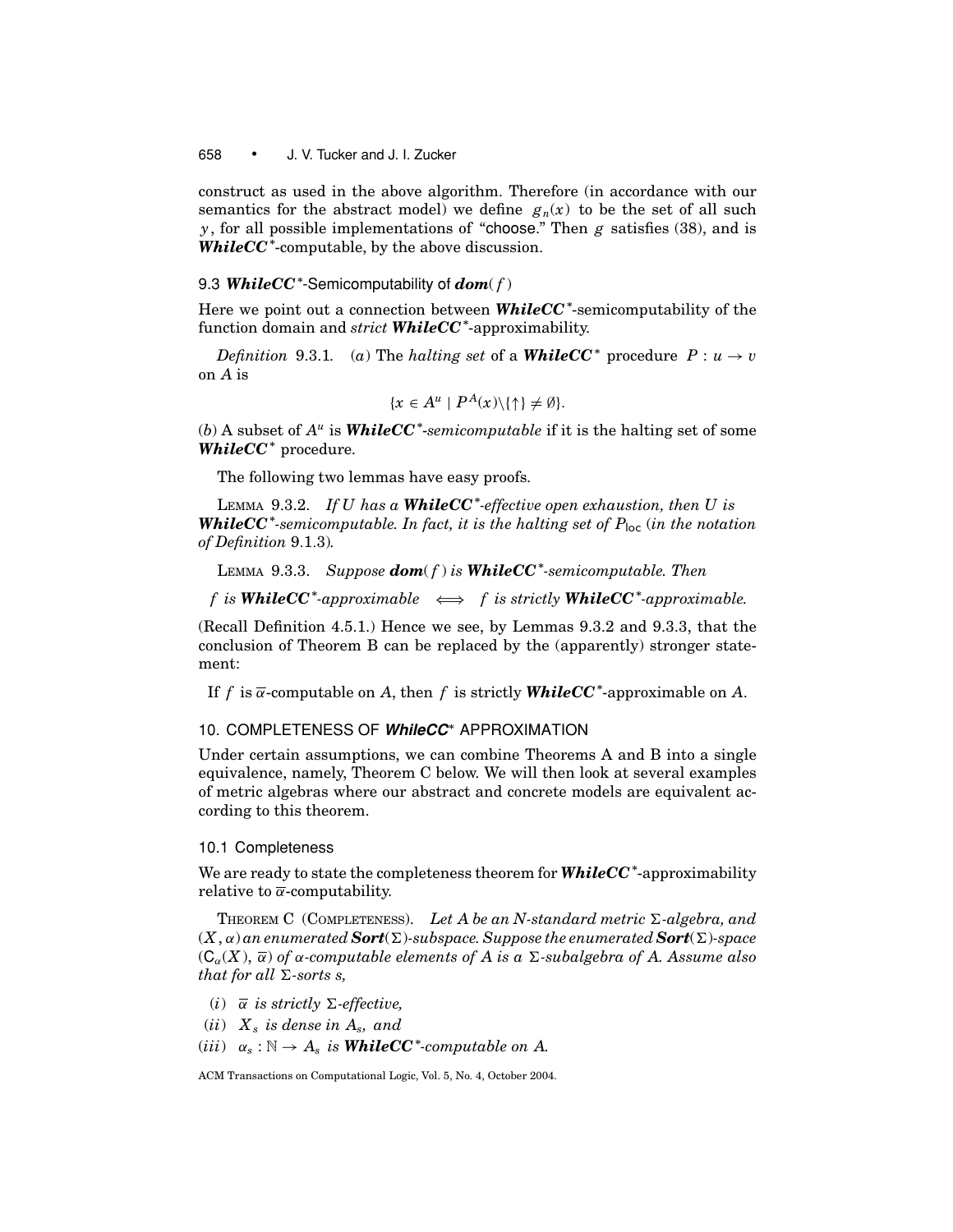*Let*  $f: A^u \rightarrow A_s$  *be a function on A and V an open exhaustion of <i>dom*(f) such *that*

(*iv*) *V is WhileCC<sup>∗</sup> -effective, and*

(*v*) *f is effectively locally uniformly continuous with respect to V.*

*Then*

*f* is **WhileCC**<sup>\*</sup>-approximable on  $A \iff f$  is  $\overline{\alpha}$ -computable on  $A$ .

PROOF. From Theorems A and B.  $\Box$ 

10.2  $\bar{\alpha}$ -Semicomputability of *dom*(f)

(Compare Section 9.3.)

*Definition* 10.2.1 ( $\overline{\alpha}$ -Semicomputability). A subset of  $A^u$  is  $\overline{\alpha}$ *semicomputable* if it is the domain of a strictly  $\overline{\alpha}$ -computable function.

LEMMA 10.2.2. *If*  $U \subseteq A^u$  *is*  $\overline{\alpha}$ -semicomputable then

 $\overline{\alpha}^{-1}[U] = \{e \in \Omega^u_{\overline{\alpha}} \mid \overline{\alpha}(e) \downarrow \in U\} = S \cap \Omega^u_{\overline{\alpha}}$ 

*for some recursively enumerable set*  $S \subseteq \mathbb{N}$ *.* 

*Remark* 10.2.3. If  $\bar{\alpha}^u$  is onto  $A^u$ , then the reverse implication of Lemma 10.2.2 holds.

LEMMA 10.2.4. Let  $f : A^u \rightarrow A_s$ . Suppose **dom**( $f$ ) is  $\overline{\alpha}$ -semicomputable. *Then*

*f* is  $\overline{\alpha}$ -computable  $\iff$  *f* is strictly  $\overline{\alpha}$ -computable.

PROOF.  $(\Rightarrow)$  Since *dom*(*f*) is  $\overline{\alpha}$ -semicomputable, by Lemma 10.2.2 there is a recursively enumerable set *S* such that

$$
\{e\in\Omega^u_{\overline{\alpha}}\,\|\,\overline{\alpha}(e)\in\textbf{dom}(f)\}\ =\ S\cap\Omega^u_{\overline{\alpha}}.
$$

Now if  $\varphi$  is a computable  $\overline{\alpha}$ -tracking function for *F*, it can be replaced by a strict  $\overline{\alpha}$ -tracking function  $\varphi'$ , defined by

$$
\varphi'(e) \ \simeq \ \left\{ \begin{array}{ll} \varphi(e) & \text{if} \ \ e \in S, \\ \uparrow & \text{otherwise,} \end{array} \right.
$$

which is easily seen to be computable.  $\Box$ 

From this lemma and the discussion in Section 9.3, we have another form of the Theorem C, in which  $\bar{\alpha}$ -computability of **dom**( $f$ ) is (also) assumed (condition (*vi*) below).

THEOREM C<sup>+</sup> (COMPLETENESS FOR FUNCTIONS WITH SEMICOMPUTABLE DOMAIN). *Let A be an N-standard metric*  $\Sigma$ -*algebra, and*  $(X, \alpha)$  *an enumerated Sort*( $\Sigma$ )*subspace. Suppose the enumerated*  $\textbf{Sort}(\Sigma)$ *-space*  $(C_{\alpha}(X), \overline{\alpha})$  *of*  $\alpha$ -computable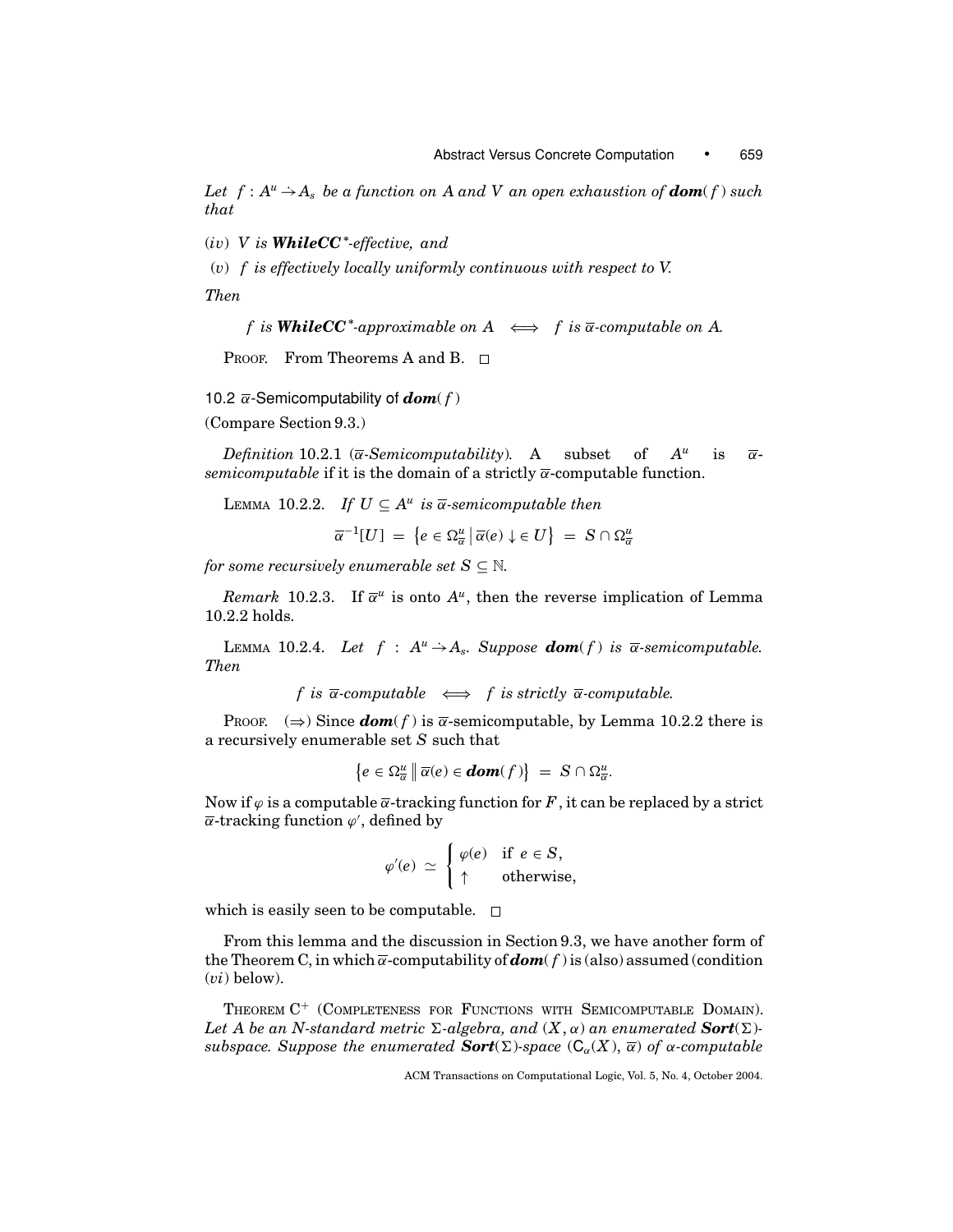*elements of A is a*  $\Sigma$ -subalgebra of A. Assume also that for all  $\Sigma$ -sorts s,

- (*i*)  $\overline{\alpha}$  *is strictly*  $\Sigma$ -effective,
- $(iii)$   $X_s$  *is dense in*  $A_s$ *, and*
- $(iii)$   $\alpha_s : \mathbb{N} \to A_s$  *is WhileCC<sup>\*</sup>-computable on A. Let*  $f: A^u \rightarrow A_s$  *be a function on A and V an open exhaustion of <i>dom*( $f$ ) *such that*
- (*iv*) *V is WhileCC<sup>∗</sup> -effective in A,*
- (*v*) *f is effectively locally uniformly continuous with respect to V, and*
- (*vi*)  $dom(f)$  *is*  $\overline{\alpha}$ -semicomputable.

*Then*

# *f* is (strictly) **WhileCC**<sup>\*</sup> approximable on  $A \iff$ *f is* (*strictly*)  $\overline{\alpha}$ -*computable on A.*

Note that the word *strictly* may be omitted or inserted in either side at will.

10.3 Completeness for Total Effectively Uniformly Continuous Functions

A special case of the Completeness Theorem, with a simpler formulation, is obtained by assuming that *f* is total and effectively globally uniformly continuous.

Note that since *f* is total, the difference between *WhileCC<sup>∗</sup>* -approximability and strict *WhileCC<sup>∗</sup>* -approximability, and between α-computability and strict  $\overline{\alpha}$ -computability, vanish, and applying Theorem C or  $C^+$  (with the trivial exhaustion of *Au*, which need not be mentioned explicitly) we obtain the following:

 $\,$  COROLLARY  $C^{\rm tot}$  (COMPLETENESS FOR TOTAL EFFECTIVELY UNIFORMLY CONTINUOUS FUNCTIONS). Let A be an N-standard metric  $\Sigma$ -algebra, and  $(X, \alpha)$  an enumer*ated Sort*( $\Sigma$ )-subspace. Suppose the enumerated **Sort**( $\Sigma$ )-space ( $C_{\alpha}(X)$ ,  $\overline{\alpha}$ ) of α*-computable elements of A is a -subalgebra of A. Assume also that for all -sorts s,*

- (*i*)  $\overline{\alpha}$  *is strictly*  $\Sigma$ -effective,
- $(iii)$   $X_s$  *is dense in*  $A_s$ *, and*
- $(iii)$   $\alpha_s : \mathbb{N} \to A_s$  *is WhileCC<sup>\*</sup>-computable on A.* 
	- Let  $f: A^u \to A_s$  be a total function on A such that
- (*iv*) *f is effectively uniformly continuous.*

*Then*

*f* is **WhileCC**<sup>\*</sup>-approximable on  $A \iff f$  is  $\overline{\alpha}$ -computable on  $A$ .

10.4 Examples of the Application of the Completeness Theorem

10.4.1 *Canonical Enumerations.* The purpose of this example is to make plausible condition (*iii*) of Theorem C (and condition (*ii*) of Theorem B in Section 9), that is, the assumption of *WhileCC<sup>∗</sup>* -computability of the enumeration  $\alpha$ , by describing a commonly occurring situation which implies it.

Suppose  $(X, \alpha)$  is an enumerated  $\Sigma$ -subalgebra of A.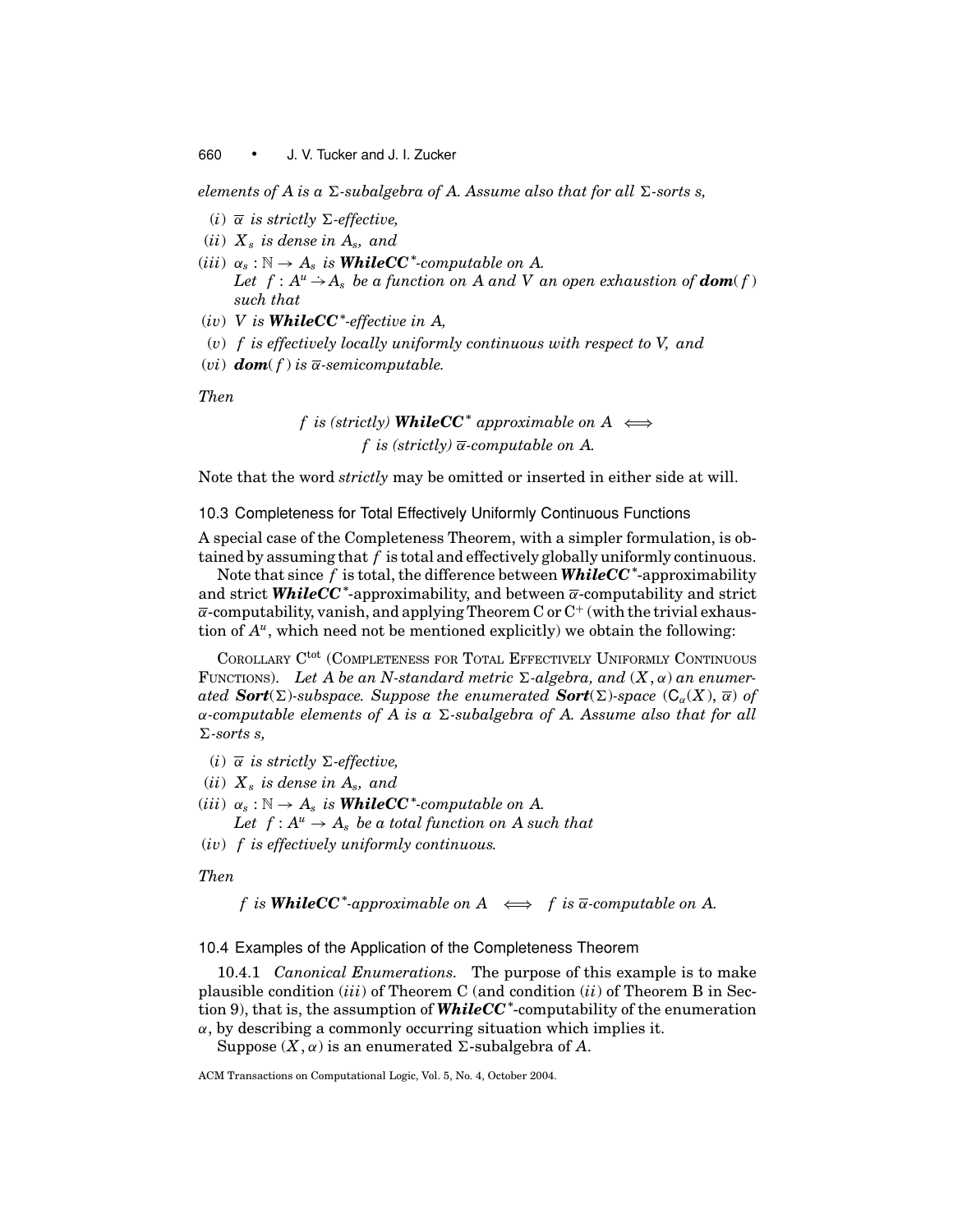$Definition \; \; 10.4.1. \quad \text{The enumeration} \; \alpha:\mathbb{N} \twoheadrightarrow X \; \; \text{is effectively determined by}$ *a* system of generators  $G = \langle g_0^s, g_1^s, g_2^s, \ldots \rangle_S \in \text{Sort}(\Sigma)$  if, and only if,

- (*i*) *G* generates *X* as a  $\Sigma$ -subalgebra of *A*;
- $(iii)$   $\alpha$  is defined as the composition of the maps

 $\mathbb{N} \xrightarrow{\textit{enum}_\Sigma} \textit{Term}(\Sigma) \xrightarrow{\textit{eval}_G} X,$ 

where **enum**<sub> $\Sigma$ </sub> is the inverse of the Gödel numbering of **Term**( $\Sigma$ ), and  $\boldsymbol{eval}_{G}$  is the term evaluation induced by the mapping  $x_i^s \mapsto g_i^s$ ,  $(i = 0, 1, 1)$ 2, ...) for some standard enumeration  $x_0^s, x_1^s, x_2^s, \ldots$  of the  $\Sigma$ -variables of sort *s*; and

(*iii*) if, for any  $\Sigma$ -sort *s*, the sequence  $\langle g_0^s, g_1^s, g_2^s, \ldots \rangle$  is finite, then each  $g_i^s$  is a  $\Sigma$ -constant, whereas if this sequence is infinite, then the map  $i \mapsto g_i^s$ is a  $\Sigma$ -function.

An enumeration constructed in this way is called *canonical* with respect to *G*.

*Remark* 10.4.2 *(Totality of eval<sub>G</sub>*). We assume here that  $eval_G$  (and hence  $\alpha$ ) is total. This is achieved by assuming that either (*i*) *A* is total, or (*ii*) **Term**( $\Sigma$ ) is replaced by some decidable subset  $\overline{\textit{Term}}'(\Sigma)$  on which  $\textit{eval}_G$  is total (for example, omitting all terms involving division by zero).

Either one of these assumptions holds in each of the following examples; for example, (*i*) holds in example (*b*) below, and (*ii*) in example (*c*), resulting in the same "canonical" enumeration  $\alpha$  of  $\mathbb Q$  in both cases (even though the algebras are different).

LEMMA 10.4.3. *If* α *is effectively determined by a system of generators, then the canonical enumerations* α*<sup>s</sup> are While<sup>∗</sup> -computable for all -sorts s.*

PROOF. This follows from *While<sup>∗</sup>* -computability of term evaluation [Tucker and Zucker 2000, Corollary 4.7].  $\Box$ 

The significance of the above definition and proposition is this: it is quite common for an enumeration to be effectively determined by a system of generators; and in such a situation, condition (*ii*) in Theorem B, and (*iii*) in Theorem C, will be (more than) satisfied. This will be the case in the following examples.

10.4.2 *Partial Real Algebra.* Recall (Example 8.1.2) the enumeration  $\alpha$  of  $\mathbb{Q}$  as a subspace of the N-standardized metric algebra  $\mathcal{R}_p^N$  of reals (Examples 3.5.4(*b*) and 3.6.1) and the corresponding enumeration  $\bar{\alpha}$  of the set  $C_{\alpha}(\mathbb{Q})$  of *recursive reals*. Note that  $\alpha$  is canonical, being effectively determined by the generators {0, 1}, and is hence *While<sup>∗</sup>* -computable over R. Further, Q is dense in R,  $C_{\alpha}(\mathbb{Q})$  is a subfield of R, and  $\overline{\alpha}$  is strictly  $\Sigma(\mathcal{R})$ -effective. We then have, as another corollary to Theorem *C*<sup>+</sup>:

COROLLARY 10.4.4. *Suppose*  $f: \mathbb{R}^n \to \mathbb{R}$  *is effectively locally uniformly continuous with respect to some WhileCC<sup>∗</sup> -effective open exhaustion of dom*( *f* )*,*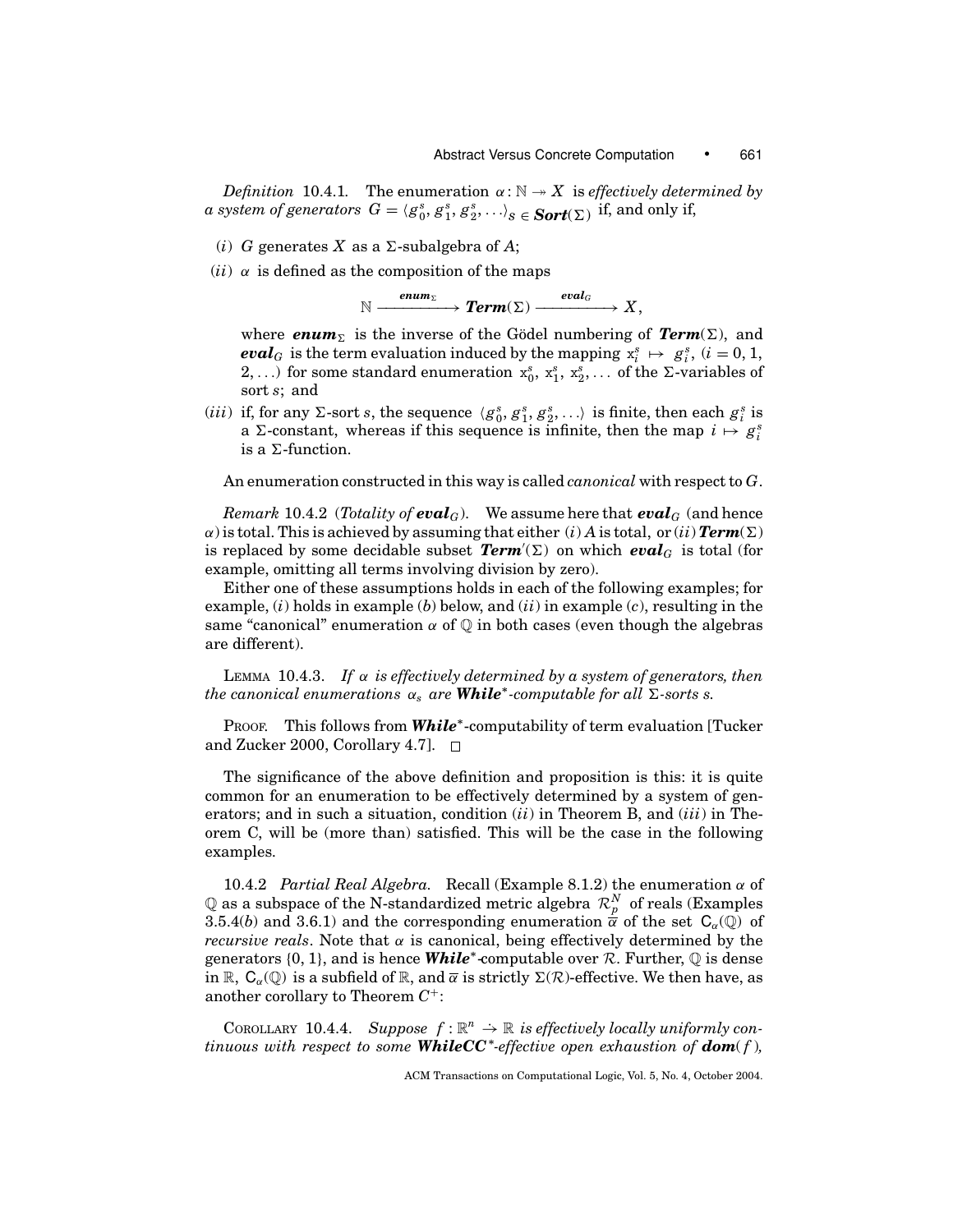*and suppose dom* $(f)$  *is*  $\overline{\alpha}$ *-semicomputable. Then* 

# $f$  is (strictly)  $\textbf{WhileCC}^*$ -approximable on  $\mathcal{R}_p^N \iff$ *f is* (*strictly*)  $\overline{\alpha}$ *-computable on*  $\mathbb{R}$ .

(Here, again, the word *strictly* may be omitted or inserted in either side at will).

Examples of functions satisfying the assumption (and also the equivalence) are all the common (partial) functions of elementary calculus, such as  $1/x$ , log *x*, and tan *x*.

Consider the special case of total functions on the *unit interval*  $I = [0, 1]$ . (Recall that a continuous function on *I* is uniformly continuous, so we may as well assume effective global uniform continuity on  $I$ .) Applying Corollary C<sup>tot</sup> to the partial interval algebra  $\mathcal{I}_p^N$  (Example 3.5.4(*c*)) and a canonical enumeration  $\alpha$  of  $\mathbb{Q} \cap I$ , we obtain the following:

COROLLARY 10.4.5. *Suppose*  $f: I^n \to I$  *is effectively uniformly continuous. Then*

*f* is **WhileCC**<sup>\*</sup>-approximable on  $\mathcal{I}_p^N$   $\iff$   $f$  is  $\overline{\alpha}$ -computable on I.

10.4.3 *Banach Spaces with Countable Bases.* Let *X* be a Banach space over R with a countable basis  $e_0, e_1, e_2, \ldots$ , which means that any element *x* ∈ *X* can be represented uniquely as an infinite sum

$$
x = \sum_{i=0}^{\infty} r_i e_i
$$

with coefficients  $r_i \in \mathbb{R}$  (where the infinite sum is understood as denoting convergence of the partial sums in the norm of  $X$ ). (Background on Banach space theory can be found in any of the standard texts, for example, Royden [1963]; Taylor and Lay [1980].) To program with *X* , we construct a many-sorted algebra  $\mathcal{X}$ :

| algebra                                               | $X$                |
|-------------------------------------------------------|--------------------|
| import                                                | $\mathcal{R}_p^N$  |
| carriers                                              | $X$                |
| functions                                             | $0: \rightarrow X$ |
| $+: X^2 \rightarrow X$                                |                    |
| $-: X \rightarrow X$                                  |                    |
| $-: X \rightarrow X$                                  |                    |
| $0: \mathbb{R} \times X \rightarrow X$                |                    |
| $\parallel \cdot \parallel: X \rightarrow \mathbb{R}$ |                    |
| $e: \mathbb{N} \rightarrow X$                         |                    |
| iff $x: \mathbb{B} \times X^2 \rightarrow X$          |                    |

\nend

where  $\odot$  is scalar multiplication,  $\|\cdot\|$  is the norm function, and and e is the enumeration of the basis:  $e(i) = e_i$ . Note that the algebras B and N are implicitly imported, as parts of  $\mathcal{R}_p^N$ , so that there are four carriers:  $X$ ,  $\mathbb{R}$ ,  $\mathbb{B}$ , and N, of sorts vector, scalar, bool, and nat, respectively.

Let  $\Sigma = \Sigma(\mathcal{X})$ . Let  $\Sigma_0$  be  $\Sigma$  without the norm function  $\|\cdot\|$ , and let  $\mathcal{X}_0$  be the reduct<sup>2</sup> of X to  $\Sigma_0$ . Then  $\Sigma_0$  is the signature of an N-standardized vector space over  $\mathbb R$ , with explicit countable basis.

 $2$ Reducts of algebras are defined in Tucker and Zucker [2000, Definition 2.6].

ACM Transactions on Computational Logic, Vol. 5, No. 4, October 2004.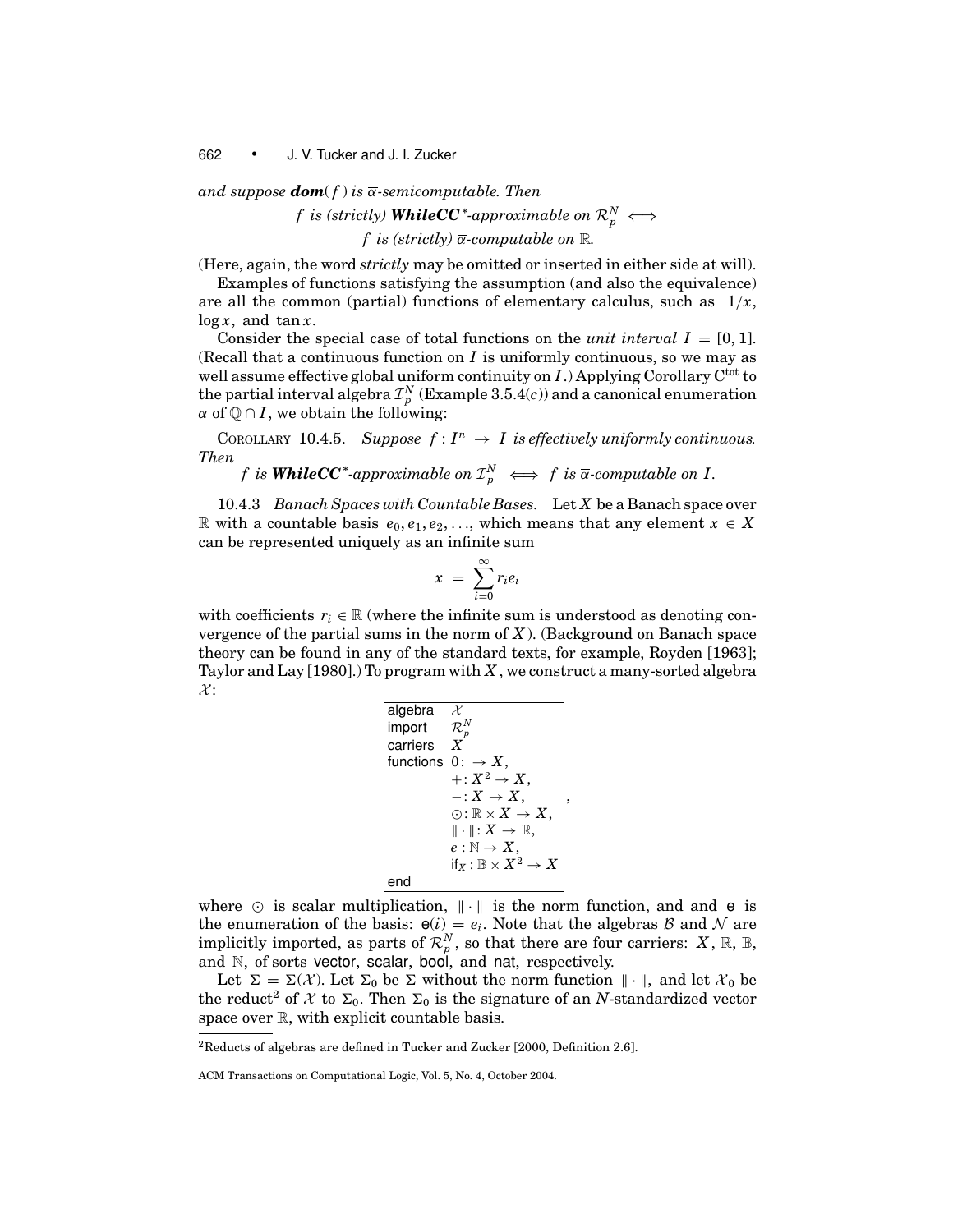This can be turned into a metric algebra in the standard way, by defining a distance function on *X* in terms of the norm  $d(x, y) =_{df} ||x - y||$ .

Let  $L(Q, e) \subset X$  be the set of all finite linear combinations of basis elements from e with coefficients in Q. The following are easily shown:

 $-\mathrm{L}(\mathbb{Q},\mathsf{e})$  is countable; in fact it has a canonical enumeration  $\alpha\colon\mathbb{N} \twoheadrightarrow \mathrm{L}(\mathbb{Q},\mathsf{e})$ with respect to the generators e, which (by (*a*) above) is *While<sup>∗</sup>* -computable;

 $-L(\mathbb{Q}, e)$  is dense in X;

 $-L(Q, e)$ , with scalar field Q (with carriers N and B) is a  $\Sigma_0$ -subalgebra of  $\mathcal{X}_0$ .

Now let  $(C_\alpha(L(\mathbb{Q}, e)), \overline{\alpha})$  be the enumerated subspace of  $\alpha$ -computable vectors. Then

 $-C_{\alpha}(L(\mathbb{Q}, e))$ , with scalar field  $C_{\alpha}(\mathbb{Q})$  (with carriers N and B) is also a  $\Sigma_0$ subalgebra of  $\mathcal{X}_0$ ; and, moreover,

 $-\overline{\alpha}$  is strictly  $\Sigma_0$ -effective.

However  $C_{\alpha}(L(\mathbb{Q}, e))$  is *not* necessarily a *normed* subspace of X, since it may not be closed under  $\|\cdot\|$ , that is,  $\|x\|$  may not be in  $C_\alpha(\mathbb{Q})$  for all  $x \in C_\alpha(L(\mathbb{Q}, \mathbf{e}))$ ; for example, if X is the space  $\ell^p$  or  $L^p[0, 1]$  where p is a nonrecursive real (see Examples 10.4.9 below). We must therefore make an explicit assumption for the Banach space  $(X, \|\cdot\|)$  with respect to both the *closure* of  $C_{\alpha}(L(\mathbb{Q}, e))$ under  $\|\cdot\|$ , and the  $\overline{\alpha}$ -*computability* of  $\|\cdot\|$ .

*Assumption* 10.4.6 ( $\overline{\alpha}$ -Computable Norm Assumption for  $(X, \|\cdot\|)$ ). For all  $x \in C_{\alpha}(L(\mathbb{Q}, \mathbf{e}))$ ,  $||x|| \in C_{\alpha}(\mathbb{Q})$ . Further, the norm function  $||\cdot||$  is  $\overline{\alpha}$ -computable.

As we will see, many common examples of Banach spaces satisfy this assumption.

Note that Assumption 10.4.6 is equivalent to the following (apparently weaker) assumption, which is often easier to prove:

*Assumption* 10.4.7 (( $\alpha$ ,  $\overline{\alpha}$ )-Computable Norm Assumption for  $(X, \|\cdot\|)$ ). For all  $x \in L(\mathbb{Q}, e)$ ,  $||x|| \in C_{\alpha}(\mathbb{Q})$ . Further,  $|| \cdot ||$  has a computable  $(\alpha, \overline{\alpha})$ -tracking function, that is, a computable function  $\varphi : \mathbb{N} \to \mathbb{N}$  such that the following diagram commutes:



Suppose now that  $(X, \|\cdot\|)$  satisfies the  $\overline{\alpha}$ -computable norm assumption. Then the  $\Sigma_0$ -subalgebra  $C_\alpha(L(\mathbb{Q}, e))$  of  $\mathcal{X}_0$  can be expanded to a  $\Sigma$ -subalgebra of  $\mathcal X$ (which we will also write as  $C_{\alpha}(L(\mathbb{Q}, e))$ ), enumerated by  $\overline{\alpha}$ , which is strictly  $\Sigma$ -effective.

Now let  $F: X \to \mathbb{R}$  be a (total) *linear functional on* X. F is said to be *bounded* if for some real *M*,

$$
|F(x)| \le M \|x\| \quad \text{for all } x \in X. \tag{47}
$$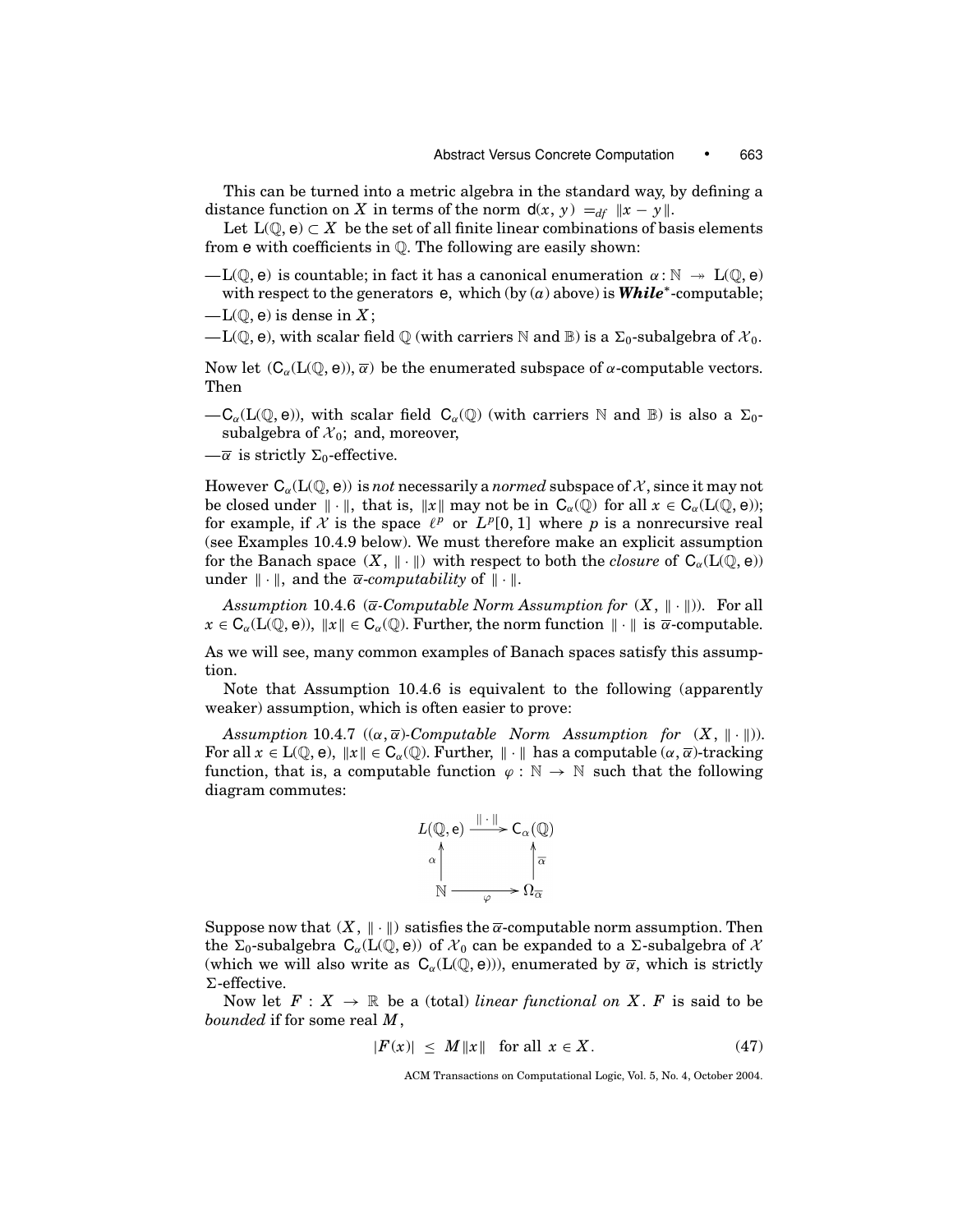Write  $||F||$  for the least *M* for which (47) holds. Then if *F* is bounded,

$$
|F(x) - F(y)| \leq ||F|| \cdot ||x - y|| \quad \text{for all } x, y \in X,
$$

and so *F* is uniformly continuous; in fact it is clearly *effectively uniformly continuous*. We may therefore apply Corollary  $C<sup>tot</sup>$  to  $F$ .

COROLLARY 10.4.8. *Let X be a Banach space over* R *with countable basis, and let*  $C_{\alpha}(L(\mathbb{Q}, \mathbf{e}))$  *be the enumerated subspace of*  $\alpha$ -computable vectors, where α *is a canonical enumeration of the subspace L*(Q, e)*. Suppose* (*X* , !·!) *satisfies the*  $(\alpha, \overline{\alpha})$ -computable norm assumption. Then for any bounded linear functional *F on X ,*

*F* is **WhileCC**<sup>\*</sup>-approximable on  $X \iff F$  is  $\overline{\alpha}$ -computable on X.

Here  $X$  is the *N*-standard algebra formed from  $X$  as above.

Finally we give examples of Banach spaces which satisfy the  $\overline{\alpha}$ -computable norm assumption.

*Examples* 10.4.9 (*Banach Spaces with Computable Norms*). (*a*) For 1 ≤  $p < \infty$ , we have the space  $\ell^p$  of all sequences  $x = \langle x_n \rangle_{n=0}^{\infty}$  of reals such that  $\sum_{n=0}^{\infty} |x_n|^p < \infty$ , with norm defined by

$$
||x||_p = \left(\sum_{n=0}^{\infty} |x_n|^p\right)^{1/p},
$$

and a countable basis given by  $e_i = \langle e_{i,n} \rangle_{n=0}^{\infty}$ , where

$$
e_{i,n} = \begin{cases} 1 & \text{if } i = n, \\ 0 & \text{otherwise.} \end{cases}
$$

It is easy to see that

if  $p$  is a recursive real, then  $l^p$  satisfies the computable norm assumption,

and so Corollary 10.4.8 can be applied to it.

(*b*) For  $1 \leq p < \infty$ , we have the space  $L^p[0,1]$  of all Lebesgue measurable functions  $x(t)$  on the unit interval [0, 1] such that  $\int_0^1 |x|^p < \infty$ , with norm defined by

$$
\|x\|_p = \left(\int_0^1 |x|^p\right)^{1/p},\,
$$

and a countable basis given by (for example) some standard enumeration of all step functions on [0, 1] with rational values and (finitely many) rational points of discontinuity, or of all polynomial functions on [0, 1] with rational coefficients. Again, we see that

if *p* is a recursive real, then  $L^p[0, 1]$  satisfies the computable norm assumption.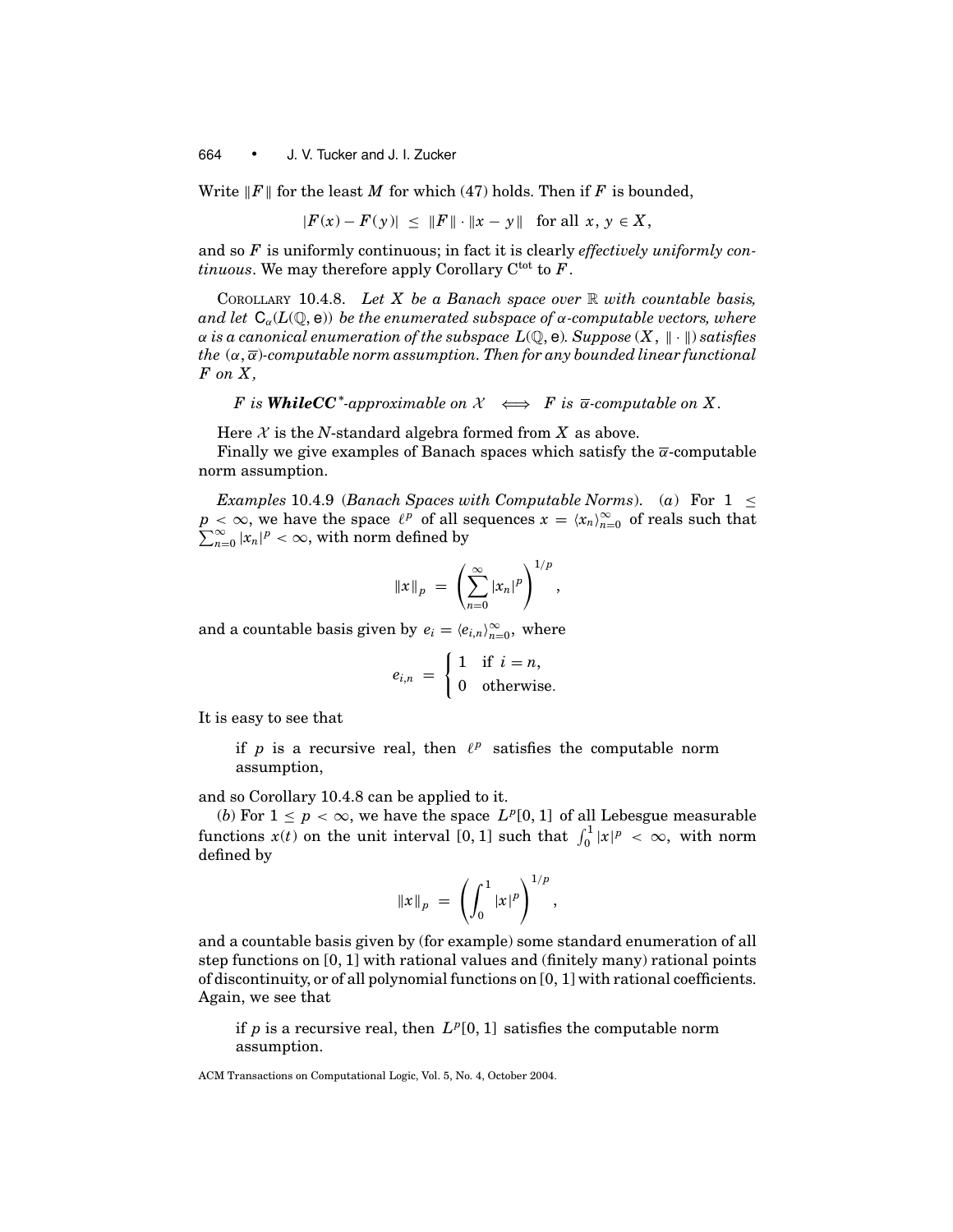(*c*) The space *C*[0, 1] of all continuous functions *x*(*t*) on [0, 1], with norm

$$
\|x\|_{\sup} = \sup_{t \in I} |x(t)|
$$

and a countable basis given by a standard enumeration of all zig-zag functions on [0, 1] with (finitely many) turning points with rational coordinates, or of all polynomial functions on [0, 1] with rational coefficients. Again,

*C*[0, 1] satisfies the computable norm assumption.

# 11. CONCLUSION

We have compared two theories of computable functions on topological algebras, one based on an abstract, high-level model of programming and the other based on a concrete, low-level implementation model. Our examples and results here, combined with our earlier results [Tucker and Zucker 1999, 2000] and those of [Brattka 1996, 1999], show that the following are surprisingly necessary features of a comprehensive theory of computation on topological algebras:

- 1. The algebras have partial operations.
- 2. Functions are both continuous and many-valued.
- 3. Classical algorithms in analysis require nondeterministic constructs for their proper expression in programming languages.
- 4. Indeed, many-valued subfunctions are needed to compute even single-valued functions, and abstract models must be nondeterministic even to compute deterministic problems.
- 5. Abstract models and effective approximations by abstract models are generally sound for concrete models.
- 6. Abstract models even with approximation or limit operators are adequate to capture concrete models only in special circumstances.
- 7. Nevertheless there are interesting examples where equivalence holds.
- 8. The classical computable functions of analysis can be characterised by abstract models of computation.

Specifically, we examined abstract computation by the basic imperative model of " while"-array programs. Many algorithms in practical computation are presented in pseudocode based on the " while" language. To meet the requirement of feature 2 above we added the simplest form of countable choice to the assignments of the language, and we defined the *WhileCC<sup>∗</sup>* -approximable computations. We proved a Soundness Theorem (Theorem A) and an Adequacy Theorem (Theorem B), and combined these into a Completeness Theorem (Theorem C), in the case of metric algebras with partial operations. We considered algebras of real numbers and Banach spaces where equivalence theorems hold.

Interesting technical questions arise in working out the details of the computability theory for the **WhileCC**<sup>\*</sup> model (cf. the theory for single-valued functions on total algebras in Tucker and Zucker [2000]). Other important abstract models of computation, for example the schemes in Brattka [1999], could be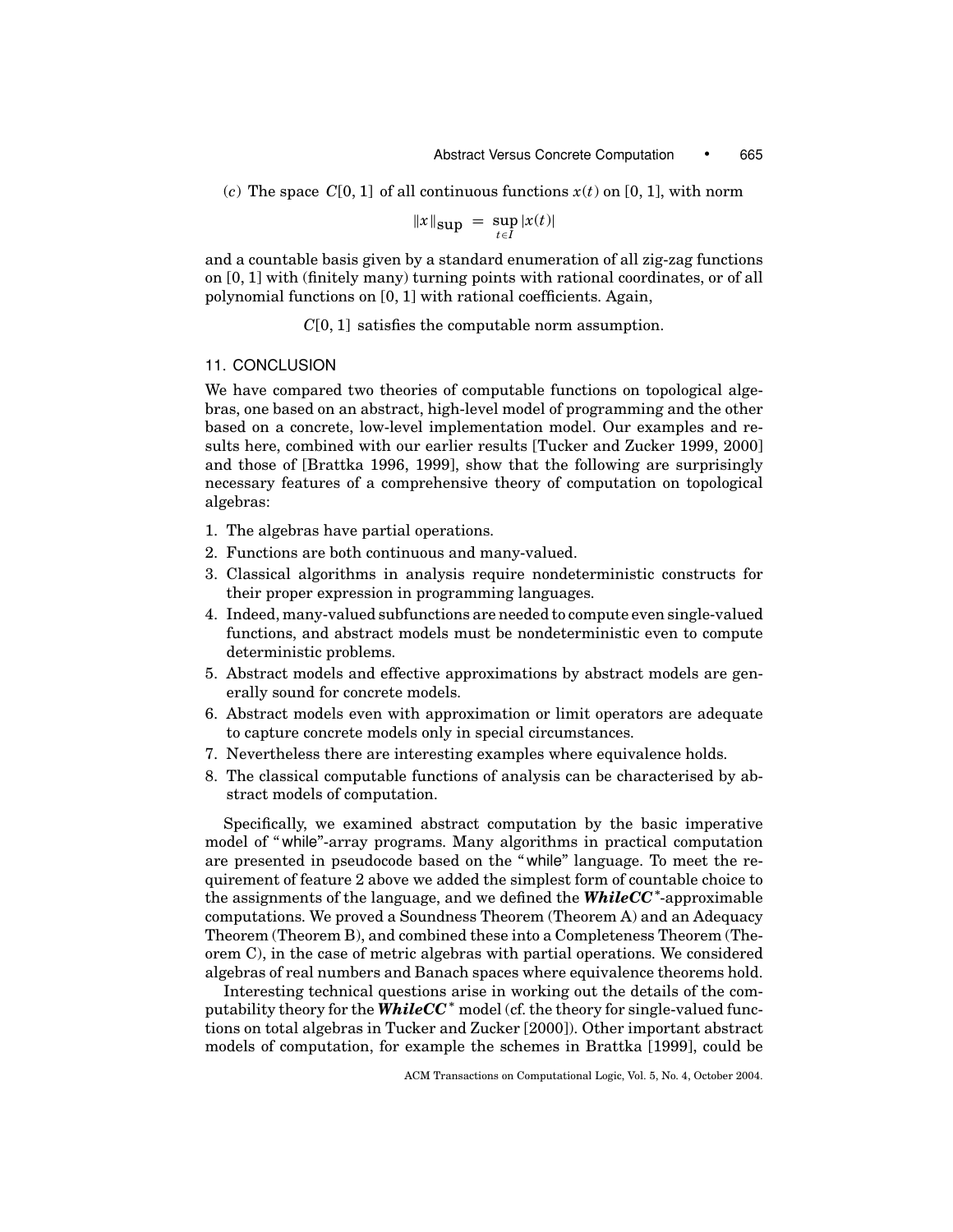extended with nondeterminsitic constructs in order to establish equivalence with concrete models. The topological properties of many-valued functions also need investigation.

Returning to the general problem posed in the Introduction, the features 1–8 above suggest that new research directions are needed to develop a comprehensive theory of specification, computation, and reasoning with infinite data. What are the appropriate programming constructs for topological computations? What specification techniques are appropriate for continuous systems? What logics are needed to support verification of programs that approximate functions? Our work on computation suggests that some advanced semantic features are needed; in particular, the nondeterminism that was important in programming methodologies of the late 1970s (for example, Dijkstra [1976]) seems necessary for the proper development of topological programming. There are plenty of algorithms in scientific modeling, numerical analysis, and graphics to investigate, using such new theoretical tools.

Tucker and Zucker [2002b] is a sequel to this article.

# ELECTRONIC APPENDIX

The electronic appendix for this article can be accessed in the ACM Digital Library.

#### ACKNOWLEDGMENTS

We thank Vasco Brattka and Kristian Stewart for valuable discussions, and three anonymous referees for helpful comments.

#### REFERENCES

ABERTH, O. 1980. *Computable Analysis*. MIT Press, Cambridge, MA.

ABERTH, O. 2001. *Computable Calculus*. Addison-Wesley, Reading, MA.

- APT, K. AND OLDEROG, E.-R. 1991. *Verification of Sequential and Concurrent Programs*. Springer-Verlag, Berlin, Germany.
- BLUM, L., CUCKER, F., SHUB, M., AND SMALE, S. 1998. *Complexity and Real Computation*. Springer-Verlag, Berlin, Germany.
- BLUM, L., SHUB, M., AND SMALE, S. 1989. On a theory of computation and complexity over the real numbers: NP-completeness, recursive functions and universal machines. *Bull. Amer. Math. Soc. 21*, 1–46.
- BRATTKA, V. 1996. Recursive characterisation of computable real-valued functions and relations. *Theoret. Comput. Sci. 162*, 45–77.
- BRATTKA, V. 1999. Recursive and computable operations over topological structures. Ph.D. dissertation, FernUniversitat Hagen, Fachbereich Informatik, Hagen, Germany. Informatik Berichte ¨ 255, FernUniversitat Hagen, July 1999. ¨
- CEITIN, G. 1959. Algebraic operators in constructive complete separable metric spaces. *Dok. Akad. Nauk SSSR 128*, 49–52.
- DE BAKKER, J. 1980. *Mathematical Theory of Program Correctness*. Prentice Hall, Englewood Cliffs, NJ.
- DIJKSTRA, E. 1976. *A Discipline of Programming*. Prentice Hall, Englewood Cliffs, NJ.
- EDALAT, A. 1995. Dynamical systems, measures, and fractals via domain theory. *Inform. Computat. 120*, 32–48.
- EDALAT, A. 1997. Domains for computation in mathematics, physics and exact real arithmetic. *Bull. Symbol. Log. 3*, 401–452.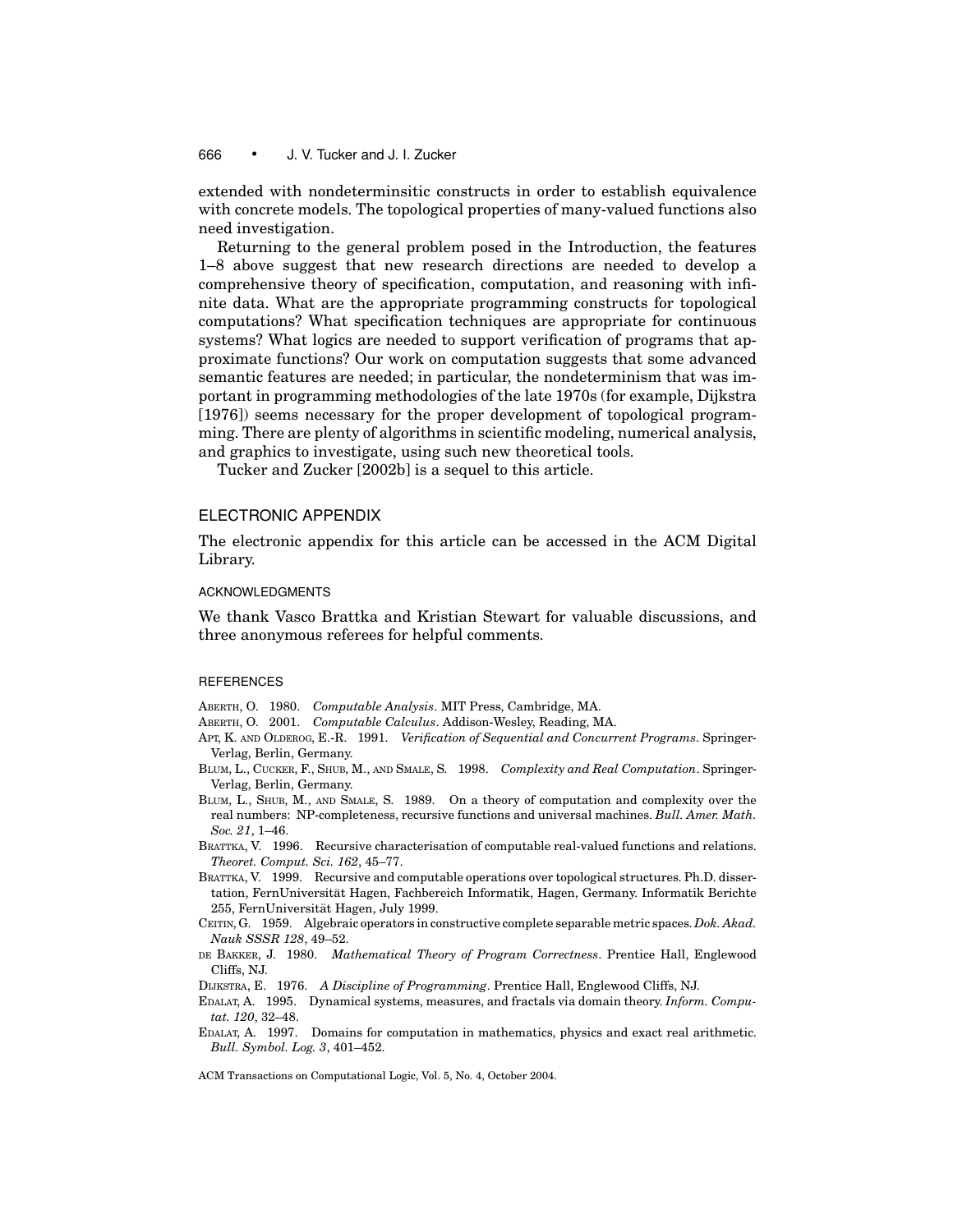ENGELKING, R. 1989. *General Topology*. Heldermann Verlag, Berlin, Lemge, Germany.

GOGUEN, J., THATCHER, J., AND WAGNER, E. 1978. An initial approach to the specification, correctness and implementation of abstract data types. In *Current Trends in Programming Methodology, vol. 4: Data Structuring*, R. Yeh, Ed. Prentice Hall, Englewood Cliffs, NJ, 80–149.

GRZEGORCZYK, A. 1955. Computable functions. *Fundamenta Mathematicae 42*, 168–202.

GRZEGORCZYK, A. 1957. On the defintions of computable real continuous functions. *Fundamenta Mathematicae 44*, 61–71.

HEATH, M. 1997. *Scientific Computing: An Introductory Survey*. McGraw-Hill, New York, NY.

- LACOMBE, D. 1955. *Extension de la notion de fonction récursive aux fonctions d'une ou plusieurs variables r´eelles*, I, II, III. *C.R. Acad. Sci. Paris*. *240*, 2470–2480; *241*, 13–14, 151– 153.
- MESEGUER, J. AND GOGUEN, J. 1985. Initiality, induction and computability. In *Algebraic Methods in Semantics*, M. Nivat and J. Reynolds, Eds. Cambridge University Press, Cambridge, U.K., 459–541.
- MOSCHOVAKIS, Y. 1964. Recursive metric spaces. *Fundamenta Mathematicae 55*, 215–238.
- ODIFREDDI, P. 1999. *Classical Recursion Theory,* 21st ed. North Holland, Amsterdam, The Netherlands.
- POUR-EL, M. AND RICHARDS, J. 1989. *Computability in Analysis and Physics*. Springer-Verlag, Berlin, Germany.
- ROYDEN, H. 1963. *Real Analysis*. Macmillan, London, U.K.
- SPREEN, D. 1998. On effective topological spaces. *J. Symbol. Log. 63*, 185–221.
- SPREEN, D. 2001. Representations versus numberings: On the relationship of two computability notions. *Theoret. Comput. Sci. 263*, 473–499.
- STEPHENSON, K. 1996. An algebraic approach to syntax, semantics and computation. Ph.D. dissertation, Department of Computer Science, University of Wales, Swansea, U.K.
- STEWART, K. 1998. Concrete and abstract models of computation over metric algebras. Ph.D. dissertation, Department of Computer Science, University of Wales, Swansea, U.K.
- STOLTENBERG-HANSEN, V. AND TUCKER, J. 1988. Complete local rings as domains. *J. Symbol. Log. 53*, 603–624.
- STOLTENBERG-HANSEN, V. AND TUCKER, J. 1995. Effective algebras. In *Handbook of Logic in Computer Science*, S. Abramsky, D. Gabbay, and T. Maibaum, Eds. Vol. 4. Oxford University Press, Oxford, U.K., 357–526.
- STOLTENBERG-HANSEN, V. AND TUCKER, J. 1999. Concrete models of computation for topological algebras. *Theoret. Comput. Sci. 219*, 347–378.
- TAYLOR, A. AND LAY, D. 1980. *Introduction to Functional Analysis*. John Wiley & Sons, New York, NY.
- TUCKER, J. AND ZUCKER, J. 1988. *Program Correctness over Abstract Data Types, with Error-State Semantics*. CWI Monographs, vol. 6. North Holland, Amsterdam, The Netherlands.
- TUCKER, J. AND ZUCKER, J. 1992a. Examples of semicomputable sets of real and complex numbers. In *Constructivity in Computer Science: Summer Symposium, San Antonio, Texas, June 1991*, J. Myers, Jr. and M. O'Donnell, Eds. Lecture Notes in Computer Science, vol. 613. Springer-Verlag, Berlin, Germany, 179–198.
- TUCKER, J. AND ZUCKER, J. 1992b. Theory of computation over stream algebras, and its applications. In *Mathematical Foundations of Computer Science 1992: 17th International Symposium, Prague*, I. Havel and V. Koubek, Eds. Lecture Notes in Computer Science, vol. 629. Springer-Verlag, Berlin, Germany, 62–80.
- TUCKER, J. AND ZUCKER, J. 1994. Computable functions on stream algebras. In *Proof and Computation: NATO Advanced Study Institute International Summer School at Marktoberdorf, 1993*, H. Schwichtenberg, Ed. Springer-Verlag, Berlin, Germany, 341–382.
- TUCKER, J. AND ZUCKER, J. 1999. Computation by 'while' programs on topological partial algebras. *Theoret. Comput. Sci. 219*, 379–420.
- TUCKER, J. AND ZUCKER, J. 2000. Computable functions and semicomputable sets on many-sorted algebras. In *Handbook of Logic in Computer Science*, S. Abramsky, D. Gabbay, and T. Maibaum, Eds. Vol. 5. Oxford University Press, Oxford, U.K., 317–523.
- TUCKER, J. AND ZUCKER, J. 2002a. Abstract computability and algebraic specification. *ACM Trans. Computat. Log. 3*, 279–333.